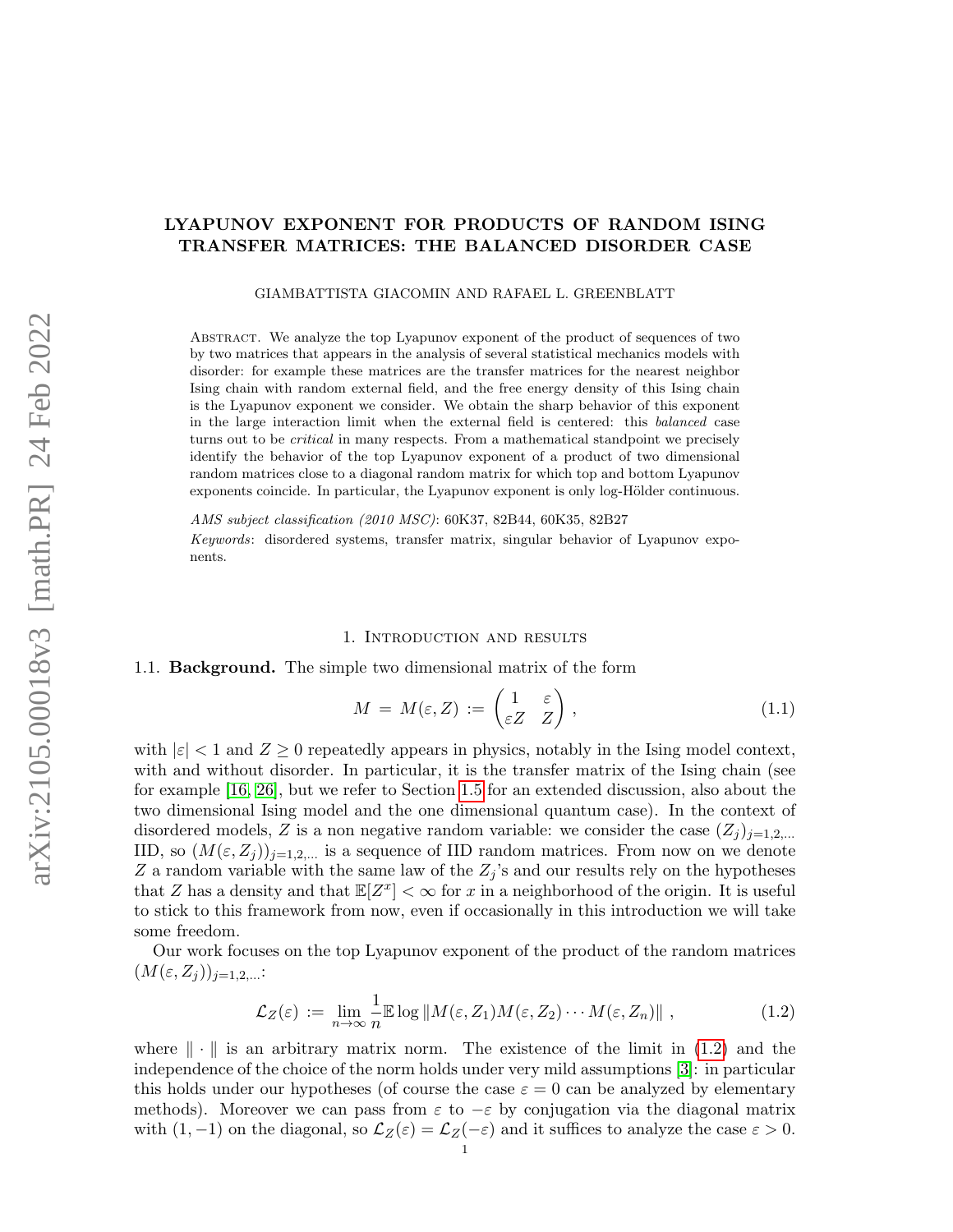In [\[14\]](#page-27-2) B. Derrida and H. Hilhorst – henceforth DH – one finds the claim that when  $\mathbb{E}[\log Z] < 0$ ,  $\mathbb{E}[Z] > 1$  and  $\mathbb{E}[Z] < \infty$ 

<span id="page-1-1"></span>
$$
\mathcal{L}_Z(\varepsilon) \stackrel{\varepsilon \to 0}{\sim} C_Z |\varepsilon|^{2\alpha},\tag{1.3}
$$

where  $\alpha \in (0,1)$  is the only nonzero real solution of  $\mathbb{E}[Z^{\alpha}] = 1$  and  $C_Z$  is a positive constant (existence and uniqueness is an elementary convexity issue, see however Remark [1.2](#page-1-0) below). Note that [\(1.3\)](#page-1-1) means that  $\mathcal{L}_Z(\varepsilon)$  is singular at the origin, while it is real analytic for  $\varepsilon \in (0,1)$  (analyticity follows by applying the main result in [\[29\]](#page-28-1), see also [\[8\]](#page-27-3) and references therein). For the physical relevance of this singularity we refer to [\[14\]](#page-27-2) and to Section [1.5](#page-5-0) below. Mathematically instead the lack of regularity may be seen as a result of the qualitatively different dynamical properties of the action of the diagonal  $\varepsilon = 0$  matrices, all of which have two nontrivial invariant subspaces in common (the two coordinate axes), compared to the the  $\varepsilon > 0$  case for which the matrices have no nontrivial invariant subspaces in common (for nontrivial distributions of Z).

**Remark 1.1.** Since we can pass from  $M(\varepsilon, Z)$  to  $ZM(\varepsilon, 1/Z)$  by conjugation with the matrix with  $(1,1)$  on the anti-diagonal and  $(0,0)$  on the diagonal, in the case  $\mathbb{E}[\log Z] > 0$ ,  $\mathbb{E}[1/Z] > 1$  and  $\mathbb{E}[1/Z] < \infty$  [\(1.3\)](#page-1-1) yields

$$
\mathcal{L}_Z(\varepsilon) - \mathbb{E}[\log Z] \stackrel{\varepsilon \to 0}{\sim} C_{1/Z} |\varepsilon|^{-2\alpha},\tag{1.4}
$$

where  $\alpha \in (-1,0)$  is the only nonzero real solution of  $\mathbb{E}[Z^{\alpha}] = 1$ .

The claim in [\[14\]](#page-27-2) goes beyond the case of  $Z$  variables with a density. Possibly  $(1.3)$ holds just assuming that Z is not restricted to a discrete set of values of the form  $\{0\} \cup$  $\{\ldots, z^{-1}, 1, z, z^2, \ldots\}$ . In this direction, in [\[14\]](#page-27-2) it is pointed out that the case in which Z takes just two values 0 and  $z > 0$  is explicitly solvable. In this case  $C_Z$  must be replaced by a log-periodic function of  $\varepsilon$ .

In [\[17\]](#page-27-4), [\(1.3\)](#page-1-1) has been proven under the assumption that Z has a compact support bounded away from zero and that  $Z$  has a  $C<sup>1</sup>$  density. Beyond the several motivations set forth in [\[12,](#page-27-5) [14\]](#page-27-2) (and partly presented in Section [1.5](#page-5-0) below), this result identifies a singular behavior of the Lyapunov exponents and enters the field of inquiry into the regularity of Lyapunov exponents (e.g. [\[22,](#page-28-2) [2\]](#page-27-6)) as a case in which the singularity is sharply identified.

<span id="page-1-0"></span>**Remark 1.2.** The function  $x \rightarrow \mathbb{E}[Z^x]$  is convex and, by assumption, it is bounded in a neighborhood of the origin. It takes value one at the origin where its derivative is equal to  $\mathbb{E}[\log Z]$ . Therefore if  $\mathbb{E}[Z] < \infty$  then the function is continuous in the whole interval  $(0,1)$ , so  $\mathbb{E}[\log Z] < 0$  and  $\mathbb{E}[Z] > 1$  do imply that  $\mathbb{E}[Z^x] = 1$  has only one solution in (0,1). The issue of whether [\(1.3\)](#page-1-1) holds also when  $\mathbb{E}[Z] = \infty$  but  $\mathbb{E}[Z^x] = 1$  has a solution in  $(0, 1)$  (which is unique by convexity) may be approachable with the techniques used in [\[17\]](#page-27-4), which however is restricted to compactly supported random variables and removing this assumption up to allowing  $\mathbb{E}[Z] = \infty$  does not appear to be straightforward.

The results presented up to now are for choices of Z such that  $\mathbb{E}[\log Z] \neq 0$  and such that  $|\alpha| < 1$  (we will discuss in Section [1.6](#page-7-0) what is known about the case  $|\alpha| \ge 1$ ). In this work we focus on the case  $\mathbb{E}[\log Z] = 0$  and we will refer to this case, in agreement with the physical literature (see e.g. [\[27,](#page-28-3) p. 1220]), as the  $\alpha = 0$  case: in this case  $\mathbb{E}[Z^x] = 1$ implies  $x = 0$  and the non trivial solution matches the trivial one. This is a first reason to consider the case as critical. We will see that the random matrix product we consider is is directly linked to random walk in random environment or random iteration problems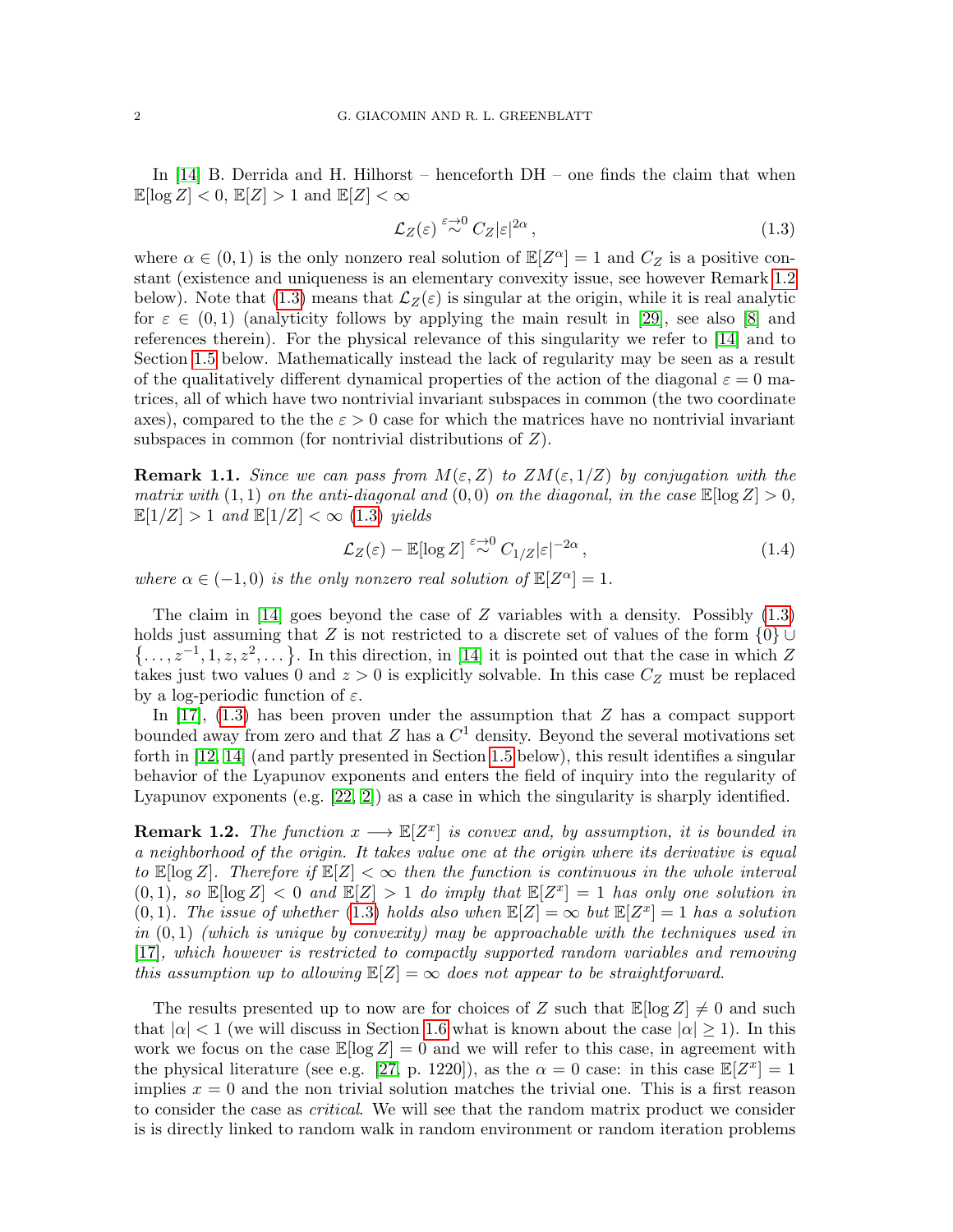$[1, 4, 6, 32]$  $[1, 4, 6, 32]$  $[1, 4, 6, 32]$  $[1, 4, 6, 32]$ , see also Sections [1.3](#page-3-0) and [1.4:](#page-3-1) the case  $\mathbb{E}[\log Z] = 0$  has a critical nature in this context and and it is sometimes referred to as balanced. The critical nature of the balanced case in the Ising context is discussed in Section [1.5.](#page-5-0)

In view of [\(1.3\)](#page-1-1), one definitely expects that  $\mathcal{L}_Z(\varepsilon)$  is singular when  $\varepsilon \to 0$  also if  $\mathbb{E}[\log Z] = 0$ . In this work we obtain a mathematical control on the behavior of  $\mathcal{L}_Z(\varepsilon)$  for  $\varepsilon \searrow 0$  for a wide class of Z such that  $\mathbb{E}[\log Z] = 0$ : in particular, we capture the sharp leading asymptotic behavior of the singularity.

1.2. The main result. For what follows it is more natural to work with  $z_j := \log Z_j$  and let z be a variable that is distributed like the  $z_j$ 's. On z we assume:

(1) exponential integrability, namely that there exists  $\delta > 0$  such that

<span id="page-2-3"></span>
$$
\mathbb{P}(|z| > x) = O(\exp(-\delta x)).\tag{1.5}
$$

(2) z has a density  $\zeta$  which is uniformly  $\theta$ -Hölder continuous, for a  $\theta \in (0,1]$ , i.e.

<span id="page-2-2"></span>
$$
\sup_{x \neq y} \frac{|\zeta(x) - \zeta(y)|}{|x - y|^{\theta}} < \infty. \tag{1.6}
$$

We remark that these hypotheses imply that  $\zeta$  is locally bounded and that  $\zeta(x)$  =  $O(\exp(-\delta'\theta|x|/(1+\theta))$  for every  $\delta' \in (0,\delta)$  (see Lemma [B.1\(](#page-26-0)1)). In particular,  $\zeta \in \mathbb{L}^p$  for every  $p \in [1,\infty]$ .

Of course we assume  $\mathbb{E}[\log Z] = 0$ , that is  $\mathbb{E}[z] = 0$ .

<span id="page-2-0"></span>**Theorem 1.3.** There exist three constants  $\kappa_1 > 0$ ,  $\kappa_2 \in \mathbb{R}$  and  $\eta \in (0,1)$  such that, for  $\varepsilon \to 0$ ,

<span id="page-2-1"></span>
$$
\mathcal{L}_Z(\varepsilon) = \frac{\kappa_1}{\log(1/|\varepsilon|) + \kappa_2} + O(|\varepsilon|^\eta) \,. \tag{1.7}
$$

The constants  $\kappa_1$ ,  $\kappa_2$  and  $\eta$  depend only on the law of Z. For  $\kappa_i$  we have a semi-explicit expression, see [\(3.12\)](#page-16-0), and for  $\eta$  we give an explicit lower bound.

Theorem [1.3](#page-2-0) shows in particular that  $\mathcal{L}_Z(\cdot)$  is not Hölder continuous: this is not in contrast with [\[2,](#page-27-6) [22\]](#page-28-2) because we are looking at the neighborhood of diagonal random matrices (hence lacking irreducibility: the two axes are invariant) and for in which there is no separation between the two Lyapunov exponents (in the Osedelec sense [\[3,](#page-27-1) Ch. IV]). Theorem [1.3](#page-2-0) actually provides an ensemble of examples for which there is a sharp control on a log-Hölder singular behavior of Lyapunov exponents: with respect to this we mention the bounds in this spirit obtained in the context of Anderson localization([\[11\]](#page-27-10) and references therein).

In  $[27, (4.34)$  and pp. 1218-1220 one finds the statement  $(1.7)$  for a specific class of laws of Z (superposition of one (bi-)exponential and one Dirac delta) and  $\mathbb{E}[\log Z] = 0$ . The expressions for  $\kappa_1$  and  $\kappa_2$  are more explicit, however we are unable to say whether the computations in [\[27\]](#page-28-3) can be made into a mathematical proof (in particular, the laws of Z considered in [\[27\]](#page-28-3) do not satisfy our hypotheses). Moreover in [\[10\]](#page-27-11) a class of random matrices for which the Lyapunov exponent can be expressed explicitly is identified: this includes a model which is close the ones we consider, i.e. a model in which z is a biexponential, but  $\varepsilon$  is multiplied by an independent exponential random variable. The small  $\varepsilon$  asymptotic behavior in this case matches [\(1.7\)](#page-2-1).

The result  $(1.7)$  is known in the simpler framework of the so called *weak disorder limit* (see Section [1.6\)](#page-7-0). Moreover, the 2-scale approach of [\[14\]](#page-27-2) can be generalized and leads to a prediction in the spirit of [\(1.7\)](#page-2-1) for *arbitrary* distributions of Z such that  $\mathbb{E}[\log Z] = 0$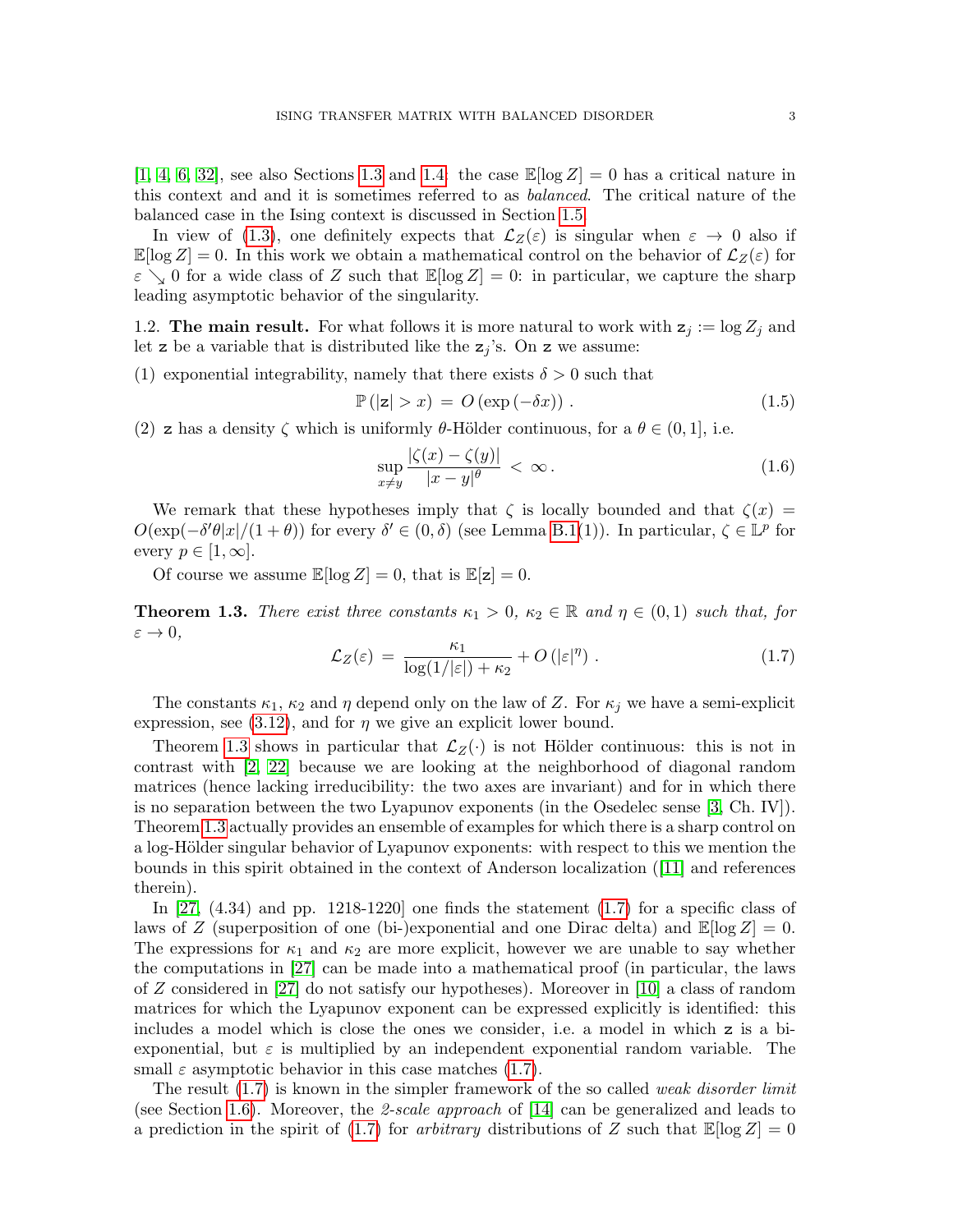[\[13\]](#page-27-12): this is very relevant to us because, as we explain next and above all in Section [1.4,](#page-3-1) our proof of [\(1.7\)](#page-2-1) stems from the DH 2-scale idea.

<span id="page-3-0"></span>1.3. A first look at the strategy of proof. As we just announced, like in [\[17\]](#page-27-4) we start from the 2-scale idea of [\[14\]](#page-27-2). What is done in [14] for  $\mathbb{E}[\log Z] \neq 0$  is to guess a probability measure – we call it the DH probability – that should be sufficiently close to the Furstenberg probability (on the projective space, i.e. simply the sector  $[0, \pi/2]$  because we work with positive matrices in dimension two) with which one can explicitly express the Lyapunov exponent [\[3\]](#page-27-1). The measure essentially concentrates near 0 (we are assuming  $\mathbb{E}[\log Z] < 0$ , it would be near  $\pi/2$  if  $\mathbb{E}[\log Z] > 0$ , but a much finer description is needed. The 2-scale idea is about gluing together two  $\varepsilon \searrow 0$  limit problems: one near 0 and another near  $\pi/2$ . Both problems are non trivial and they require a quantitative understanding of the invariant measure of a chain that appears in the context of one dimensional Random Walks in Random Environment (RWRE) [\[7,](#page-27-13) [20,](#page-28-5) [19\]](#page-28-6) and in random affine iterations [\[6\]](#page-27-9). Even if the problems at 0 and  $\pi/2$  are in a sense *dual problems*, when  $\mathbb{E}[\log Z] \neq 0$  they are different in nature: one of the two chains is positive recurrent, the other is transient. In [\[17\]](#page-27-4) we first gave a rigorous construction of the DH probability – this is essentially an asymptotic matching problem – and then we showed that this probability is sufficiently close to the Furstenberg probability to yield [\(1.3\)](#page-1-1). In the key second step we exploited a contraction property, under the random matrix action, of a suitable norm that depends on a parameter  $\beta \in (0, \alpha)$ : the contraction factor is precisely  $\mathbb{E}[Z^{\beta}] < 1$ .

When  $\mathbb{E}[\log Z] = 0$  there are two major changes with respect to the  $\mathbb{E}[\log Z] \neq 0$  case:

- (1) The two limit problems change nature: they become two qualitatively identical problems – if Z has the same law as  $1/Z$  they are the same problem – and they are both null recurrent. These chains are associated to a balanced RWRE, also known as *Sinai* walk, and they are a particular critical random difference equation  $[1, 4]$  $[1, 4]$ : these chains do not have an invariant probability, but each of them does have a *unique*  $\sigma$ -finite invariant measure on which we need a sharp control in order to perform the gluing procedure. The gluing procedure builds the DH measure, which is a probability measure and is close to the invariant probability of the chain we are interested in (which is positive recurrent), from the two  $\sigma$ -finite invariant measures, see Fig. [1](#page-5-1).
- $(2)$   $\mathbb{E}[\log Z] = 0$  means  $\alpha = 0$ , so there is no room to apply the contractive procedure of [\[17\]](#page-27-4). As a matter of fact, this lack of contraction makes clear one of the reasons to consider the problem as critical (and this is why it is considered critical also in [\[1,](#page-27-7) [4\]](#page-27-8)).

We will nevertheless take the DH path: we are going to explain in  $\S 1.4$  $\S 1.4$  how we do it, notably how we deal with the lack of the contraction property.

<span id="page-3-1"></span>1.4. More on the approach: the DH strategy for the balanced case. We now go into some of the details of the construction of the DH probability and we explain the idea of the proof that this measure is sufficiently close to the Furstenberg probability.

A change of perspective on the problem is notationally useful: we set

$$
k := -\log \varepsilon, \tag{1.8}
$$

so that the original matrix  $M$  of  $(1.1)$  becomes

<span id="page-3-2"></span>
$$
\begin{pmatrix} 1 & \exp(-k) \\ \exp(-k+z) & \exp(z) \end{pmatrix}, \tag{1.9}
$$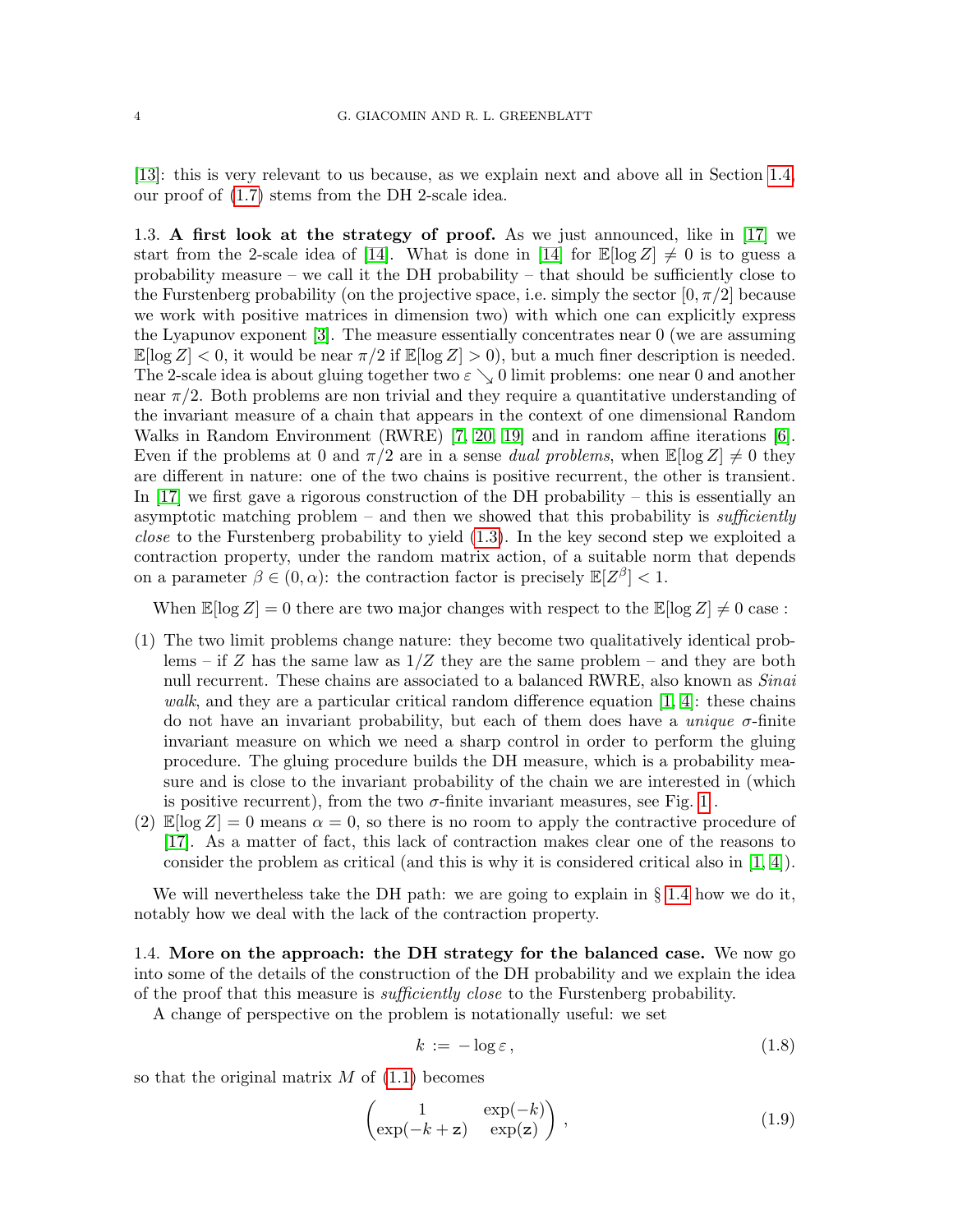and if we parametrize  $P(\mathbb{R}^2) \cong \mathbb{R}$  with the coordinates  $(1, \exp(x))^T$  we readily see that the action of the matrix [\(1.9\)](#page-3-2) is

<span id="page-4-0"></span>
$$
x \mapsto z + \log \left( \frac{e^{-k} + e^x}{1 + e^{x - k}} \right) = z + h_k(x).
$$
 (1.10)

We observe that  $h_k(\cdot)$  is odd and  $x \mapsto x - h_k(x)$ , which is also odd, is small if  $x \in (-k, k)$ and far from the boundary points  $\pm k$ :

<span id="page-4-4"></span>
$$
x - h_k(x) = \log\left(\frac{1 + e^{x - k}}{1 + e^{-x - k}}\right) = O\left(e^{-(k - x)}\right) + O\left(e^{-(k + x)}\right),\tag{1.11}
$$

so  $h_k(x)$  is very close to x on an interval that approaches R in the limit  $k \to \infty$  (see Fig. [2\)](#page-10-0).

Denote by  $X = (X_n)_{n=0,1,...}$  the Markov chain generated by the map [\(1.10\)](#page-4-0), that is

<span id="page-4-3"></span>
$$
X_{n+1} = \mathbf{z}_{n+1} + h_k(X_n) \tag{1.12}
$$

Since the image of  $h_k$  is  $(-k, k)$  the process  $(X_n)$  hardly leaves  $(-k, k)$  and when the process is in  $(-k, k)$  and far from the boundaries it is *close to being* a random walk with centered increments.

X is an irreducible positive recurrent Markov chain (see the beginning of Appendix [A\)](#page-24-0) and via its invariant probability  $\nu_k$  one has that

<span id="page-4-1"></span>
$$
\mathcal{L}(k) := \mathcal{L}_Z(\exp(-k))) = \int_{\mathbb{R}} \log(1 + \exp(-k - x)) \nu_k(dx).
$$
 (1.13)

The formula  $(1.13)$  will be further explained later on (see in particular  $(2.7)$ ), but it is what follows by specializing the Furstenberg formula for the top Lyapunov exponent [\[3,](#page-27-1) Th. 3.6] to our context.

Since  $X$  is close to being a symmetric random walk in the bulk and because of the strong containing effect at the boundary, it is natural to expect that the invariant probability is going to be close to the Lebesgue measure times a suitable constant  $1/C_k$  in the bulk, and this measure should decay quickly outside  $(-k, k)$ . If this is the case  $C_k \sim 2k$  in the  $k \to \infty$  limit. If we insert this guess into [\(1.13\)](#page-4-1) we readily see that the leading contribution comes from x close to  $-k$  on the scale k: by this we mean an interval centered in  $-k$  of diverging length  $o(k)$ . We are therefore interested in focusing on how the process looks from  $-k$ . So we consider  $(X_n + k)$  and we readily see that the process that appears for  $k \to \infty$  is

<span id="page-4-2"></span>
$$
Y_{n+1} = \mathbf{z}_{n+1} + h(Y_n) \quad \text{with } h(y) = y + \log(1 + \exp(-y)). \tag{1.14}
$$

This new Markov chain, of which we will give a detailed treatment, has a strong repulsion at zero, forcing  $Y$  to live most of time in the positive semi-axis. But there is no mechanism that bounds  $Y$  from above: in fact,  $Y$  is null recurrent and the non normalizable invariant measure does approach a multiple of the Lebesgue measure far from the origin. The random iteration [\(1.14\)](#page-4-2) is the critical random difference equation that emerges in the analysis of Sinai walks [\[1,](#page-27-7) [4,](#page-27-8) [6,](#page-27-9) [32\]](#page-28-4); consequently, the literature is extensive, notably on the behavior of the invariant measure of the Y process at  $+\infty$ . However the focus for us is twofold:

- (1) characterizing the local part of the invariant measure and the behavior at  $-\infty$ ;
- (2) obtaining a sharp estimate on the behavior at  $+\infty$ .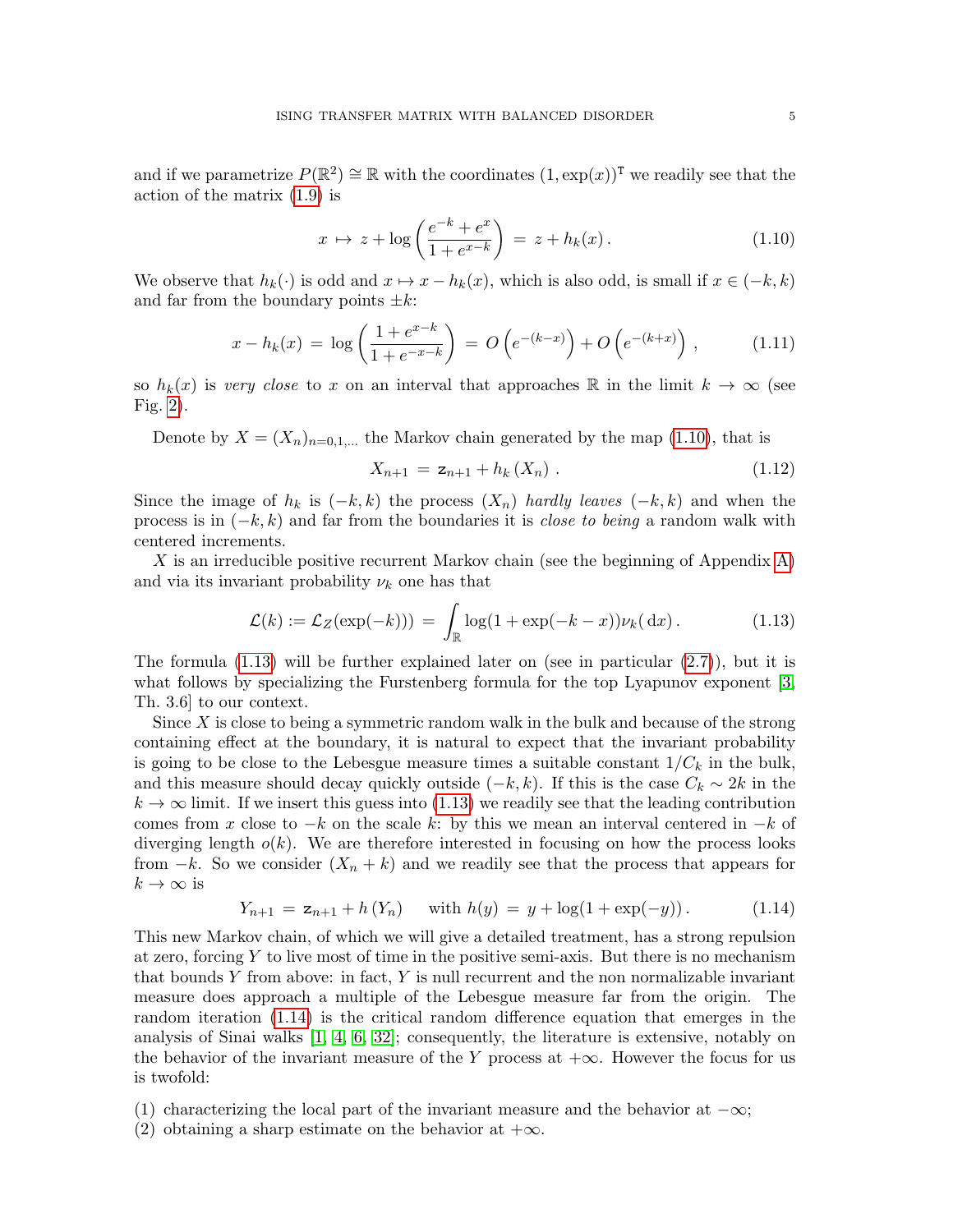While point (1) is central because it determines the leading behavior of [\(1.13\)](#page-4-1), point (2) is as important because the invariant measure of Y just provides the DH guess on the negative and positive semi-axes, separately (they are essentially symmetric problems). But we need a sharp asymptotic analysis at  $+\infty$  of the two measures, i.e. at the origin which is very far from both  $+k$  and  $-k$ , to glue them together. The results available on this problem are obtained in too general a context and they are too weak for our purposes: we therefore perform an *ad hoc* analysis.



<span id="page-5-1"></span>FIGURE 1. The solid line gives density of the invariant probability for  $k = 10$  and  $z = \xi(-1/2 + 3\eta/10) + (1-\xi)(\eta+1)$ , with  $\xi$  a Bernoulli with success probability 2/3 and  $\eta$  a standard Gaussian, with  $\xi$  and  $\eta$  independent. The distribution of z is asymmetric and bimodal. The densities of the two non normalizable measures that build the DH measure are (essentially) given by the prolongation of the plateau to the right for one measure, and to the left for the other one (dashed lines).

Once the DH probability  $\nu_k^{\text{DH}}$  (explicit!) is built, its closeness to the invariant probability  $\nu_k$  (not explicit!) has to be established. What is directly accessible is the action of the (one step) Markov Kernel  $T = T_k$  on  $\nu_k^{\text{DH}}$  and we certainly want  $T\nu_k^{\text{DH}} - \nu_k^{\text{DH}}$  small. In [\[17\]](#page-27-4) this closeness is estimated for  $\alpha > 0$  in terms of a norm  $\|\cdot\|_{\beta}$  indexed by  $\beta \in (0, \alpha)$ . And the key point is that  $\left\| |\nu_k^{\text{DH}} - \nu_k||_{\beta}$  is bounded above by  $c_{\beta}$   $\left\| |T\nu_k^{\text{DH}} - \nu_k^{\text{DH}} \right\|_{\beta}$ , with  $c_{\beta} = 1/(1 - \mathbb{E}[Z^{\beta}])_{+}$  (if  $\alpha < 0$ , i.e.  $\mathbb{E}[Z^{\alpha}] > 1$ , we work with  $\mathbb{E}[Z^{-\beta}]$ ).  $\|\cdot\|_{0}$  is well defined too: it is simply the  $\mathbb{L}^1$  norm of the primitive of  $\cdot$  which is in  $\mathbb{L}^1$ . And in fact  $\|\cdot\|_0$  is, or could be, a good norm for our purposes: the problem is that  $c_0 = +\infty$ .

To get around this problem we take an approach that avoids using contraction properties. In fact we show that the bound holds with  $c_0 = c_0(k)$  which is  $O(k^2)$  (up to logarithmic corrections). The divergence of  $c_0(k)$  can be overcome if  $|||T\nu_k^{\text{DH}} - \nu_k^{\text{DH}}|||_0$ decays faster that  $k^{-2}$ . With our hypotheses, this decay is exponential in k.

**Remark 1.4.** At this stage the dominant role of  $-k$  with respect to  $+k$  may appear strange. But this is just an artifact of the choice of  $(1.13)$  which is the formula that one obtains when looking at the exponential growth of the  $(1, 1)$  entry of the matrix. But +k takes the leading stand if we consider the formula stemming out of the exponential growth of the  $(2, 2)$  entry, see  $(2.7)$ . Of course, the Lyapunov exponent does not depend on the choice of entry. This is discussed further in Remark [3.2.](#page-16-1)

<span id="page-5-0"></span>1.5. Exactly solvable Ising models and matrix products. In [\[12,](#page-27-5) [14\]](#page-27-2) the role of the two by two matrix [\(1.1\)](#page-0-1) in the solution or analysis of several physical models is discussed and exploited. Here we focus on cases related to the Ising model.

<span id="page-5-2"></span>(I1) If  $d = 1$  the transfer matrix of the Ising model with external magnetic field h and nearest neighbor interaction potential *J* is equal to  $e^{h+J}$  times [\(1.1\)](#page-0-1), with  $\varepsilon = e^{-2J}$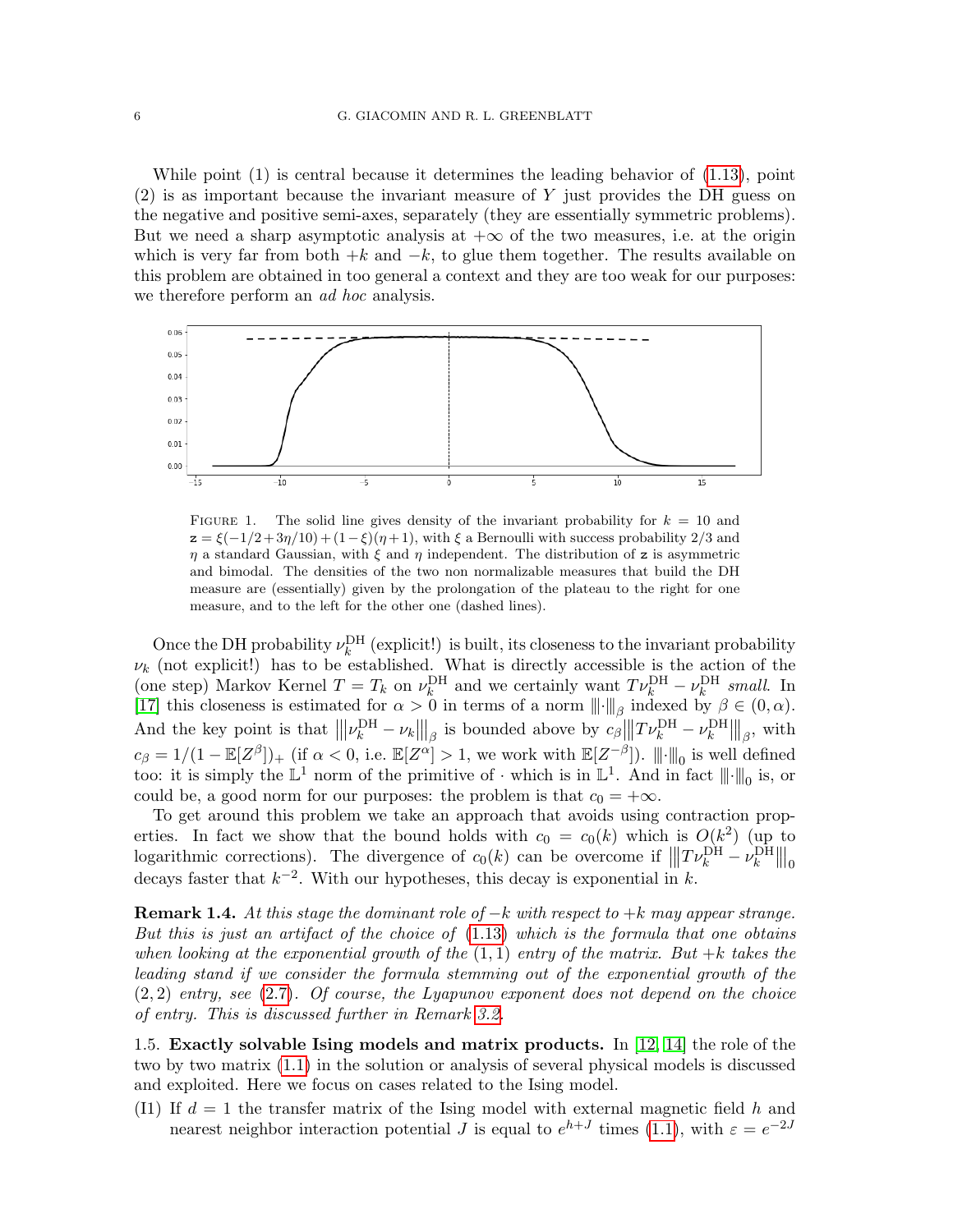and  $Z = e^{-2h}$ . Therefore, without disorder the free energy density of the model in the thermodynamic limit is equal to  $h + J = (-\log \varepsilon + \log Z)/2$  plus

$$
\lim_{n \to \infty} \frac{1}{n} \log \text{Trace} \left[ \left( M \left( \varepsilon, Z \right) \right)^n \right], \tag{1.15}
$$

which in turn is given by the largest among the two eigenvalues of  $M(\varepsilon, Z)$ .

With disorder in the magnetic field, Z takes a sequence of IID values  $Z_1, Z_2, \ldots$  and the free energy density coincides with  $(-\log \varepsilon + \mathbb{E}[\log Z])/2 + \mathcal{L}_Z(\varepsilon)$ . Therefore the  $\varepsilon \searrow 0$  analysis captures the behavior of the free energy density of the one dimensional Ising chain with disordered magnetic field in the infinite coupling interaction limit.

- <span id="page-6-0"></span>(I2) For the Ising model in two dimensions (on the square lattice) with horizontal and vertical couplings  $J_1$  and  $J_2$  the transfer matrix is much larger, but for  $h = 0$  it can be rewritten in terms of a tensor product of matrices of the form [\(1.1\)](#page-0-1) with different values of  $\varepsilon$ : explicit eigenvalue computations lead to the celebrated Onsager determination of the critical behavior of the model. Remarkably, this tensor product structure stands also when the couplings vary in one of the coordinate directions but remain constant in the other (so-called *columnar disorder*; this model was first understood in [\[25\]](#page-28-7) and is now known as the McCoy-Wu model [\[25,](#page-28-7) [26,](#page-28-0) [31\]](#page-28-8)). But of course, the problem is no longer solvable by computing eigenvalues: now the free energy density can be expressed in terms of Lyapunov exponents. More precisely, in the non disordered case the free energy density in the thermodynamic limit is given by an integral over a parameter  $\theta$  of the largest eigenvalue of  $M(\varepsilon, Z)$ , with an adequate choice of  $\varepsilon(\theta, J_1)$  and  $Z = Z(J_1, J_2)$ .  $\theta$  can be understood as a Fourier transform parameter, and long distances (and hence critical phenomena) appear in the behavior of this eigenvalue for  $\theta \to 0$ , and  $\lim_{\theta \to 0} \varepsilon(\theta, J_1) = 0$ . In the disordered case, the formula is formally the same, with largest eigenvalue replaced by top Lyapunov exponent (several details can be found in [\[8,](#page-27-3) Appendix A], but of course also in  $[25, 26, 31]$  $[25, 26, 31]$  $[25, 26, 31]$ .
- <span id="page-6-1"></span>(I3) The partition function of the one-dimensional transverse field quantum Ising model can be written using the Trotter product formula as a limit of that of the twodimensional classical Ising model. Disorder in the one-dimensional quantum model, either in the transverse field or in the couplings, can be shown to correspond to columnar disorder in the two-dimensional classical model. So, once again the same matrix product appears and the the analysis of the ground state, i.e. a suitable zero temperature limit, of the quantum model corresponds to analyzing the  $\varepsilon \to 0$  limit. We refer to [\[23,](#page-28-9) [15\]](#page-27-14) for several details on the correspondence between quantum chain and two dimensional model.

In case  $(11)$ , with or without disorder, there is no phase transition, i.e. the free energy is a real analytic function. This is elementary to establish without disorder. In the disordered case one has to resort to more advanced techniques [\[29\]](#page-28-1) and a crucial point is the (strict!) positivity of all the entries of the two by two random matrices. In fact, positivity is lost precisely when the coupling strength diverges and the emerging singularity (that we study) may be seen as a pseudo-critical behavior.

On the other hand it is well known that, without disorder, for  $d = 2$  and in the  $d = 1$ quantum case (see  $(12)$  and  $(13)$ ) there is a phase transition. This is possible due to the fact that  $\varepsilon(\theta, J_1) = 0$  for  $\theta = 0$ , so we are no longer in the context of matrices with positive entries and one verifies by an explicit computation that the transition happens if and only if at  $\varepsilon = 0$  the two eigenvalues coincide. The important claim by McCoy and Wu [\[25,](#page-28-7) [26\]](#page-28-0)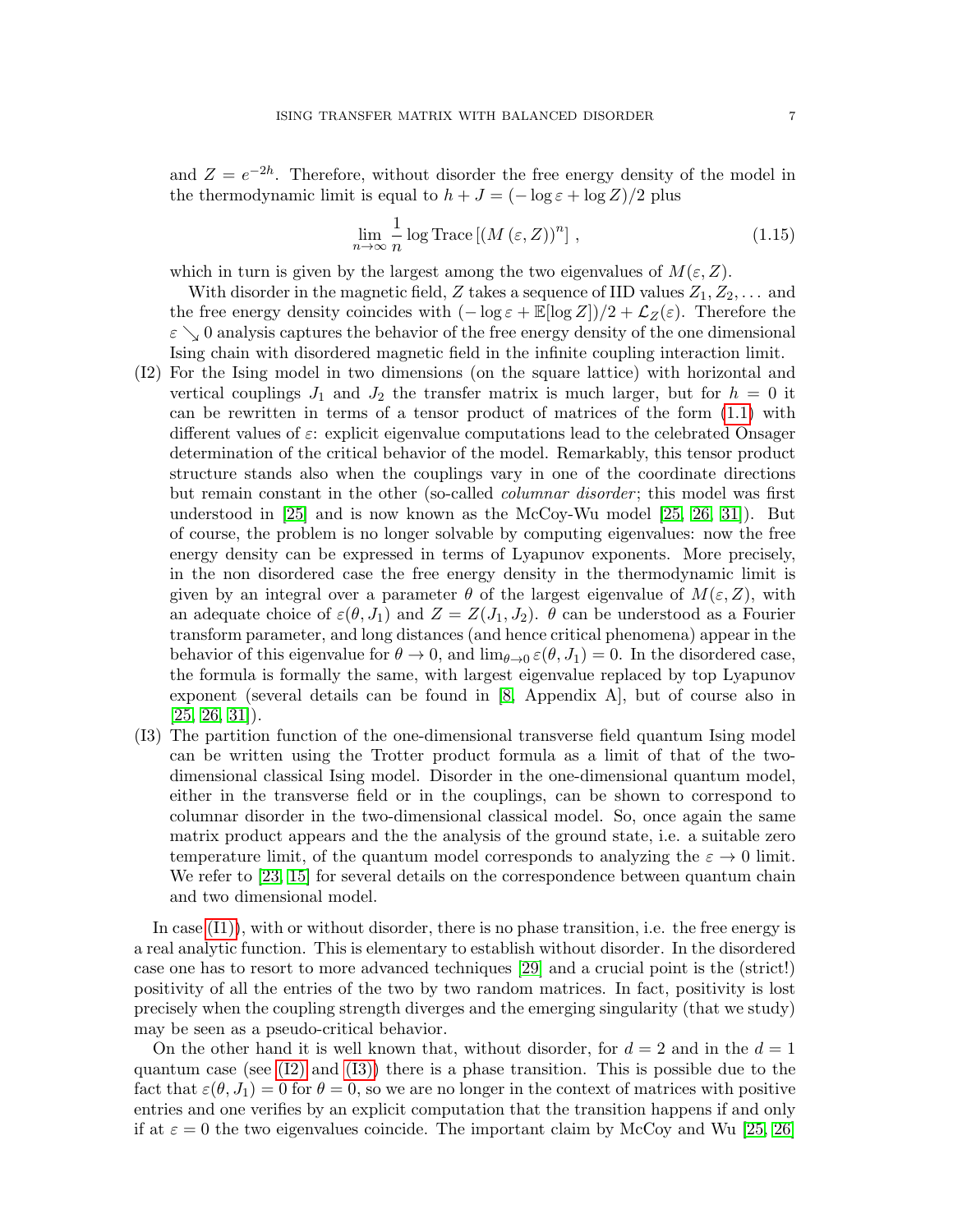(see also the weak disorder limit in Section [1.6\)](#page-7-0) is that also in the columnar disorder the transition happens if and only if at  $\varepsilon = 0$  the two Lyapunov exponents coincide, and this means precisely  $\mathbb{E}[\log Z] = 0$ . Mathematically this claim by McCoy and Wu is an important open problem. We do analyze exactly this critical case, but we do not study the (non-)analytic dependence of the Lyapunov exponent on the inverse temperature  $\beta$ . In fact there is no  $\beta$  in our model because it is mathematically irrelevant:  $\beta$  appears in the model as a multiplicative factor on the interactions (i.e.,  $Z = Z(\beta J_1, \beta J_2)$ ). Since we are looking at the singular behavior in  $\varepsilon$ , there is no loss of generality in setting  $\beta = 1$ .

### <span id="page-7-0"></span>1.6. Generalizations, more on the literature and organization of the paper.

Distributions with  $|\alpha| \geq 1$ . When  $\mathbb{E}[\log Z] < 0$  but  $\mathbb{E}[Z] \leq 1$  then  $\mathbb{E}[Z^{\alpha}] = 1$  may have a (unique) solution solution for  $\alpha \geq 1$ . Existence requires integrability conditions (see Remark [1.2\)](#page-1-0) and also that  $\mathbb{P}(Z > 1) > 0$ . The situation is analogous for  $\mathbb{E}[\log Z] > 0$  and  $\mathbb{E}[1/Z] \leq 1$ . One can find in [\[14\]](#page-27-2) an argument in favor of  $\mathcal{L}_Z(\varepsilon) = \sum_{j=0}^{\lfloor \alpha \rfloor} C_j \varepsilon^{2j} + C_\alpha \varepsilon^{2\alpha} + C_\alpha \varepsilon^{2\alpha}$  $o(\varepsilon^{2\alpha})$  for  $\varepsilon \searrow 0$ , at least for  $\alpha \notin \mathbb{N}$  (and analogous formula for  $\alpha < 0$ ). Results in this direction can be found in [\[18\]](#page-28-10). Let us point out, however, that identifying the singular behavior, that is capturing the term  $C_{\alpha} \varepsilon^{2|\alpha|}$ , is an open problem and the approach we employ does not seem to be appropriate when this is a subleading term (i.e.,  $|\alpha| \ge 1$ ).

Weak disorder limits. The weak disorder limit corresponds in dynamical terms to a very slow dynamics. This allows to rescale time and the arising dynamics is a two dimensional system of stochastic ODEs that can be solved. This limit dynamics has the remarkable property that the Furstenberg probability has an explicit formula which leads to an expression for the Lyapunov exponent in terms of Bessel functions (to our knowledge this appeared first in the works of McCoy and Wu [\[25\]](#page-28-7), but similar computations for related systems were already in the literature, see[\[8,](#page-27-3) [9,](#page-27-15) [12,](#page-27-5) [23,](#page-28-9) [30\]](#page-28-11) for recent works on weak disorder limits and historical overviews). Deriving the full asymptotic expansion of the Lyapunov exponent is then a somewhat cumbersome, but straightforward, exercise [\[8,](#page-27-3) Prop. 1.3]. Particularly relevant for us is the  $\varepsilon \searrow 0$  limit behavior of the Lyapunov exponent for  $\alpha = 0$  [\[8,](#page-27-3) (1.11)] which can be refined to [8, end of Sec. 4]

<span id="page-7-1"></span>
$$
\frac{1}{4\left(\log(1/\varepsilon) - \log 2 - \gamma\right)} + O\left(\varepsilon^2\right),\tag{1.16}
$$

where  $\gamma$  is the Euler-Mascheroni constant and the  $O(\varepsilon^2)$ , which can be explicitly expressed, is non zero. Of course the last formula should be compared to our main result [\(1.7\)](#page-2-1).

As already pointed out in [\[8\]](#page-27-3), the extremely sharp matching of the *finite disorder* case and the *infinitesimal disorder* case is mathematically quite surprising: not only the leading order matches, but the structure of the subleading terms is the same (to the extent of what is known). However there does not appear to be any way to recover finite disorder results from infinitesimal disorder computations. This is particularly unfortunate for the  $d = 2$ columnar disorder case (see  $[25, 26, 31]$  $[25, 26, 31]$  $[25, 26, 31]$  and Sec. [1.5\)](#page-5-0): McCoy and Wu used the weak disorder limit to infer results about the model and setting forth a precise and highly non trivial prediction for the critical behavior that represents a challenge for mathematicians (see [\[8,](#page-27-3) App. A] and references therein).

What about lower regularity of the distribution of the disorder? Our approach does not capture only the leading behavior, but also all the subleading corrections in powers of  $1/\log(1/\varepsilon)$ , much like [\(1.16\)](#page-7-1) which stems instead from an exact computation. Clearly in estimating the error term there seems to be a lot of room: for example, it would be sufficient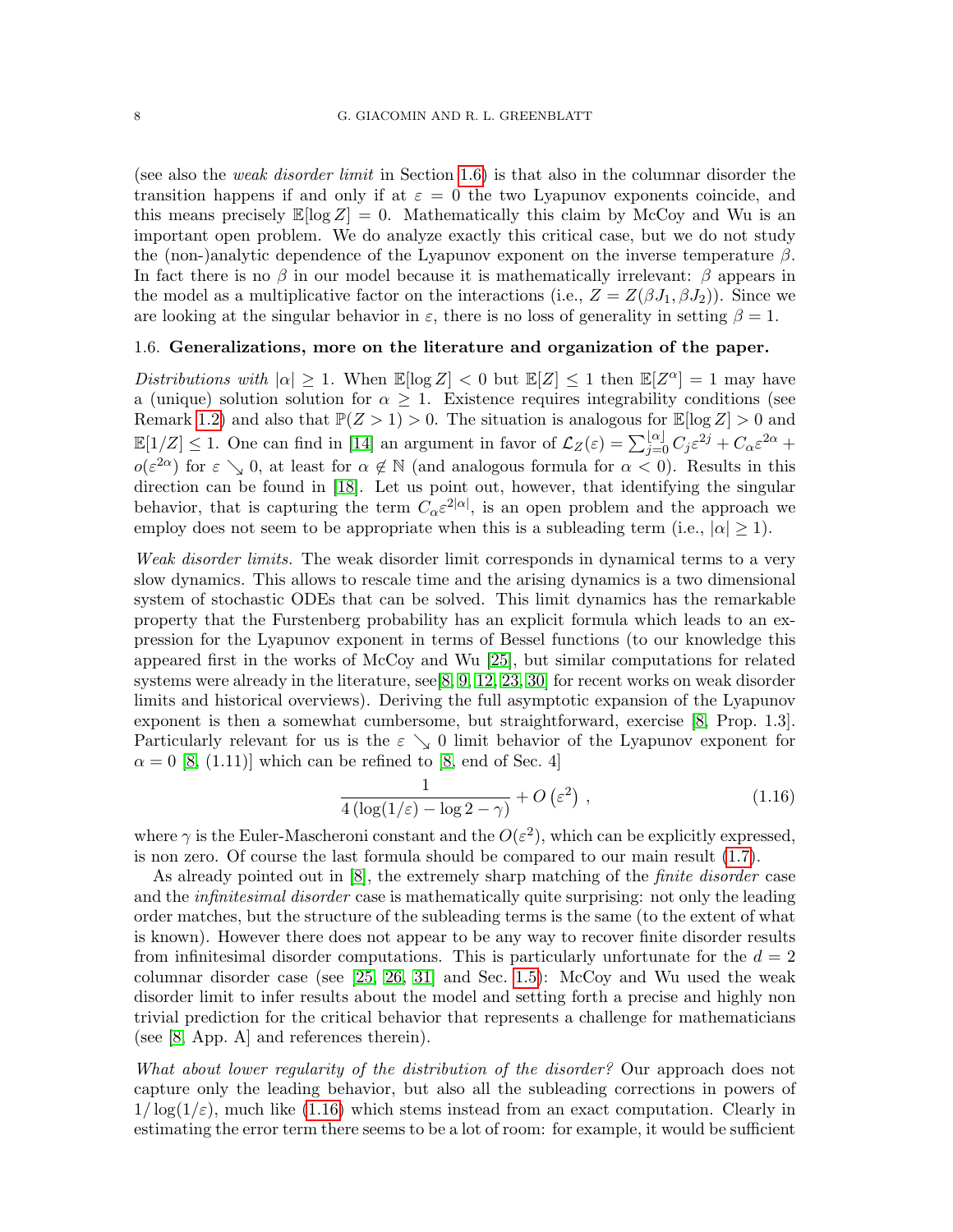to show (the one step estimate, see Sec. [1.4\)](#page-3-1) that  $||T\nu_k^{\text{DH}} - \nu_k^{\text{DH}}||_1 = O(k^{-c})$ , for a  $c > 2$ . But our approach naturally yields an exponential estimate, see [\(3.10\)](#page-16-2). This approach (i.e., estimating the inverse Laplace transform) strongly relies on an appropriate regularity of  $\zeta$ , i.e. asymptotic decay in Fourier space (the imaginary direction for the Laplace transform), and yields leading term, subleading corrections and exponential bounds (in the k variable). It is really not clear whether our one step bound procedure could go through with less regularity.

More general matrices. All we did can be greatly generalized (and this discussion applies to [\[17\]](#page-27-4) too). Matrices of the form

$$
\begin{pmatrix} \widetilde{Z} & \varepsilon \widetilde{Z} \\ \varepsilon Z & Z \end{pmatrix} \quad \text{and} \quad \begin{pmatrix} 1 & \varepsilon Z' \\ \varepsilon Z'' & Z \end{pmatrix}, \tag{1.17}
$$

can be dealt with in a straightforward way under suitable hypotheses: for the first example, if  $Z > 0$  too, with no independence requirement with Z, simply because Z can be factored out and the key variable becomes  $Z/\overline{Z}$ . For the second example, the analysis does not contain much novelty if  $Z$ ,  $Z'$  and  $Z''$  are independent and positive and if we require on the marginal laws of  $Z'$  and  $Z''$  the same integrability and regularity we have required for Z. A complete analysis of two dimensional matrices with positive entries approaching for  $\varepsilon \searrow 0$  a diagonal matrix might be of interest (but it is probably rather cumbersome and the Ising model motivation is lost). Some higher dimension matrices generalizations are treated in [\[18,](#page-28-10) App. A].

*Organization of what follows.* In Section [2](#page-8-0) we study the main Markov chain X. We state in Proposition [2.2](#page-9-1) the crucial bound that we call reduction to one step estimate. We also study the auxiliary chain Y that is central in the construction of the DH probability.

In Section [3](#page-15-0) we construct the DH probability and perform the one step bound: the proof of our main result, Theorem [1.3,](#page-2-0) is in this section (right after Proposition [3.3\)](#page-16-3).

In Section [4](#page-19-0) we prove the reduction to one step estimate, i.e. Proposition [2.2.](#page-9-1)

#### 2. The underlying Markov chains

<span id="page-8-0"></span>In general, if Z is a random variable, we use  $G_Z(x) = \mathbb{P}(Z > x)$  and  $F_Z(x) = 1 G_Z(x)$ . This notation is used also for finite measures  $\mu: G_{\mu}(x) = \mu((x,\infty))$  and  $F_{\mu}(x) =$  $\mu((-\infty, x])$ . We will work also with non normalizable ( $\sigma$ -finite) measures, notably with measures  $\mu$  such that  $\mu((-\infty, x]) < \infty$  for every x, and the notation  $F_{\mu}(x)$  will be used also in this case.

2.1. About the main Markov chain  $X$ . We start the analysis of the  $X$  chain defined by [\(1.12\)](#page-4-3).

Lemma 2.1. We have

$$
TG_{X_n}(x) := G_{X_{n+1}}(x) = G_{\mathbf{z}}(k+x) + \int_{\mathbb{R}} G_{X_n}(y) h'_k(y) \zeta (x - h_k(y)) \, \mathrm{d}y, \tag{2.1}
$$

and

$$
TF_{X_n}(x) := F_{X_{n+1}}(x) = F_{\mathbf{z}}(-k+x) + \int_{\mathbb{R}} F_{X_n}(y) h'_k(y) \zeta(x - h_k(y)) \, \mathrm{d}y. \tag{2.2}
$$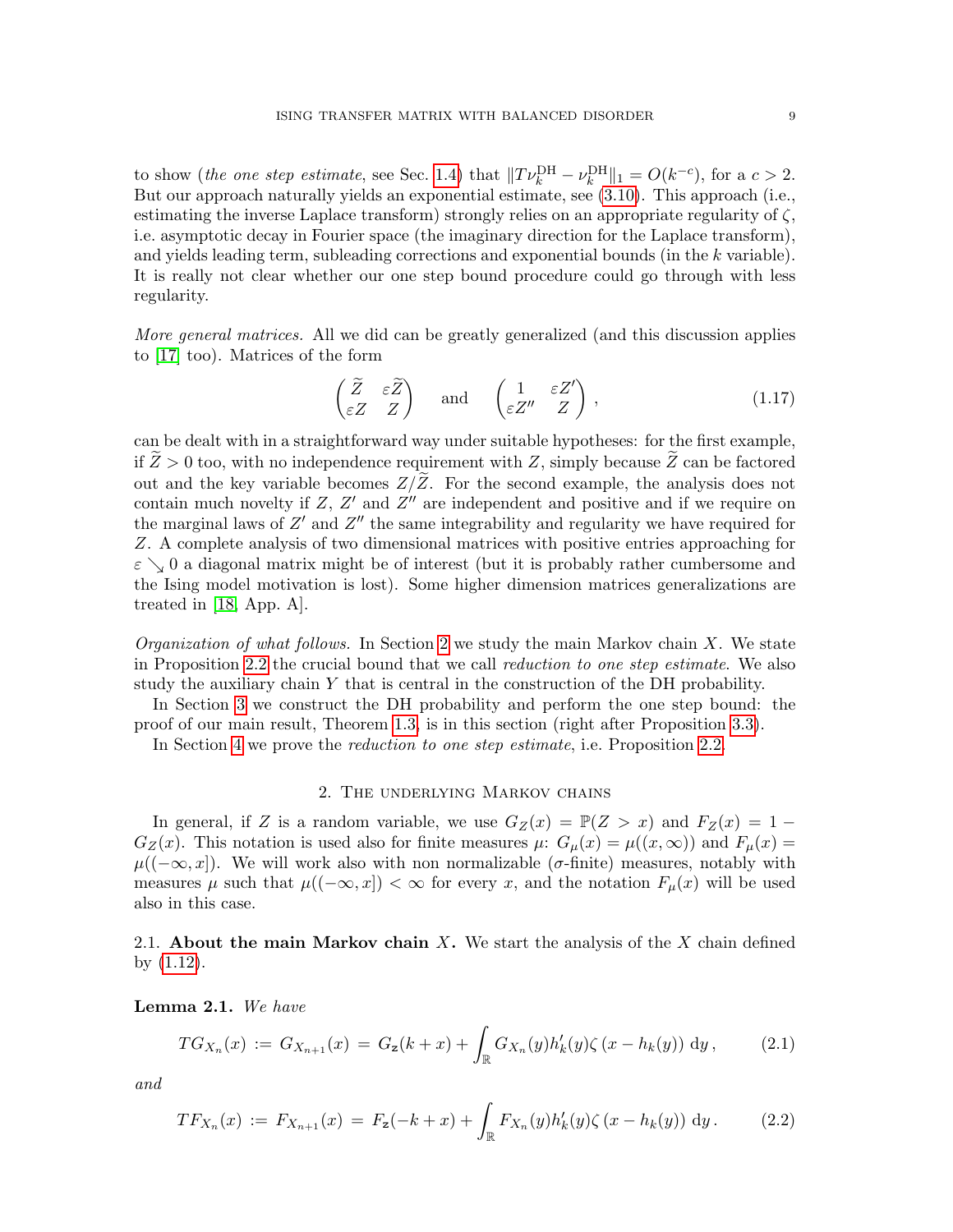*Proof.* By using that  $h_k(\cdot)$  is an increasing bijection from R to  $(-k, k)$  we see that

$$
G_{X_{n+1}}(x) = \mathbb{P}(z_{n+1} + h_k(X_n) > x)
$$
  
\n
$$
= \mathbb{P}(x - z_{n+1} \leq -k) + \mathbb{P}(h_k(X_n) > x - z_{n+1}; |x - z_{n+1}| < k)
$$
  
\n
$$
= \mathbb{P}(z \geq x + k) + \mathbb{P}(X_n > h_k^{-1}(x - z_{n+1}); |x - z_{n+1}| < k)
$$
  
\n
$$
= G_z(k + x) + \int_{-k+x}^{k+x} G_{X_n}(h_k^{-1}(x - z)) \zeta(z) dz,
$$
\n(2.3)

and by the change of variable  $z = x - h_k(y)$  we complete the proof of the first identity. The proof of the second identity is of course exactly analogous (or can be directly derived from the first).

The map T can then be extended by linearity to act on G defined by  $G(x) = G_{\nu_+}(x) G_{\nu_{-}}(x), \nu_{\pm}$  finite measures (so  $|G(-\infty)| < \infty$ ):

$$
TG(x) = G(-\infty)G_z(k+x) + \int_{-k+x}^{k+x} G\left(h_k^{-1}(x-z)\right)\zeta(z) \,dz. \tag{2.4}
$$

In the applications we consider  $\nu$  is the difference of two probability measures, so  $G(-\infty)$  = 0 and T reduces to  $T_0$ :

$$
T_0G(x) := \int_{\mathbb{R}} G(y)h'_k(y)\zeta(x - h_k(y)) dy,
$$
\n(2.5)

which is well defined also in the slightly different set-up of  $G \in \mathbb{L}^1$  because [\(1.6\)](#page-2-2) implies that  $\|\zeta\|_{\infty} < \infty$ .

The following bound will be crucial; Section [4](#page-19-0) is devoted to its proof.

<span id="page-9-1"></span>**Proposition 2.2.** There exists  $C > 0$  and  $k_0$  such that for every  $k \geq k_0$  and  $G \in L^1(\mathbb{R}; \mathbb{R})$ 

<span id="page-9-3"></span>
$$
\sum_{n=0}^{\infty} \|T_0^n G\|_1 \le k^2 (\log k)^C \|G\|_1.
$$
 (2.6)

It is well known that the Lyapunov exponent can be expressed in terms the invariant probability for the action of the random matrix on the projective circle [\[3,](#page-27-1) Ch. 2] and for two by two matrices with positive entries we can work on  $(0, \pi/2)$  or, considering the tangent of this angle, on  $(0, \infty)$  (see [\[17,](#page-27-4) (1.6)] or [\[14,](#page-27-2) Sec. 2]). Our parametrization choice  $P(\mathbb{R}^2) \cong \mathbb{R}$ , recall [\(1.9\)](#page-3-2)-[\(1.10\)](#page-4-0), just corresponds to applying the logarithm to the tangent of the angle and it suffices to apply this change of variables to the expressions in [\[14,](#page-27-2) [17\]](#page-27-4) (which take advantage of the specific form of the matrix under consideration to obtain a simpler expression than the standard Furstenberg formula): we obtain that, by writing  $\nu_k$ for the invariant measure on  $\mathbb{R}$ , the Lyapunov exponent  $\mathcal{L}(k)$  is equal to  $L_k[G_{\nu_k}]$  with

<span id="page-9-0"></span>
$$
L_k[G] := \int_{\mathbb{R}} \frac{1}{1 + e^{k - x}} G(x) dx = \int_{\mathbb{R}} \frac{1}{1 + e^{k + x}} (1 - G(x)) dx,
$$
 (2.7)

which will be used for  $G(x) = \nu((x, \infty))$  and  $\nu$  a probability. We readily see that

<span id="page-9-2"></span>
$$
|L_k[G_1] - L_k[G_2]| \le ||G_1 - G_2||_1. \tag{2.8}
$$

We thus have the following important corollary to Proposition [2.2:](#page-9-1)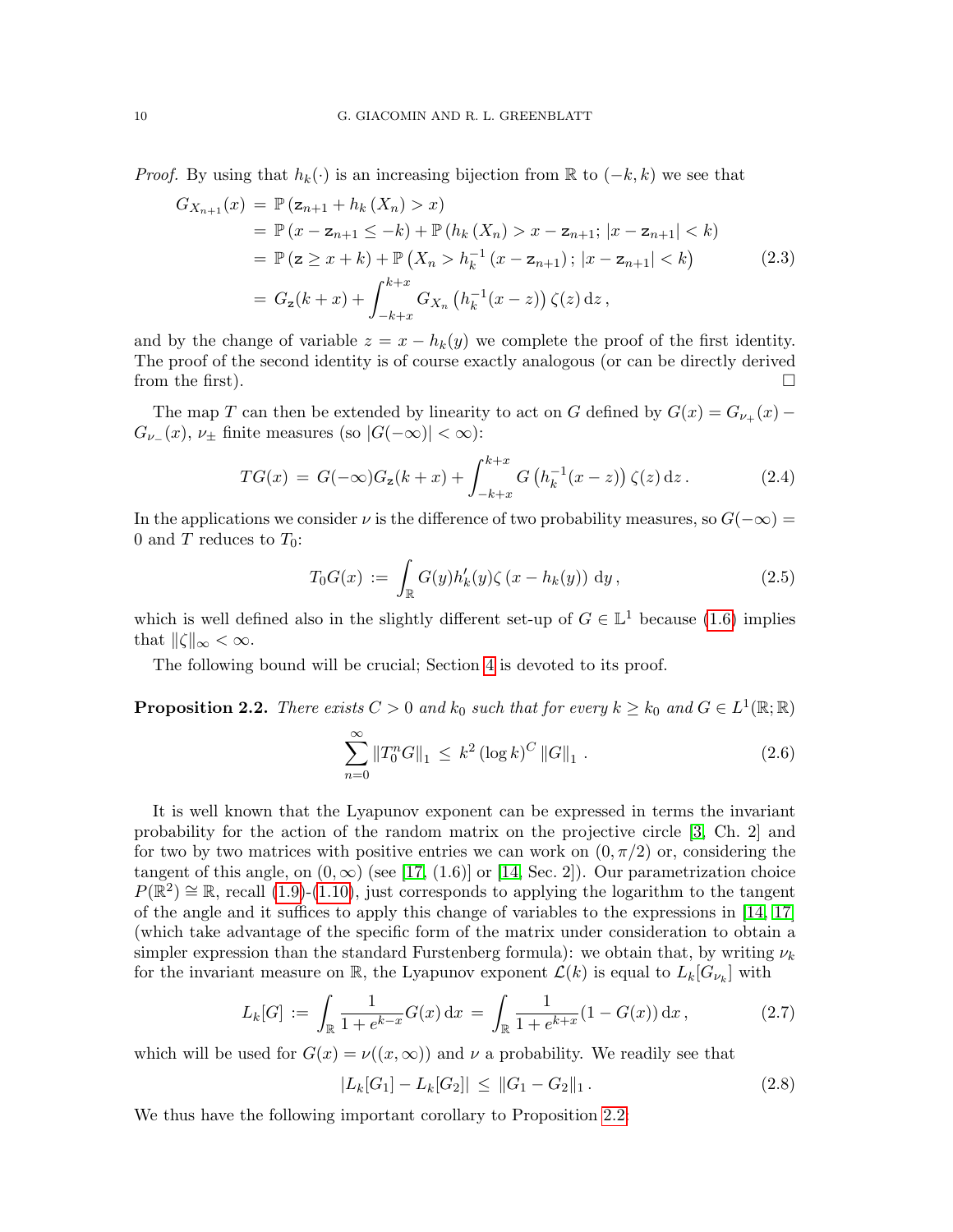<span id="page-10-4"></span>**Corollary 2.3.** With C and  $k_0$  as in Proposition [2.2,](#page-9-1) for  $k \geq k_0$  and any probability  $\gamma$ such that  $TG_\gamma - G_\gamma \in \mathbb{L}^1$ 

$$
|\mathcal{L}(k) - L_k[G_\gamma]| \leq ||G_{\nu_k} - G_\gamma||_1 \leq k^2 (\log k)^C ||TG_\gamma - G_\gamma||_1.
$$
 (2.9)

*Proof.* Since the Markov chain  $(X_n)$  is irreducible and positive recurrent (see the beginning of Section [A\)](#page-24-0),  $\lim_{n} T^{n} G_{\gamma}(x) = G_{\nu_{k}}(x)$  for every  $x \in \mathbb{R}$  which is a continuity point of  $G_{\nu_{k}}(\cdot)$ (we will see that  $G_{\nu_k}(\cdot)$  is continuous, see Remark [2.8,](#page-14-0) but at this stage this is not needed since the set of discontinuities of  $G_{\nu_k}(\cdot)$  is countable, hence of Lebesgue measure zero). Therefore, by Fatou's Lemma, we have that

$$
||G_{\nu_{k}} - G_{\gamma}||_{1} \le \liminf_{N} ||T^{N} G_{\gamma} - G_{\gamma}||_{1}
$$
  

$$
\le \sum_{n=0}^{\infty} ||T_{0}^{n} (TG_{\gamma} - G_{\gamma})||_{1} \le k^{2} (\log k)^{C} ||TG_{\gamma} - G_{\gamma}||_{1}, \quad (2.10)
$$

and the proof is complete by  $(2.8)$ .

2.2. Looking from the edge: the reduced chain Y. If we sit on  $-k$ , that is if we make it our new origin, in the limit as  $k \to \infty$  the Markov chain becomes

<span id="page-10-2"></span>
$$
Y_{n+1} = \mathbf{z}_{n+1} + h(Y_n) \quad \text{with } h(y) = y + \log(1 + \exp(-y)). \tag{2.11}
$$



<span id="page-10-0"></span>FIGURE 2. For  $k = 10$ : on the left the plot of  $h_k(\cdot)$  (solid line) and of  $x \mapsto h(x + k) - k$ (dashed line); on the right the derivative of the same functions.

<span id="page-10-1"></span>**Proposition 2.4.** The Markov chain Y has a unique invariant measure  $\nu$  with  $\nu((-\infty, x]) < \infty$  for every  $x \in \mathbb{R}$ , but  $\nu(\mathbb{R}) = \infty$ .

For non-normalizable measures uniqueness is of course meant up to a multiplicative *constant* and we note that  $\nu$  is characterized by

<span id="page-10-3"></span>
$$
\int g(z)\nu(\mathrm{d}z) = \int \int g(z+h(y))\zeta(z)\,\mathrm{d}z\,\nu(\mathrm{d}y) \quad \text{for every measurable } g \ge 0. \tag{2.12}
$$

The proof of Proposition [2.4](#page-10-1) is given for completeness in the Appendix: the Markov chain  $Y$  is a (very) particular case of the critical random difference equation problem, see [\[1,](#page-27-7) [4,](#page-27-8) [6\]](#page-27-9) and references therein. We sketch a concise proof of Proposition [2.4](#page-10-1) because the context of  $\begin{bmatrix} 1, 4, 6 \end{bmatrix}$  $\begin{bmatrix} 1, 4, 6 \end{bmatrix}$  $\begin{bmatrix} 1, 4, 6 \end{bmatrix}$  is really much wider and Proposition [2.4](#page-10-1) can be proven with substantially easier arguments.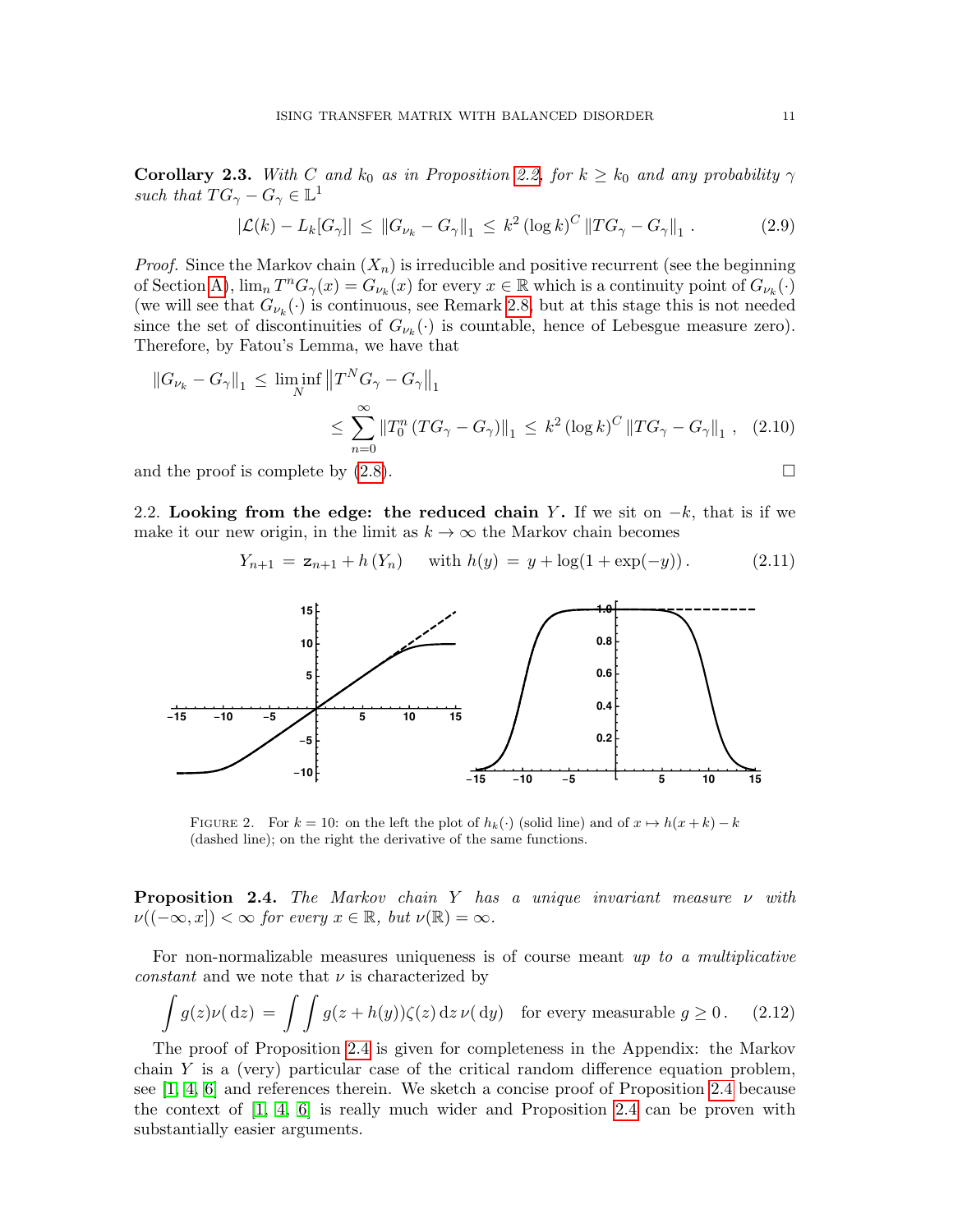We conclude this section by studying the asymptotic behavior of  $F_{\nu}$ . From the results of [\[4,](#page-27-8) [6\]](#page-27-9) one can extract that  $F_{\nu}(x) = \nu((-\infty, x]) \sim cx$  for  $x \to \infty$ ; however our techniques require a stronger result, see [\(2.13\)](#page-11-0) below, which requires substantially more constraining requirements than the hypotheses in [\[4,](#page-27-8) [6\]](#page-27-9).

Here is a preliminary result that allows the use of the Laplace transform. Besides being an immediate consequence of the analysis in  $[4, 6]$  $[4, 6]$ , it can also be extracted from [\[17,](#page-27-4) Lemma 3.3]: since context and notations here are slightly different, we give the proof in the appendix. We make a definite choice of  $F_{\nu}$  by stipulating that  $F_{\nu}(x_0) = 1$  for an  $x_0$ which is (strictly) inside the support of  $\nu$ .

<span id="page-11-1"></span>**Lemma 2.5.** There exists  $c > 0$  such that  $F_{\nu}(x) \leq c \exp(cx)$  for every  $x \geq x_0$ .

Here is the main result of this section:

<span id="page-11-4"></span>**Proposition 2.6.** There exist three constants  $m_{\zeta} > 0$ ,  $c_{\zeta} \in \mathbb{R}$  and  $\varrho_{\zeta} \in (0,1)$  such that for  $x \to \infty$ 

<span id="page-11-0"></span>
$$
F_{\nu}(x) = m_{\zeta}x + c_{\zeta} + O\left(\exp(-\varrho_{\zeta}x)\right). \tag{2.13}
$$

Moreover, for every  $\delta' \in (0, \delta)$  (recall [\(1.5\)](#page-2-3) for  $\delta$ ) we have for  $x \to -\infty$ 

<span id="page-11-3"></span>
$$
F_{\nu}(x) = O\left(\exp(\delta'x)\right). \tag{2.14}
$$

The constants carry the subscript  $\zeta$  because they are primarily determined by  $\zeta$ , but  $m_{\zeta}$  and  $c_{\zeta}$  depend also on the arbitrary choice of  $x_0$ :  $c_{\zeta}/m_{\zeta}$  and  $\varrho_{\zeta}$  instead depend only on ζ.

Proof. We start with  $(2.13)$ . We are going to use the Laplace transform for (non negative) functions and measures supported on  $[0, \infty)$ :  $\hat{f}(u) := \int_{\mathbb{R}} \exp(-ux)f(dx) =$  $\int_{[0,\infty)} \exp(-ux) f(\,dx)$  and, if f is absolutely continuous,  $\hat{f}(u) = \int_0^\infty \exp(-ux) f(x) \,dx$ . If  $F_f(x) \leq \exp(cx)$  for x large, then  $\widehat{f}(u)$  is analytic in the complex half plane  $\Re u > c$  and  $|\widehat{f}(u)| < \widehat{f}(\Re u).$ 

In order to use the Laplace transform to study the right-tail of  $\nu$  we introduce  $\widetilde{Y}_n :=$  $log(1 + exp(Y_n))$ ; then  $(\widetilde{Y}_n)$  is a Markov chain with

$$
\widetilde{Y}_{n+1} = \log\left(1 + \exp\left(\mathbf{z}_{n+1} + \widetilde{Y}_n\right)\right) = \mathbf{z}_{n+1} + \widetilde{Y}_n + \log\left(1 + \exp\left(-\left(\mathbf{z}_{n+1} + \widetilde{Y}_n\right)\right)\right),\tag{2.15}
$$

analogous to [\(2.11\)](#page-10-2). The chains  $(\widetilde{Y}_n)$  and  $(Y_n)$  are equivalent and the invariant measure  $\mu$ of  $(\widetilde{Y}_n)$  is directly related to  $\nu$ . In particular  $\mu$  is  $\sigma$ -finite,  $F_\mu(x) = 0$  for every  $x \leq 0$  and, by Proposition [2.4,](#page-10-1)  $F_{\mu}(x) < \infty$  for every x. In fact, we have  $F_{\nu}(x) = F_{\mu}(\log(1 + \exp(x)))$ so we can replace  $F_{\nu}(x)$  with  $F_{\mu}(x)$  in [\(2.13\)](#page-11-0) obtaining an equivalent expression. Note the following characterization of  $\mu$ : for measurable  $g : (0, \infty) \to [0, \infty)$ 

<span id="page-11-2"></span>
$$
\int g d\mu = \int \int g \left( \log \left( 1 + \exp(-z - x) \right) \right) \zeta(\mathrm{d}z) \mu(\mathrm{d}x). \tag{2.16}
$$

By Lemma [2.5](#page-11-1) we have that  $F_{\mu}(u)$  is analytic in the domain  $\Re u > c > 0$ . We recall also that, in the same domain,  $\hat{\mu}(u) = u\hat{F}_{\mu}(u)$ . We call  $b_{\mu}$  the *optimal value of* c:

$$
b_{\mu} := \inf\{u \in \mathbb{R} : \hat{\mu}(u) < \infty\},\tag{2.17}
$$

so  $b_{\mu} \leq c$ . On the other hand Proposition [2.4](#page-10-1) tells us that  $b_{\mu} \geq 0$ , because  $\nu(\mathbb{R}) =$  $\mu([0,\infty)) = \infty$ . What we are going to show now is that  $b_{\mu} = 0$ .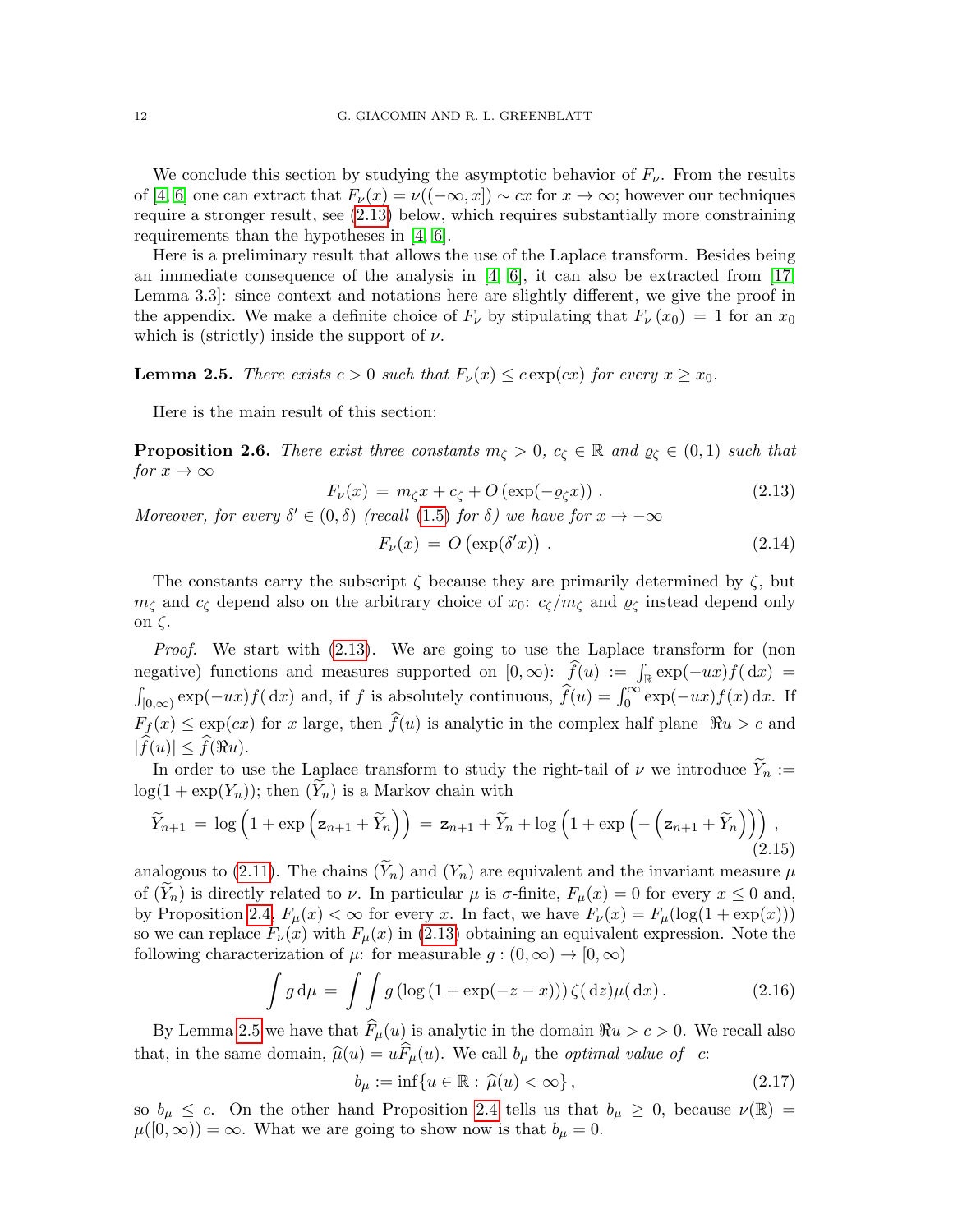By [\(2.16\)](#page-11-2) we readily see that

<span id="page-12-1"></span>
$$
\widehat{\mu}(u) = \int \int (1 + \exp(x + y))^{-u} \zeta(\mathrm{d}x) \mu(\mathrm{d}y). \tag{2.18}
$$

We now use the identity [\[28,](#page-28-12)  $(5.13.1)$ ] (with  $a = 0$ ,  $b = u$  and  $s = w$ , a, b and s are the notations in [\[28\]](#page-28-12))

<span id="page-12-0"></span>
$$
(1+z)^{-u} = \frac{1}{2\pi i \Gamma(u)} \int_{w_0 - i\infty}^{w_0 + i\infty} \Gamma(w) \Gamma(u - w) z^{-w} dw , \qquad (2.19)
$$

which holds if  $w_0 \in (0, \Re u)$  and for every  $z \in \mathbb{C} \setminus i(-\infty, 0)$ . We recall also the *generalized* Stirling formula  $[28, (5.11.9)]$ :

<span id="page-12-2"></span>
$$
|\Gamma(x+iy)| \stackrel{|y|\to\infty}{\sim} \sqrt{2\pi}|y|^{x-1/2} \exp(-\pi|y|/2), \qquad (2.20)
$$

for  $|y| \to \infty$ , uniformly for x in bounded intervals. Therefore by inserting [\(2.19\)](#page-12-0) into [\(2.18\)](#page-12-1) and by using the Fubini-Tonelli Theorem we obtain that for  $b_{\mu} < w_0 < \Re u$  we have

$$
\widehat{\mu}(u) = \frac{1}{2\pi i \Gamma(u)} \int_{w_0 - i\infty}^{w_0 + i\infty} \Gamma(w) \Gamma(u - w) \widehat{\zeta}(w) \widehat{\mu}(w) \, dw \,. \tag{2.21}
$$

The next step is moving  $w_0$  to the right of  $\Re u$ : more precisely to  $(\Re u, \Re u + 1)$ . Given the decay for large imaginary part of the Gamma function, this can be done, but the stripe  ${z \in \mathbb{C} : w_0 < \Re z < w_0 + 1}$  contains the simple pole of  $\Gamma(w - u)$  at  $w = u$ . Since the residue of the integrand (times the prefactor) is  $-\zeta(u)\hat{\mu}(u)$  and by remarking that we are performing the integral in the clockwise sense, we obtain that for  $w_0 \in (\Re u, \Re u + 1)$ 

$$
\widehat{\mu}(u) = \widehat{\zeta}(u)\widehat{\mu}(u) + \frac{1}{2\pi i\Gamma(u)} \int_{w_0 - i\infty}^{w_0 + i\infty} \Gamma(w)\Gamma(u - w)\widehat{\zeta}(w)\widehat{\mu}(w) dw, \qquad (2.22)
$$

which, bringing the first term to the left hand side and dividing by  $1 - \hat{\zeta}(w)$ , we rewrite as

<span id="page-12-3"></span>
$$
\widehat{\mu}(u) = \frac{1}{2\pi i \Gamma(u)(1-\widehat{\zeta}(u))} \int_{w_0 - i\infty}^{w_0 + i\infty} \Gamma(w) \Gamma(u-w) \widehat{\zeta}(w) \widehat{\mu}(w) dw =: P(u)I(u), \quad (2.23)
$$

where  $P(u)$  denotes the pre-factor and  $I(u)$  the integral in the second expression. We remark that this form makes it possible to analytically continue  $I(u)$  to smaller values of  $\Re u$ , even down to  $\Re u < w_0 - 1$  and  $w_0$  is chosen larger (but arbitrarily close to  $b_\mu$ ). But  $P(u)$  has a singularity at  $u = 0$  as we are going to explain:

- $\Gamma(u) \sim 1/u$  has a simple pole at  $u = 0$  (like for all the negative integers) and these are the only singularities; moreover the  $\Gamma$  function has no zero.
- $u \mapsto 1 \widehat{\zeta}(u)$  is an entire function with  $1 \widehat{\zeta}(u) \sim -\sigma^2 u^2/2$ ,  $\sigma^2 := \int x^2 \zeta(dx) > 0$ : so,  $1 - \widehat{\zeta}(u)$  has a double zero at the origin. We remark also that (with standard probabilistic notation)  $\hat{\zeta}(-it) = \varphi_z(t)$ , i.e. it is the characteristic function of a continuous random variable which yields  $|\hat{\zeta}(it)| < 1$  for  $t \neq 0$  ( $|\varphi_{z}(t)| = 1$  for a  $t \neq 0$  directly implies that z is discrete). By the Riemann-Lebesgue Lemma we have  $|\widehat{\zeta}(it)| = o(1)$  for |t| large. Therefore there exists  $\rho > 0$  such that  $1-\widehat{\zeta}(u) = 0$ for  $\Re u > -\varrho$  only for  $u = 0$ . We assume from now on that  $\varrho \leq 1$  (in any case,  $I(\cdot)$ ) has been analytically continued only up to  $\Re u > -1$ ).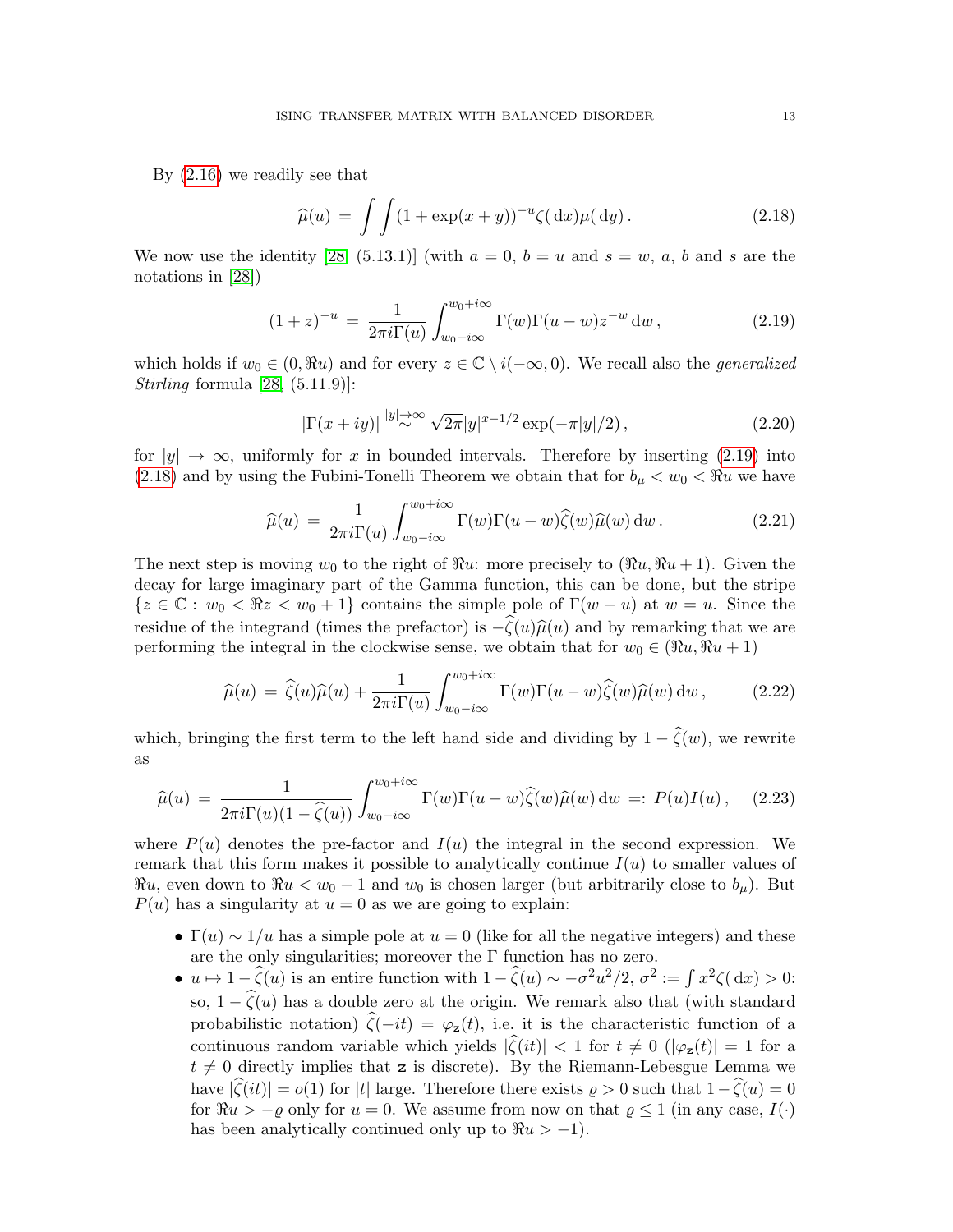So  $P(\cdot)$  does contribute a simple pole at  $z = 0$ : a priori there is still the possibility that  $I(0) = 0$  making this singularity removable, but in fact this is not possible because we have already remarked that  $b_u \geq 0$ .

We have therefore proven not only that  $b_{\mu} = 0$ , but also that  $\hat{\mu}$  can be meromorphically extended to  $\{z \in \mathbb{C} : \Re z > -\varrho \}$  and the only singularity in this region is the simple pole at zero

$$
\widehat{\mu}(u) = \frac{m_{\zeta}}{u} + c_{\zeta} + uH(u), \qquad (2.24)
$$

with  $m_{\zeta} > 0$  because  $\hat{\mu}(u) > 0$  for  $u > 0$ ,  $c_{\zeta} \in \mathbb{R}$  and  $H(\cdot)$  is an analytic function on the domain  $\{z \in \mathbb{C} : \Re z > -\varrho \}$ . This of course tells us that also  $F_\mu$  can be meromorphically extended to the same domain and

$$
\widehat{F}_{\mu}(u) = \frac{m_{\zeta}}{u^2} + \frac{c_{\zeta}}{u} + H(u). \tag{2.25}
$$

We now use the classical Mellin-Bromwich formula for the inverse Laplace transform: for every  $b > b_\mu = 0$ 

<span id="page-13-0"></span>
$$
F_{\mu}(x) = \frac{1}{2\pi i} \lim_{R \to \infty} \int_{b-iR}^{b+iR} \widehat{F}_{\mu}(u) \exp(ux) \, \mathrm{d}u \,. \tag{2.26}
$$

We introduce the rectangular contour  $C_R$  made of the segment of integration in [\(2.26\)](#page-13-0), the segment  $\{u : \Re u = -\varrho_{\zeta} \text{ and } \Im u \in [-R, R] \}$  and by the two segments  $\{u : \Im u = \pm R\}$ and  $\Re u \in [-\varrho_{\zeta}, a]$ . The orientation is counter-clockwise and  $\varrho_{\zeta}$  is chosen in  $(0, \varrho)$ . The integration along this contour is equal to the residue of the double pole at the origin:

$$
\widehat{F}_{\mu}(u) \exp(ux) = \left(\frac{m_{\zeta}}{u^2} + \frac{c_{\zeta}}{u} + O(1)\right) \left(1 + xu + O(u^2)\right) = \frac{m_{\zeta}}{u^2} + \frac{c_{\zeta} + m_{\zeta}x}{u} + O(1), \tag{2.27}
$$

hence the residue is  $c_{\zeta} + m_{\zeta}x$  and

$$
\frac{1}{2\pi i} \int_{\mathcal{C}_R} \widehat{F}_{\mu}(u) \exp(ux) \, \mathrm{d}u = c_{\zeta} + m_{\zeta} x \,. \tag{2.28}
$$

We are therefore left with showing that:

- (1) the contribution of the integrals along the segments  $\{u : \Im u = \pm R \text{ and } \Re u \in$  $[-\varrho_{\zeta}, a]$ } vanishes as  $R \to \infty$ ;
- (2) the contribution of the integrals along  $\{u : \Re u = -\varrho_{\mathcal{C}} \text{ and } \Im u \in [-R, R] \}$  is  $O(\exp(-\varrho_{\zeta}x))$  for  $x \to \infty$ .

Both estimates rely on

<span id="page-13-1"></span>**Lemma 2.7.** We consider  $w_0 > 0$  and a closed interval  $I \subset (w_0 - 1/2, w_0)$ . For  $|w_1| \to \infty$ and uniformly in  $\Re u \in I$ 

<span id="page-13-2"></span>
$$
\frac{1}{|\Gamma(u)|} \int_{w_0 - i\infty}^{w_0 + i\infty} |\Gamma(w)| |\Gamma(u - w)| \, \mathrm{d}w = O\left( |\Im u|^{1/2} \right) \tag{2.29}
$$

Lemma [2.7](#page-13-1) is [\[17,](#page-27-4) Lemma 4.4], but the proof can also be obtained directly from [\(2.20\)](#page-12-2). We remark that the dominant contribution comes from integrating for  $w$  in a neighborhood of the real axis.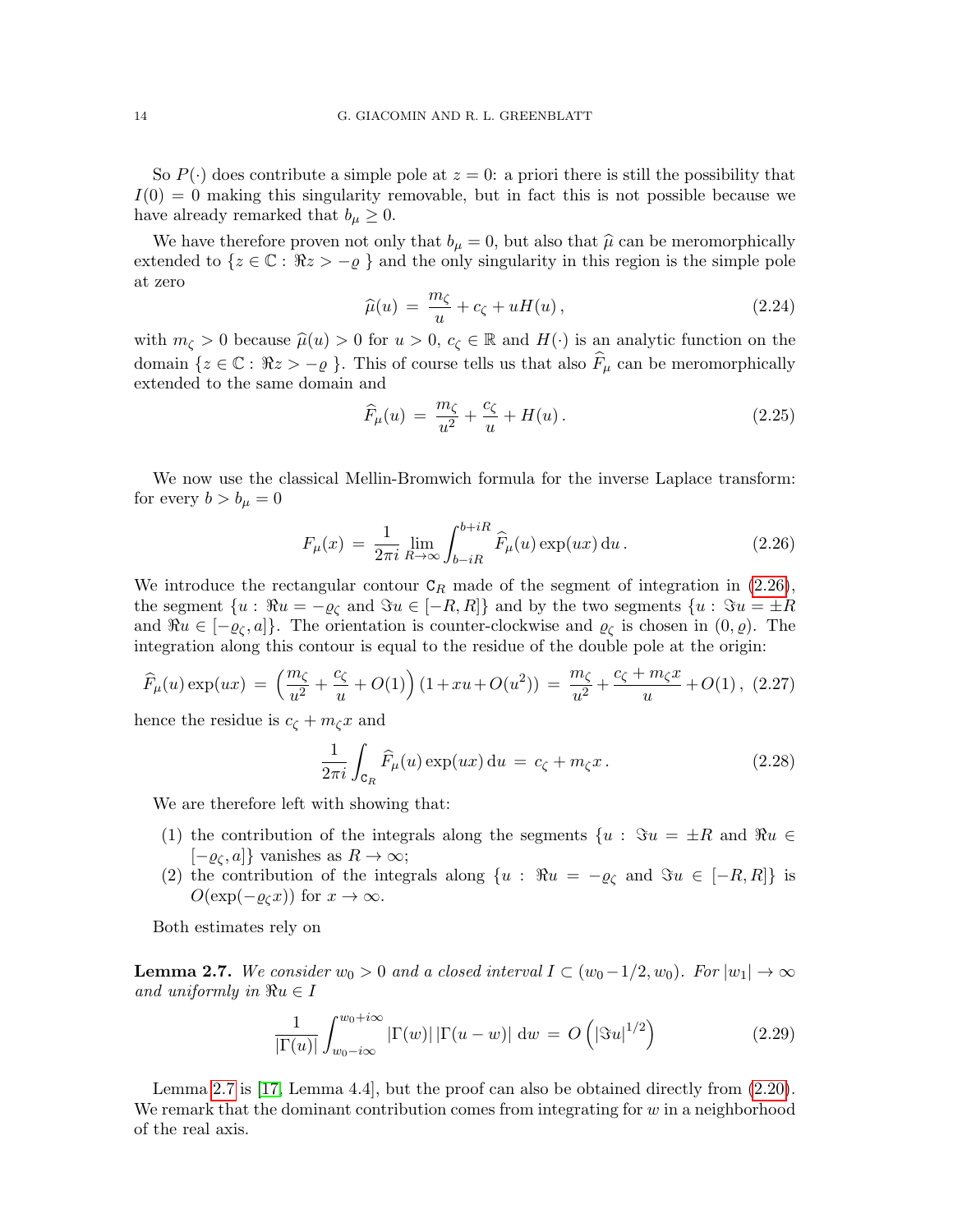Moreover for both (1) and (2) the crucial formula is [\(2.23\)](#page-12-3) because, in conjunction with [\(2.29\)](#page-13-2) and recalling that  $\widehat{F}_{\mu}(u) = \widehat{\mu}(u)/u$ , it tells us that

$$
|\widehat{F}_{\mu}(u)| = O\left(|\widehat{\zeta}(u)| |\Im u|^{-1/2}\right),\tag{2.30}
$$

for  $|\Im u|$  large and uniformly for  $\Re u$  in the interval we consider.

Therefore the contour integration in point (1) is  $O(1/R^{1/2})$  and for what concerns point (2) we have that for every R

$$
\left| \int_{-\varrho_{\zeta}-iR}^{-\varrho_{\zeta}+iR} \widehat{F}_{\mu}(u) \exp(ux) \, \mathrm{d}u \right| \leq \exp(-\varrho_{\zeta}x) \int_{-\infty}^{\infty} \left| \widehat{F}_{\mu}(-\varrho_{\zeta}+iy) \right| \, \mathrm{d}y \,, \tag{2.31}
$$

with the integral in the right-hand side that converges because of  $(B.1)$ . This completes the proof of  $(2.13)$ .

For [\(2.14\)](#page-11-3) we use [\(2.12\)](#page-10-3) with  $g = \mathbf{1}_{(-\infty,x]}$ , that is

<span id="page-14-1"></span>
$$
F_{\nu}(x) = \int \int \mathbf{1}_{(-\infty,x]}(z+h(y))\nu(\mathrm{d}y)\zeta(\mathrm{d}z). \tag{2.32}
$$

By splitting the integral in the y variable into positive and negative values and by using that  $h(y) \geq 0$  for y negative and  $h(y) \geq y$  for y positive we see that

$$
F_{\nu}(x) \le F_{\nu}(0)F_{\zeta}(x) + \int \int \mathbf{1}_{(-\infty,x]}(z+y)\mathbf{1}_{(0,\infty)}(y)\nu(\mathrm{d}y)\zeta(\mathrm{d}z)
$$
  
\n
$$
\le F_{\nu}(0)F_{\zeta}(x) + \int \int \mathbf{1}_{(-\infty,x-z]}(y)\mathbf{1}_{(0,\infty)}(x-z)\nu(\mathrm{d}y)\zeta(\mathrm{d}z)
$$
  
\n
$$
= F_{\nu}(0)F_{\zeta}(x) + \int F_{\nu}(x-z)\mathbf{1}_{(0,\infty)}(x-z)\zeta(\mathrm{d}z) \le F_{\nu}(0)F_{\zeta}(x) + C \int_0^\infty y\zeta(x-y)\mathrm{d}y,
$$
\n(2.33)

where in the last step C is a positive constant and we have used [\(2.13\)](#page-11-0). But  $\int_0^\infty y\zeta(x-\zeta(x))$  $y) dy = \int_{-\infty}^{x} F_{\zeta}(z) dz$  and [\(2.14\)](#page-11-3) is established.

The proof of Proposition [2.6](#page-11-4) is therefore complete.  $\Box$ 

<span id="page-14-0"></span>**Remark 2.8.** [\(2.32\)](#page-14-1) also characterizes  $\nu_k$  if we replace  $h(\cdot)$  with  $h_k(\cdot)$ . From this we also have the characterization

<span id="page-14-2"></span>
$$
F_{\nu_k}(x) = \int_{\mathbb{R}} F_{\zeta}(x - h_k(y)) \nu_k(\mathrm{d}y), \qquad (2.34)
$$

from which we see that  $F_{\nu_k}$  is  $C^1$ , so  $\nu_k$  has a density, because  $0 \le \zeta(x - h_k(y)) \le ||\zeta||_{\infty}$ .

Similarly  $\nu$  has a density, but the argument needs to be refined. Equation [\(2.34\)](#page-14-2) still holds also without the subscripts k, but because  $\nu(\mathbb{R}) = \infty$  we need an appropriate upper bound for  $\zeta(x-h(y))$  in order to take the derivative under the integral. Since  $\nu((-\infty, x])$  $\infty$  for every  $x, \zeta \in \mathbb{L}^{\infty}$  reduces the problem to finding and upper bound for  $y > 0$  and large (of course we can focus on  $x$  in a compact set). But this follows because there exists  $\varepsilon > 0$  and  $z_0$  such that  $\zeta(z) \leq \exp(\varepsilon z)$  for  $z \leq z_0$ . In order to show this and to make the argument more readable, let us replace  $\zeta(z)$  with  $\zeta(-z)$ . If  $\zeta(z) \leq \exp(-\varepsilon z)$  for z larger than some value  $z_0$  is false, then there exists a sequence  $(z_i)$  with  $\lim_i z_i = \infty$  and  $\zeta(z_i)$  $\exp(-\varepsilon z_j)$ . Uniform  $\theta$ -Hölder continuity implies that  $\zeta(z) \geq \exp(-\varepsilon z_j)/2$  for  $|z - z_j| \leq$  $((e^{-\varepsilon z_j})/2C)^{1/\theta}$ . So, possibly for j large,  $\int_{z_j/2}^{\infty} \zeta(z) dz \ge \exp(-\varepsilon z_j)((e^{-\varepsilon z_j})/2C)^{1/\theta}$ . Since the left-hand side decays exponentially, by choosing  $\varepsilon > 0$  small we reach a contradiction.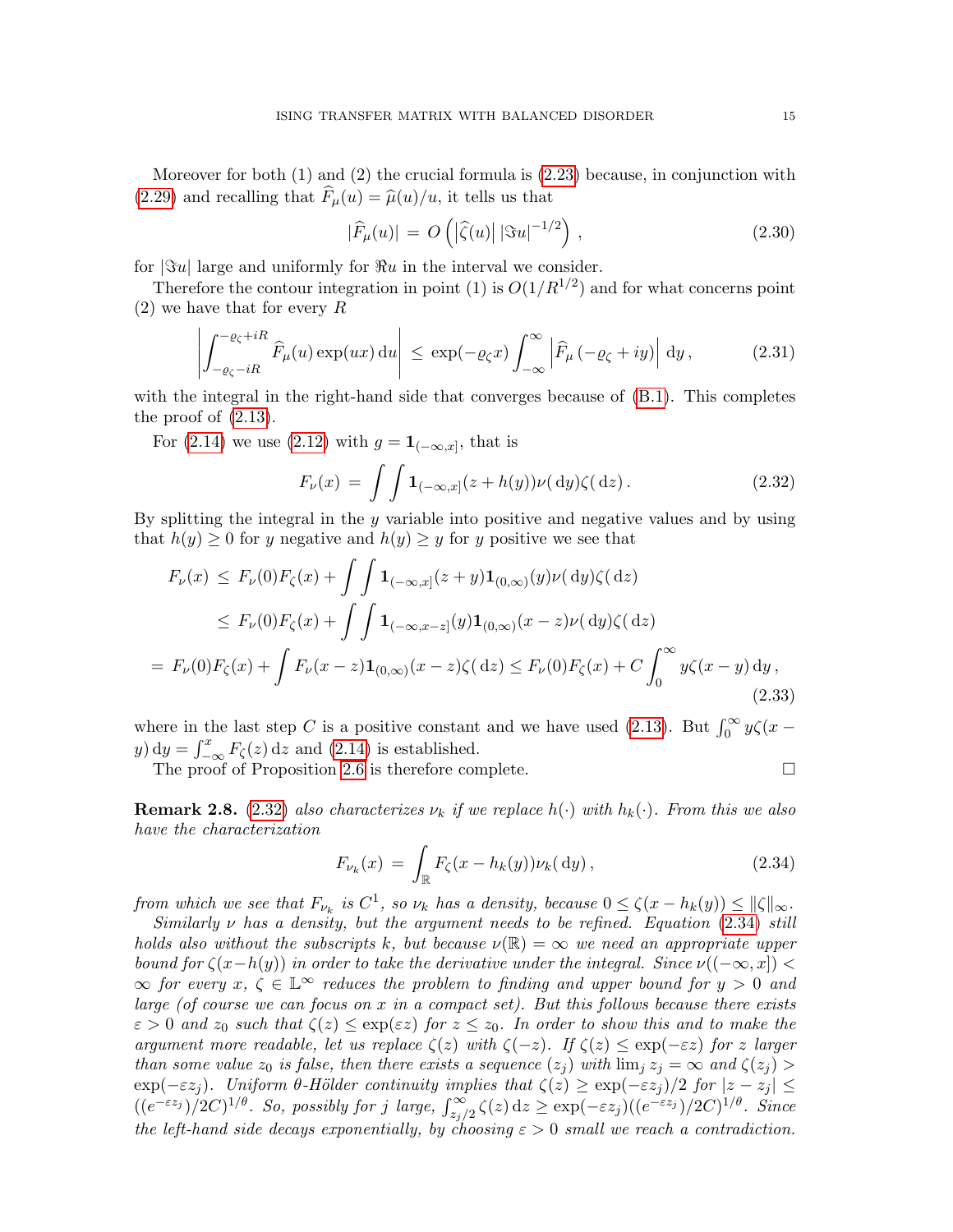So we have shown that  $\zeta$  vanishes exponentially fast: using that  $\nu((-\infty, x])$  has linear asymptotic growth,  $F_{\nu} \in C^1$  follows.

### <span id="page-15-0"></span>3. The DH probability, the one step bound and the proof the main result

We now define the DH probability, i.e. the measure that we expect (and will prove) to be close to the invariant probability  $\nu_k$ . It is built by gluing together the invariant measure for the edge process at k and for the one at  $-k$ . Unless  $\zeta$  is symmetric, the two edge limit problems are not the same, since the one on the left involves  $x \mapsto \zeta(x)$  as jump density probability and the one one the right involves  $x \mapsto \zeta(-x)$ . So the cumulative function on the left (respectively, right) edge will be denoted by  $F_{\leq}(\cdot)$  (respectively,  $F_{\triangleright}(\cdot)$ ). Moreover we choose to normalize the cumulative functions so that they are, for  $x \to \infty$ , equivalent to x. Proposition [2.6](#page-11-4) then says that there exist  $c_s \in \mathbb{R}$ , s is  $\triangleleft$  or  $\triangleright$ , and  $\varrho \in (0,1)$  such that for  $x \to \infty$ 

<span id="page-15-1"></span>
$$
F_s(x) = x + c_s + O\left(\exp(-\varrho x)\right). \tag{3.1}
$$

We define the DH probability by giving its integrated tail probability  $G_k(x) = \nu_k^{\text{DH}}((x,\infty))$ (cf. Sec. [1.4\)](#page-3-1):

$$
G_k(x) := \begin{cases} F_{\rhd}(k-x)/C_k & \text{if } x \ge 0, \\ 1 - (F_{\lhd}(x+k)/C_k) & \text{if } x \le 0, \end{cases}
$$
 (3.2)

where the fact that the definition must be consistent at  $x = 0$  fixes the value of  $C_k > 0$ which, therefore, by [\(3.1\)](#page-15-1), satisfies

<span id="page-15-4"></span>
$$
C_k = 2k + c_{\lhd} + c_{\rhd} + O(\exp(-\varrho k)). \tag{3.3}
$$

We register also that for the cumulative probability  $F_k(\cdot) = 1 - G_k(\cdot)$  we have

<span id="page-15-5"></span>
$$
F_k(x) := \begin{cases} 1 - (F_{\triangleright}(k-x)/C_k) & \text{if } x \ge 0, \\ F_{\triangleleft}(x+k)/C_k & \text{if } x \le 0. \end{cases}
$$
 (3.4)

The next fact is straightforward computation, but it is of course central for us:

### <span id="page-15-3"></span>Lemma 3.1. For  $k \to \infty$

<span id="page-15-2"></span>
$$
L_k[G_k] = \frac{1}{C_k} \int_{\mathbb{R}} \frac{F_{\triangleright}(y)}{1 + e^y} \, \mathrm{d}y + O(\exp(-k)) = \frac{1}{C_k} \int_{\mathbb{R}} \frac{F_{\triangleleft}(y)}{1 + e^y} \, \mathrm{d}y + O(\exp(-k)). \tag{3.5}
$$

Proof. By the first equality in [\(2.7\)](#page-9-0) we have

$$
L_k[G_k] = \frac{1}{C_k} \int_0^\infty \frac{F_{\rhd}(k-x)}{1+e^{k-x}} dx + \int_{-\infty}^0 \frac{G_k(x)}{1+e^{k-x}} dx.
$$
 (3.6)

Using  $G_k(x) \in [0,1]$  we readily see that the second addendum is smaller than  $2 \exp(-k)$ . Moreover

$$
\int_0^\infty \frac{F_{\rhd}(k-x)}{1+e^{k-x}} dx = \int_{\mathbb{R}} \frac{F_{\rhd}(y)}{1+e^y} dy - \int_k^\infty \frac{F_{\rhd}(y)}{1+e^y} dy = \int_{\mathbb{R}} \frac{F_{\rhd}(y)}{1+e^y} dy + O\left(k \exp(-k)\right),\tag{3.7}
$$

where in the last step we used  $(3.1)$ .

Repeating the same argument starting with the second equality in [\(2.7\)](#page-9-0) gives the same expression with  $F_{\lhd}$  replacing  $F_{\rhd}$ .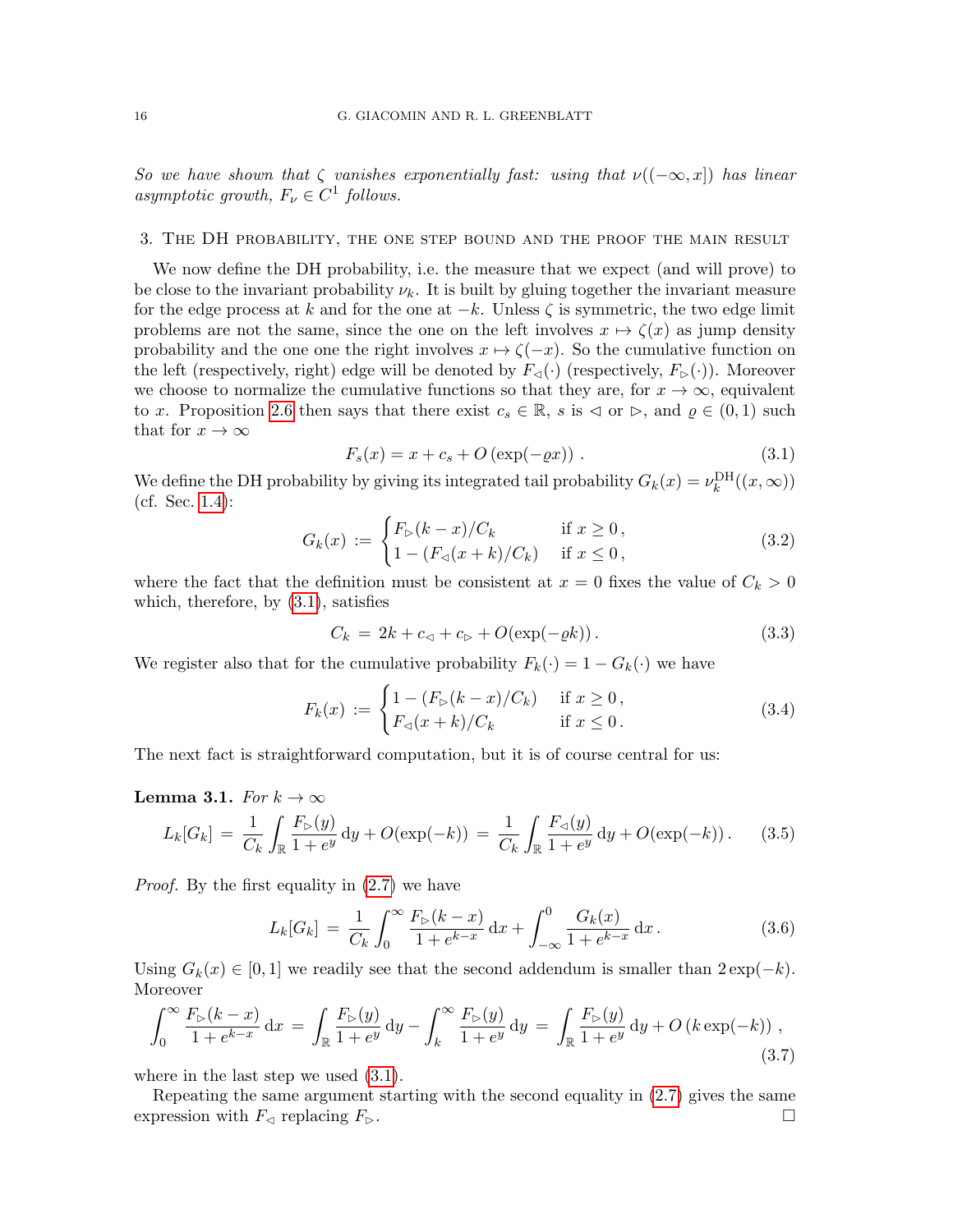<span id="page-16-1"></span>**Remark 3.2.** [\(3.5\)](#page-15-2) of course implies  $\int (1+e^y)^{-1} F_s(y) dy$  does not depend on s. Equivalently, by integration by parts:

<span id="page-16-4"></span>
$$
\int_{\mathbb{R}} \log \left( 1 + e^{-y} \right) \nu_{\triangleright}(\mathrm{d}y) = \int_{\mathbb{R}} \log \left( 1 + e^{-y} \right) \nu_{\triangleleft}(\mathrm{d}y). \tag{3.8}
$$

One way to see this directly is to observe that by [\(1.12\)](#page-4-3) and [\(1.10\)](#page-4-0) we have  $\int_{\mathbb{R}} (x$  $h_k(x)\nu_k(dx) = 0$ , with  $\nu_k$  the invariant probability of the Markov chain defined by [\(1.12\)](#page-4-3). But this is equivalent to

$$
\int_{\mathbb{R}} \log \left( 1 + e^{k-x} \right) \nu_k(\,\mathrm{d}x) = \int_{\mathbb{R}} \log \left( 1 + e^{-k-x} \right) \nu_k(\,\mathrm{d}x),\tag{3.9}
$$

and  $(3.8)$  follows by exploiting the strong form of convergence – see Remark  $3.4$  – we have for  $2k\nu_k\Theta_{-k}^{-1}$  $\bar{z}_{-k}^{-1}$  towards  $\nu_{\lhd}$  and for  $2k\nu_k\Theta_k^{-1}$  $\overline{k}^1$  towards  $\nu_{\triangleright}$ : here  $\Theta_a(x) := x + a$ .

<span id="page-16-3"></span>**Proposition 3.3.** There exists  $\eta > 0$  such that

<span id="page-16-2"></span>
$$
||TG_k - G_k||_1 = O(\exp(-\eta k)). \qquad (3.10)
$$

The proof is written so that the constant  $\eta$  in [\(3.10\)](#page-16-2) can be chosen arbitrarily in  $(0, \min(\delta/2, \theta)/2, \varrho)$ , with  $\delta$  in [\(1.5\)](#page-2-3),  $\theta$  in [\(1.6\)](#page-2-2) and  $\varrho$  is the constant  $\varrho_{\zeta}$  in Proposition [2.6:](#page-11-4) a slight modification of the proof yields that we can choose  $\eta \in (0, \min(\delta, \theta, \varrho)).$ 

Before proving Proposition [3.3](#page-16-3) we remark in an official way that it is the last brick needed for our main result.

*Proof of Theorem [1.3](#page-2-0).* Recall that  $\nu_k$  is the invariant probability of the main chain X. It suffices to choose  $G_{\gamma} = G_k$  and apply Corollary [2.3.](#page-10-4) By using Proposition [3.3](#page-16-3) we obtain that

<span id="page-16-6"></span>
$$
|\mathcal{L}(k) - L_k[G_k]| \leq ||G_{\nu_k} - G_k||_1 = O\left(k^2 (\log k)^C \exp(-\eta k)\right).
$$
 (3.11)

We then conclude by Lemma [3.1](#page-15-3) and by exploiting the expression  $(3.3)$  for  $C_k$ . We obtain

<span id="page-16-0"></span>
$$
\kappa_1 = \frac{1}{2} \int_{\mathbb{R}} \frac{F_{\lhd}(y)}{1+e^y} \, \mathrm{d}y = \frac{1}{2} \int_{\mathbb{R}} \frac{F_{\rhd}(y)}{1+e^y} \, \mathrm{d}y \quad \text{and} \quad \kappa_2 = \frac{1}{2} \left( c_{\lhd} + c_{\rhd} \right) . \tag{3.12}
$$

<span id="page-16-5"></span>**Remark 3.4.** We remark that a byproduct of the  $\mathbb{L}^1$  control in [\(3.11\)](#page-16-6) is that  $2k\nu_k\theta_{-k}^{-1}$  $-k$ converges vaguely for  $k \to \infty$  towards  $\nu_{\leq 0}$  and  $2k\nu_k\theta_k^{-1}$  $\bar{k}^{-1}$  converges vaguely towards  $\nu_{\triangleright}$ . Vague convergence, *i.e.* with test functions that are compactly supported and  $C^0$ , is an elegant statement, but [\(3.11\)](#page-16-6) is much stronger and, in particular, it solves the issue raised in Remark [3.2.](#page-16-1)

Proof of Proposition [3.3.](#page-16-3) Of course

<span id="page-16-7"></span>
$$
||TG_k - G_k||_1 = ||(TG_k - G_k)\mathbf{1}_{(-\infty,0)}||_1 + ||(TG_k - G_k)\mathbf{1}_{(0,\infty)}||_1,
$$
\n(3.13)

and, even if the two terms on the right may be (and typically are) different unless  $\zeta$  is symmetric, they can be treated in the same way because both of them can be written as

$$
A_{k,1} := \int_{-\infty}^{0} \left| \int_{\mathbb{R}} F(y) h'_k(y) \zeta(x - h_k(y)) dy - F(x) \right| dx, \qquad (3.14)
$$

with  $F(\cdot)$  which is  $F_k(\cdot)$ , given in [\(3.4\)](#page-15-5), for the first addendum in the right-hand side of [\(3.13\)](#page-16-7), and  $F(\cdot)$  that is instead replaced by the right-hand side in [\(3.4\)](#page-15-5) with  $\lhd$  and  $\rhd$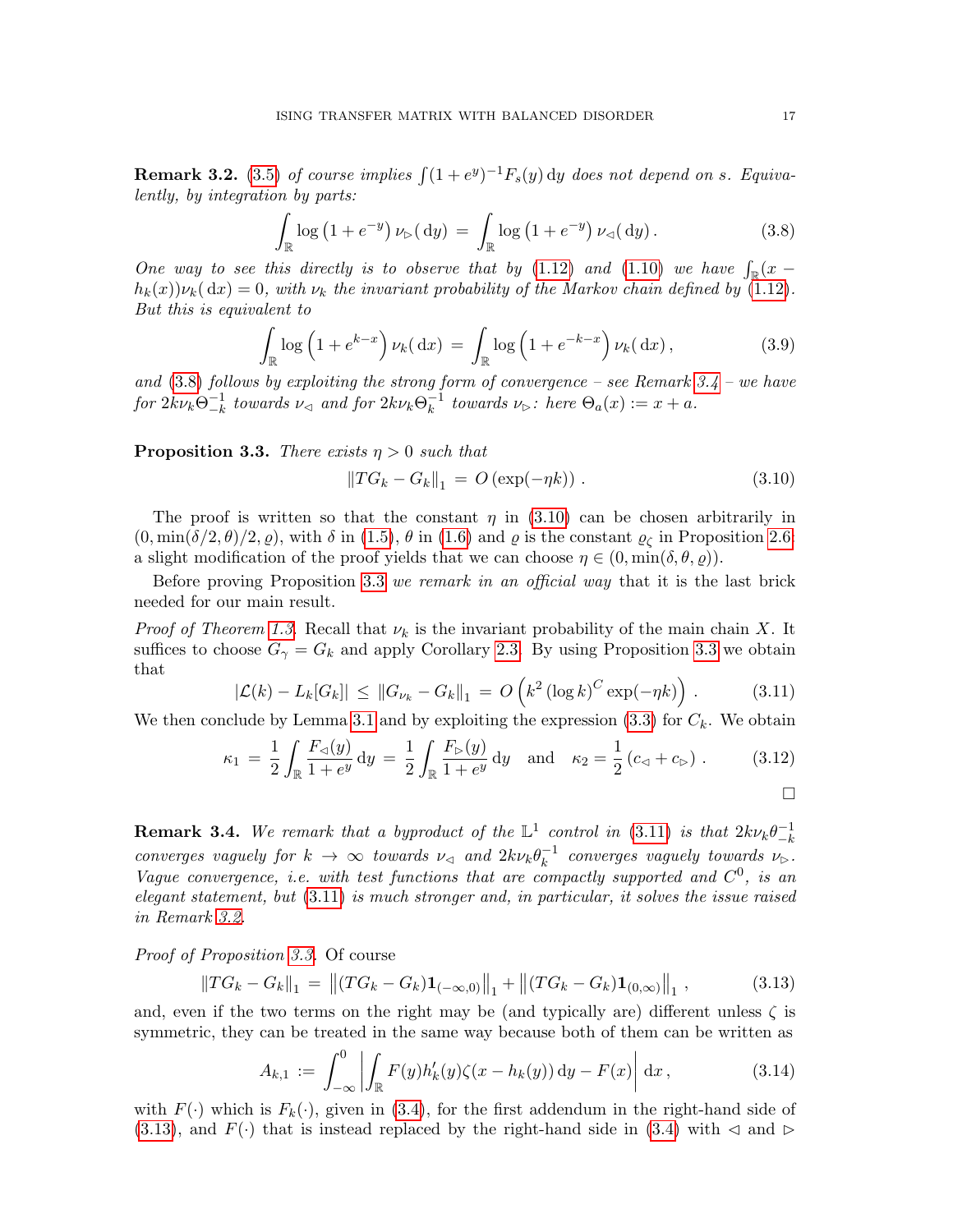exchanged. Arbitrarily, we choose to work with the first addendum and the bound we are after is achieved in two steps.

The first step in controlling  $A_{k,1}$  is to remark that we can avoid the nuisance of the fact that  $F_k(y)$  has two different expressions according to the sign of y. Namely, we want to switch to:

$$
A_{k,2} := \frac{1}{C_k} \int_{-\infty}^0 \left| \int_{\mathbb{R}} F_{\lhd}(y+k) h'_k(y) \zeta(x-h_k(y)) \, dy - F_{\lhd}(x+k) \right| \, dx. \tag{3.15}
$$

We can do this because

$$
|A_{k,2} - A_{k,1}| \leq \int_{-\infty}^{0} \int_{0}^{\infty} \left| \frac{F_{\lhd}(k+y) + F_{\rhd}(k-y)}{C_k} - 1 \right| h'_k(y) \zeta(x - h_k(y)) \, dy \, dx \,, \tag{3.16}
$$

and, by  $(3.1)$  and  $(3.3)$ , for  $y \geq 0$  we have

$$
\left|\frac{F_{\lhd}(k+y)+F_{\rhd}(k-y)}{C_k}-1\right| \leq \frac{C}{C_k} \times \begin{cases} \exp(-\varrho(k-y)) & \text{if } y \in [0,k],\\ y-k+1 & \text{if } y > k, \end{cases} \tag{3.17}
$$

for a suitably chosen  $C > 0$ . So  $|A_{k,2} - A_{k,1}|$  is bounded above by

$$
\int_0^k \exp(-\varrho(k-y)) F_\zeta(-h_k(y)) h'_k(y) \, dy + \int_k^\infty (y - k + 1) F_\zeta(-h_k(y)) h'_k(y) \, dy, \quad (3.18)
$$

times  $C/C_k$ . So, by keeping in mind that  $F_{\zeta}(-x) = O(\exp(-\delta x))$ , that  $h'_k(y) = O(\exp(-\delta y))$ k))) for  $y-k \to \infty$ , that  $h'_k(y) \in (0,1)$  and by remarking that  $y-h_k(y) \le \log 2$  for  $y \in [0,k]$ , with adequate choice of  $\tilde{C}$ 

$$
|A_{k,2} - A_{k,1}| \le \frac{C}{C_k} \left( \int_0^k e^{-\varrho(k-y)} e^{-\delta y} dy + e^{-\delta k} \int_k^\infty (y - k + 1) e^{-(y - k)} dy \right) = O\left(e^{-(\delta \wedge \varrho)k}\right),\tag{3.19}
$$

with  $\delta \wedge \varrho = \min(\delta, \varrho)$ .

The second step is the control of  $A_{k,2}$ . For this we introduce

$$
\mathbf{h}_k(x) := h(x+k) - k \tag{3.20}
$$

and remark that

$$
0 \leq \mathbf{h}_k(x) - h_k(x) = \log(1 + \exp(x - k)) = \begin{cases} O(\exp(x - k)) & \text{for } x - k \to -\infty, \\ O(x - k) & \text{for } x - k \to +\infty, \end{cases}
$$
(3.21)

$$
0 \le \mathbf{h}'_k(x) - h'_k(x) = 1/(1 + \exp(k - x)) = \begin{cases} O(\exp(x - k)) & \text{for } x - k \to -\infty, \\ \le 1 & \text{for every } x \text{ and } k. \end{cases}
$$
(3.22)

Moreover we stress that  $h'_k(x)$  and  $h'_k(x)$  are in  $(0,1)$  for every x and, with reference to Figure [2,](#page-10-0) the two functions almost coincide for  $x \ll k$ . They start to differ when x approaches k from the left because  $h'_k(x)$  keeps being very close to one and  $h_k(x) \sim x$ .

Since by the characterizing property of  $F_{\leq}(\cdot)$ 

$$
\int_{\mathbb{R}} F_{\lhd}(y+k) \mathbf{h}'_k(y) \zeta(x-\mathbf{h}_k(y)) \, \mathrm{d}y - F_{\lhd}(x+k) = \int_{\mathbb{R}} F_{\lhd}(y) h'(y) \zeta(x-h(y)) \, \mathrm{d}y - F_{\lhd}(x) = 0,
$$
\n(3.23)

we have

$$
A_{k,2} = \frac{1}{C_k} \int_{-\infty}^0 \left| \int_{\mathbb{R}} F_{\lhd}(y+k) \left( h'_k(y) \zeta(x-h_k(y)) - \mathbf{h}'_k(y) \zeta(x-h_k(y)) \right) dy \right| dx, \quad (3.24)
$$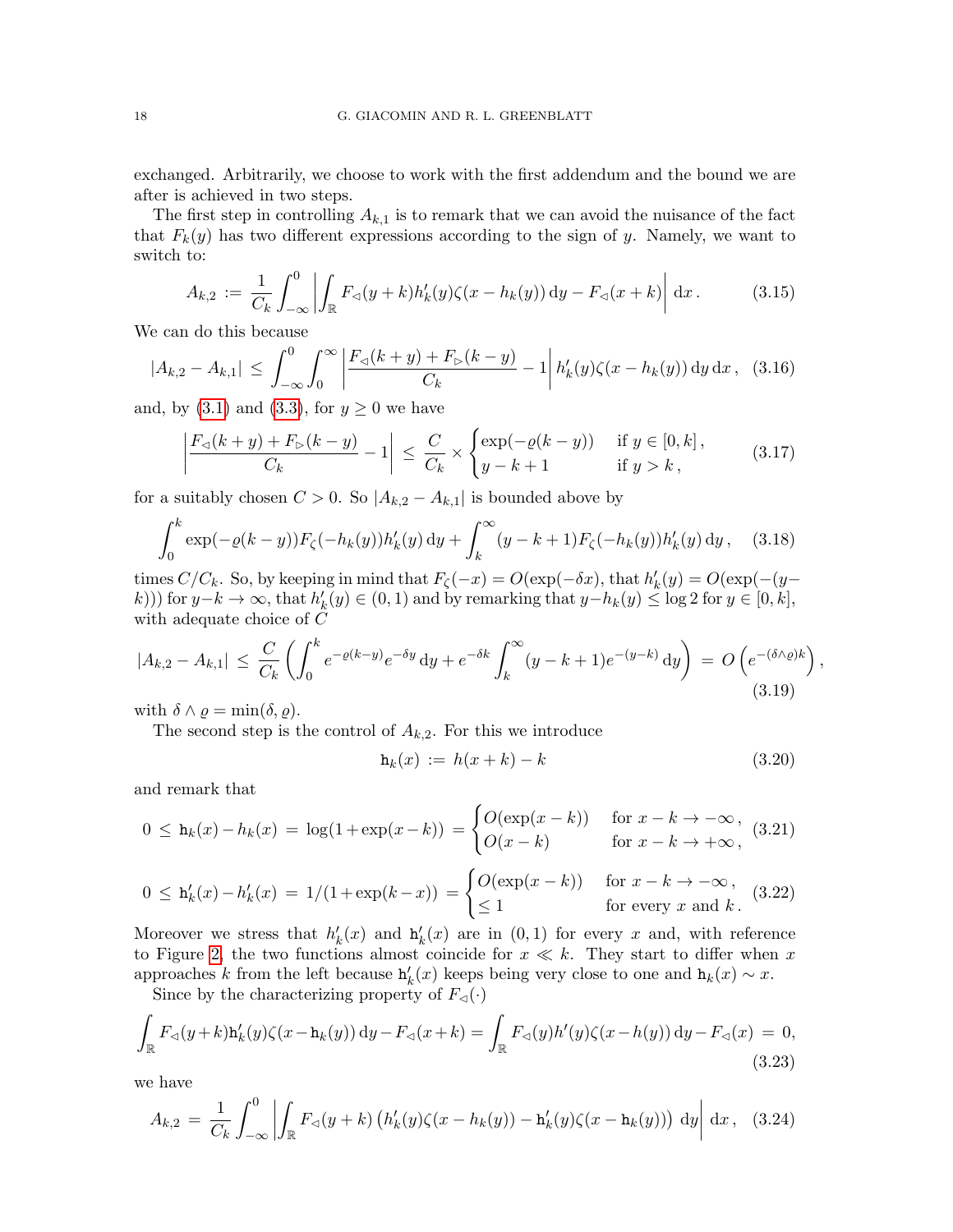We split the integral over R according to  $y < -3k/2$ ,  $y \in [-3k/2, k/2]$  and  $y > k/2$ . We have

$$
\int_{-\infty}^{0} \left| \int_{k/2}^{\infty} F_{\lhd}(y+k) \left( h'_{k}(y)\zeta(x-h_{k}(y)) - h'_{k}(y)\zeta(x-h_{k}(y)) \right) dy \right| dx \le
$$
  

$$
C \int_{-\infty}^{0} \int_{k/2}^{\infty} (y+k) \left( h'_{k}(y)\zeta(x-h_{k}(y)) + \zeta(x-h_{k}(y)) \right) dy dx =
$$
  

$$
C \int_{k/2}^{\infty} (y+k) \left( h'_{k}(y)F_{\zeta}(-h_{k}(y)) + F_{\zeta}(-h_{k}(y)) \right) dy \le C' \int_{k/2}^{\infty} y \left( e^{(k-y)\wedge 0 - \frac{\delta}{2}k} + e^{-\delta y} \right) dy,
$$
(3.25)

which is  $O(k^2 \exp(-\delta k/2))$ . Similarly with  $\delta' \in (0, \delta)$  (recall  $(2.14)$ )

$$
\int_{-\infty}^{0} \left| \int_{-\infty}^{-3k/2} F_{\lhd}(y+k) \left( h'_k(y) \zeta(x-h_k(y)) - \mathbf{h}'_k(y) \zeta(x-\mathbf{h}_k(y)) \right) dy \right| dx \le
$$
  

$$
C \int_{-\infty}^{-3k/2} e^{\delta'(y+k)} e^{y+k} (F_{\zeta}(-h_k(y)) + F_{\zeta}(-\mathbf{h}_k(y)) dy \le 2C \int_{-\infty}^{-3k/2} e^{\delta'(y+k)} e^{y+k} dy , \tag{3.26}
$$

which is  $O(\exp(-k(1+\delta')/2))$ . We have therefore obtained that  $A_{k,2}$  is equal to

$$
\frac{1}{C_k} \int_{-\infty}^0 \left| \int_{-3k/2}^{k/2} F_{\lhd}(y+k) \left( h'_k(y) \zeta(x-h_k(y)) - \mathbf{h}'_k(y) \zeta(x-h_k(y)) \right) dy \right| dx + O\left( k e^{-\frac{\delta'}{2}k} \right). \tag{3.27}
$$

For the last estimate we use

$$
\left| \int_{-3k/2}^{k/2} F_{\lhd}(y+k) \left( h'_k(y) \zeta(x-h_k(y)) - \mathbf{h}'_k(y) \zeta(x-h_k(y)) \right) dy \right| \le
$$
  

$$
\int_{-3k/2}^{k/2} F_{\lhd}(y+k) \left( \underbrace{ |h'_k(y) - \mathbf{h}'_k(y)| \zeta(x-h_k(y)) + \mathbf{h}'_k(y) \left| \zeta(x-h_k(y)) - \zeta(x-\mathbf{h}_k(y)) \right|}_{1} \right) dy,
$$
\n(3.28)

and we write the last line as  $T_1(x) + T_2(x)$  in the obvious way. Since  $F_{\lhd}(y + k) \leq 2k$  for  $y\leq k/2$ 

$$
\int_{-\infty}^{0} T_1(x) dx = \int_{-3k/2}^{k/2} F_{\lhd}(y+k) |h'_k(y) - \mathbf{h}'_k(y)| F_{\zeta}(-h_k(y)) dy
$$
  
 
$$
\leq 2k \int_{-3k/2}^{k/2} |h'_k(y) - \mathbf{h}'_k(y)| dy \leq Ck \int_{-3k/2}^{k/2} e^{y-k} dy \leq O(k \exp(-k/2)).
$$
 (3.29)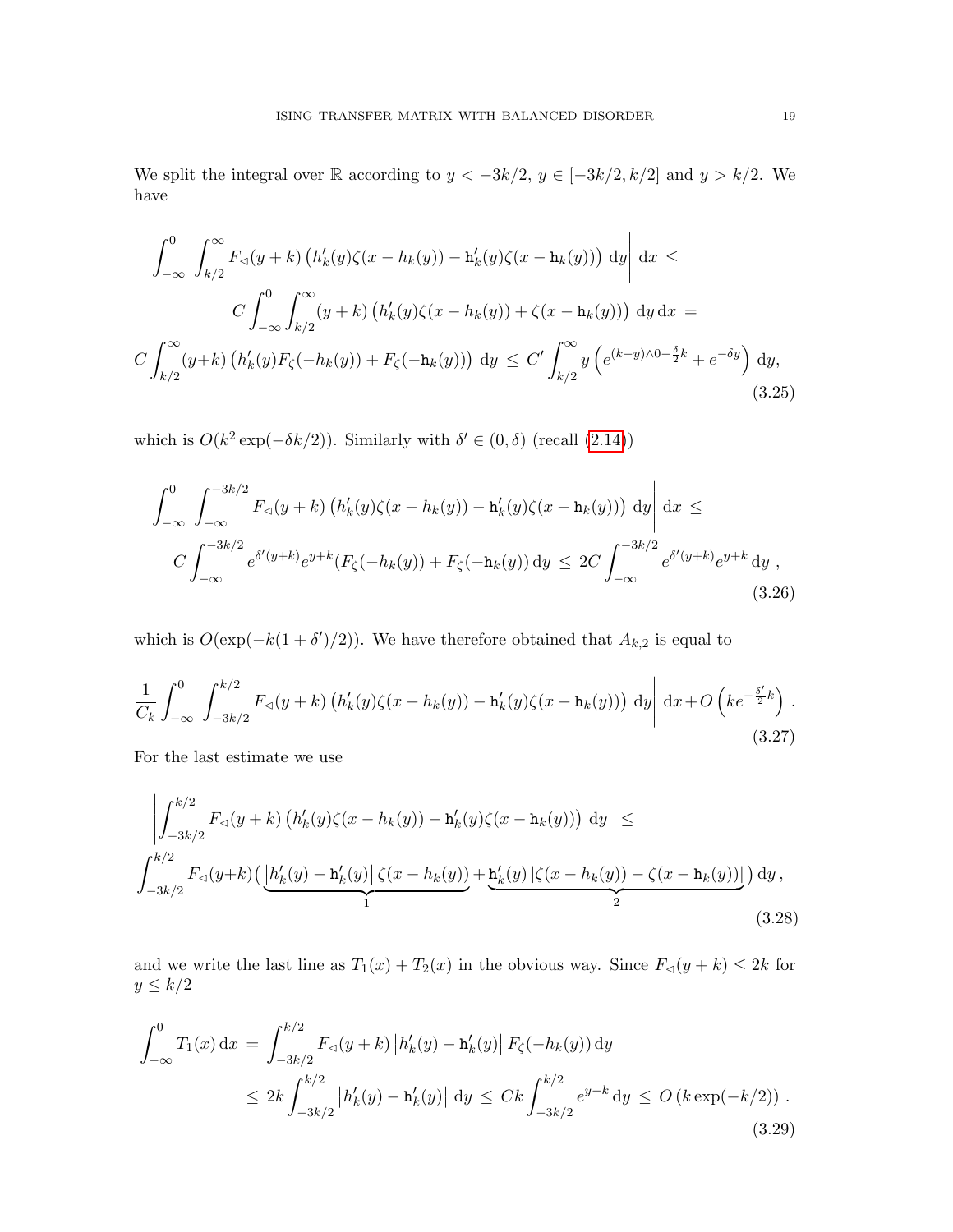Moreover

$$
\int_{-\infty}^{0} T_2(x) dx = \int_{-\infty}^{0} \int_{-3k/2}^{k/2} F_{\lhd}(y+k) \mathbf{h}'_k(y) |\zeta(x - h_k(y)) - \zeta(x - \mathbf{h}_k(y))| dy dx
$$
  
\n
$$
\leq \int_{-2k}^{0} \int_{-3k/2}^{k/2} F_{\lhd}(y+k) C_{\zeta} |h_k(y)) - \mathbf{h}_k(y)|^{\theta} dy dx
$$
  
\n
$$
+ C \int_{-3k/2}^{k/2} F_{\lhd}(y+k) (F_{\zeta}(-2k - h_k(y)) + F_{\zeta}(-2k - \mathbf{h}_k(y))) dy
$$
  
\n
$$
\leq C' k \int_{-2k}^{0} dx \int_{-3k/2}^{k/2} \exp(\theta(y-k)) dy + 8Ck^2 F_{\zeta}(-k) = O\left(k^2 \exp\left(-\left(\frac{\theta}{2} \wedge \delta\right)k\right)\right),
$$
  
\n(3.30)

where in the second step we have exploited the regularity of  $\zeta$  for  $x \in (-2k, 0)$  – the constant  $C_{\zeta}$  is the left-hand side in  $(1.6)$  – and, for smaller x's we have just bounded  $|\zeta(x-h_k(y))-\zeta(x-h_k(y))|$  with  $\zeta(x-h_k(y))+\zeta(x-h_k(y))$  and we have performed the integral over x, using once again  $F_{\lhd}(y + k) \leq 2k$  in the range we consider.

The proof of Proposition [3.3](#page-16-3) is therefore complete.  $\Box$ 

## 4. Diffusion estimate: the proof of Proposition [2.2](#page-9-1)

<span id="page-19-0"></span>In this section we essentially estimate the speed of convergence to stationarity of the chain  $X$ . The process is essentially a symmetric random walk far from the boundary, but the positive recurrent character crucially depends on the visits to the boundary. By a preliminary manipulation we reduce the estimate we need to estimating the expectation of the time of first exit from  $(-k, k)$  and this is achieved by diffusion approximation on  $(-k + 2 \log \log k, k - 2 \log \log k)$  and by a rough estimate on the remaining portions of length  $2 \log \log k$ .

Proof of Proposition [2.2.](#page-9-1) In order to work with more explicit constants we give the proof under the assumption that both  $\mathbb{P}(z > \log 2) > 0$  and  $\mathbb{P}(z < -\log 2) > 0$ : we explain in Remark [4.2](#page-21-0) how the proof can be easily generalized.

Our proof involves two auxiliary Markov chains, closely related to  $X$ , which we now introduce.

The first one is  $X^{\sim} = (X_n^{\sim})_{n \in \mathbb{N}_0}$  with state space  $\mathbb{R} \cup \{C\}$ . For  $X^{\sim}$  the state C is absorbing (cemetery), that is  $X_n^{\sim} = \mathcal{C}$  implies  $X_m^{\sim} = \mathcal{C}$  for every m larger than n. On the other hand if  $\overline{X}_n^{\sim} = y \in \mathbb{R}$  the probability that  $X_{n+1}^{\sim} = \mathcal{C}$  is  $1 - h_k(y)$ . Therefore if  $X_n^{\sim} = y \in \mathbb{R}$  the chain survives with probability  $h'_k(y)$  and, in this case, it jumps to x with transition density  $\zeta(x-h_k(y))$ . Note that  $h'_k(x)$  is even, decreasing for  $x > 0$ ,  $h'_k(x) = O(\exp(-k+x)) + O(\exp(-k-x))$  and

$$
h'_k(\pm k) = \frac{1}{2} - \frac{1}{e^{2k} + 1} < \frac{1}{2},\tag{4.1}
$$

so  $h'_k(x) < 1/2$  if  $|x| \ge k$ , and  $h'_k(x) \le h'_k(0) = 1$  for every x.

By the observations we just made it is easily seen that the chain  $X^{\sim}$  can be coupled with a simpler chain  $X^{\approx} = (X_n^{\approx})_{n \in \mathbb{N}_0}$  that has a smaller *death probability*. The transition kernel for  $X^{\approx}$  from  $y \in (-k, k)$  to  $x \in \mathbb{R}$  is given by  $\zeta(x - h_k(y))$  and it is therefore a probability: transitions from  $(-k, k)$  to C are forbidden. On the other hand the kernel from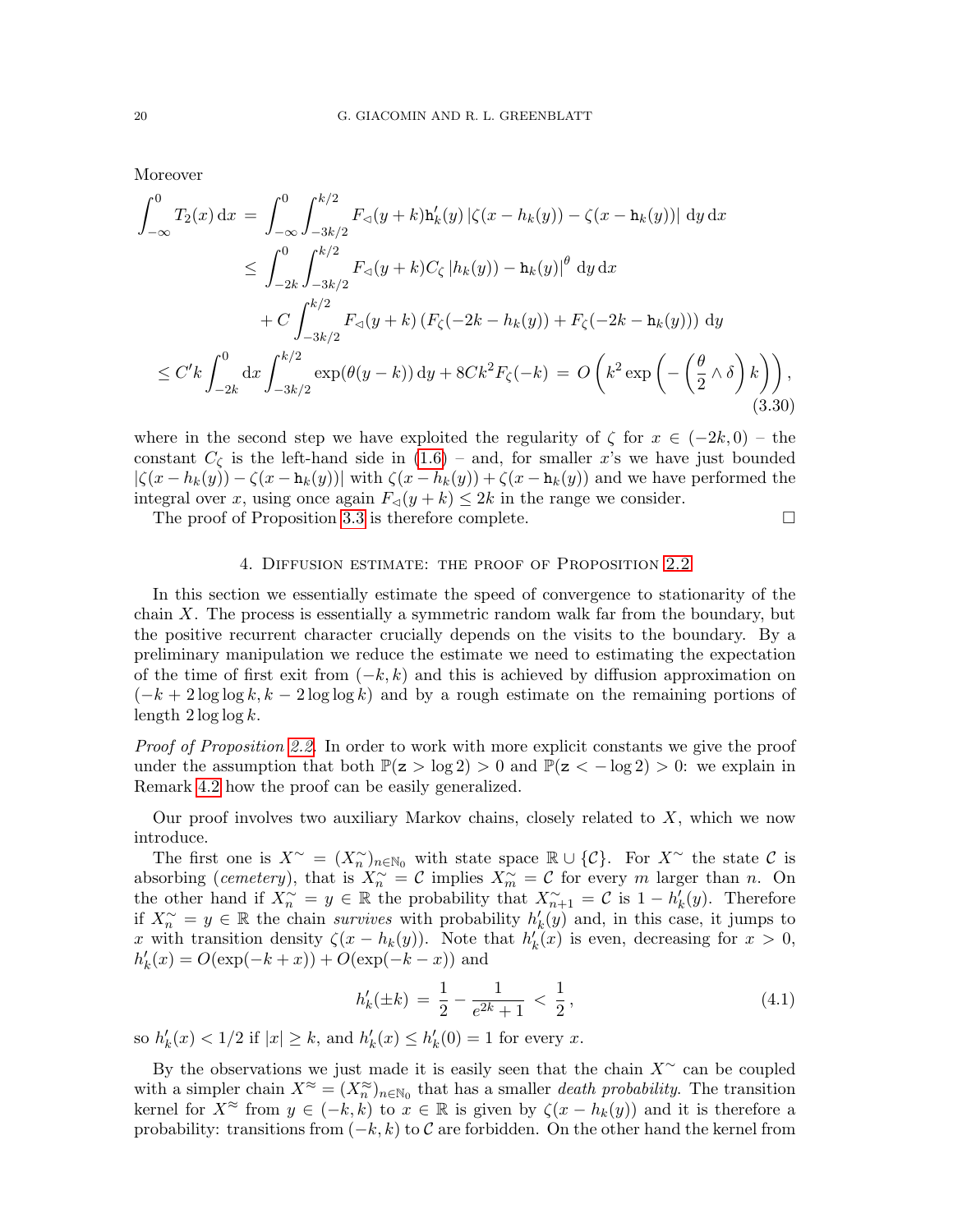$y \in \mathbb{R} \setminus (-k, k)$  to  $x \in \mathbb{R}$  is  $\zeta(x-h_k(y))/2$  and the probability of going from  $y \in \mathbb{R} \setminus (-k, k)$ to  $\mathcal C$  is 1/2.  $\mathcal C$  is absorbing also for this chain.

Of course these two chains are *dominated* by the even simpler chain  $X = (X_n)_{n \in \mathbb{N}_0}$  for which the death probability is zero: its natural state space is just  $\mathbb{R}$ , but of course we can keep  $\mathbb{R} \cup \{ \mathcal{C} \}$  as state space and the absorbing state does not communicate with  $\mathbb{R}$ , and the transition kernel from y to x is the probability density  $\zeta(x - h_k(y))$ . In fact X is just the main Markov chain we consider in this walk, i.e. [\(1.12\)](#page-4-3).

We denote by  $\mathbb{P}_y$  the (joint) law of the chains X,  $X^{\sim}$  and  $X^{\approx}$  and the index y denotes the (common) initial condition.

Let us assume that  $G(\cdot)$  is non negative (the general result is recovered by linearity). Of course

$$
\int_{\mathbb{R}} T_0 G(x) dx = \int_{\mathbb{R}} h'_k(y) \zeta(x - h_k(y)) G(y) dy,
$$
\n(4.2)

and a direct computation shows that for  $n = 2, 3, \ldots$ 

$$
\int_{\mathbb{R}} T_0^n G(x) dx = \int_{\mathbb{R}^n} h'_k(y_1) \left( \prod_{j=1}^{n-1} \zeta(y_j - h_k(y_{j+1})) h'_k(y_{j+1}) \right) dy_1 \dots dy_n.
$$
 (4.3)

Therefore for  $n \in \mathbb{N}$  we have the probabilistic representation and bound:

$$
\int_{\mathbb{R}} T_0^n G(x) dx = \int_{\mathbb{R}} G(y) \mathbb{P}_y \left( X_n \times \mathcal{L} \right) dy \leq \int_{\mathbb{R}} G(y) \mathbb{P}_y \left( X_n \times \mathcal{L} \right) dy
$$
\n
$$
= \int_{\mathbb{R}} G(y) \mathbb{E}_y \left[ 2^{-H(n)} \right] dy,
$$
\n(4.4)

with  $H(n) := |\{j = 0, 1, ..., n : |X_j| \ge k\}|$ . Let us set  $\tau_0^H = 0$  and, for  $j \in \mathbb{N}$ ,  $\tau_j^H :=$  $\inf\{n \in \mathbb{N} : H(n) = j\},\$  so  $\tau_j^H$  is the time of the j<sup>th</sup> entry of X into  $\mathbb{R} \setminus (-k,k)$ . With these notations, by the Fubini-Tonelli Theorem, we have

$$
\sum_{n=0}^{\infty} \int_{\mathbb{R}} G(y) \mathbb{E}_y \left[ 2^{-H(n)} \right] dy = \int_{\mathbb{R}} G(y) \mathbb{E}_y \left[ \sum_{n=0}^{\infty} 2^{-H(n)} \right] dy,
$$
\n(4.5)

and, again by the Fubini-Tonelli Theorem and using the definitions:

$$
\mathbb{E}_{y} \left[ \sum_{n=0}^{\infty} 2^{-H(n)} \right] = \sum_{j=0}^{\infty} 2^{-j} \mathbb{E}_{y} \left[ \sum_{n=0}^{\infty} \mathbf{1}_{H(n)=j} \right] = \sum_{j=0}^{\infty} 2^{-j} \mathbb{E}_{y} \left[ \tau_{j+1}^{H} - \tau_{j}^{H} \right] \le 2 \sup_{y} \mathbb{E}_{y} \left[ \tau_{1}^{H} \right].
$$
\n(4.6)

For every  $r > 0$  we set  $\tau_r := \inf\{n \geq 0 : X_n \in \mathbb{R} \setminus (-r, r)\}\$ . So  $\tau_1^H = \tau_k$  and the steps we have just developed yield that for  $G(\cdot) \geq 0$ 

$$
\sum_{n=0}^{\infty} \int_{\mathbb{R}} T_0^n G(x) dx \le 2 \sup_y \mathbb{E}_y [\tau_k] \int_{\mathbb{R}} G(x) dx,
$$
\n(4.7)

which readily implies for  $G \in L^1$ 

<span id="page-20-0"></span>
$$
\sum_{n=0}^{\infty} \|T_0^n G\|_1 \le \sum_{n=0}^{\infty} \int_{\mathbb{R}} T_0^n |G(x)| \, \mathrm{d}x \le 2 \sup_y \mathbb{E}_y [\tau_k] \|G\|_1. \tag{4.8}
$$

We are going to show: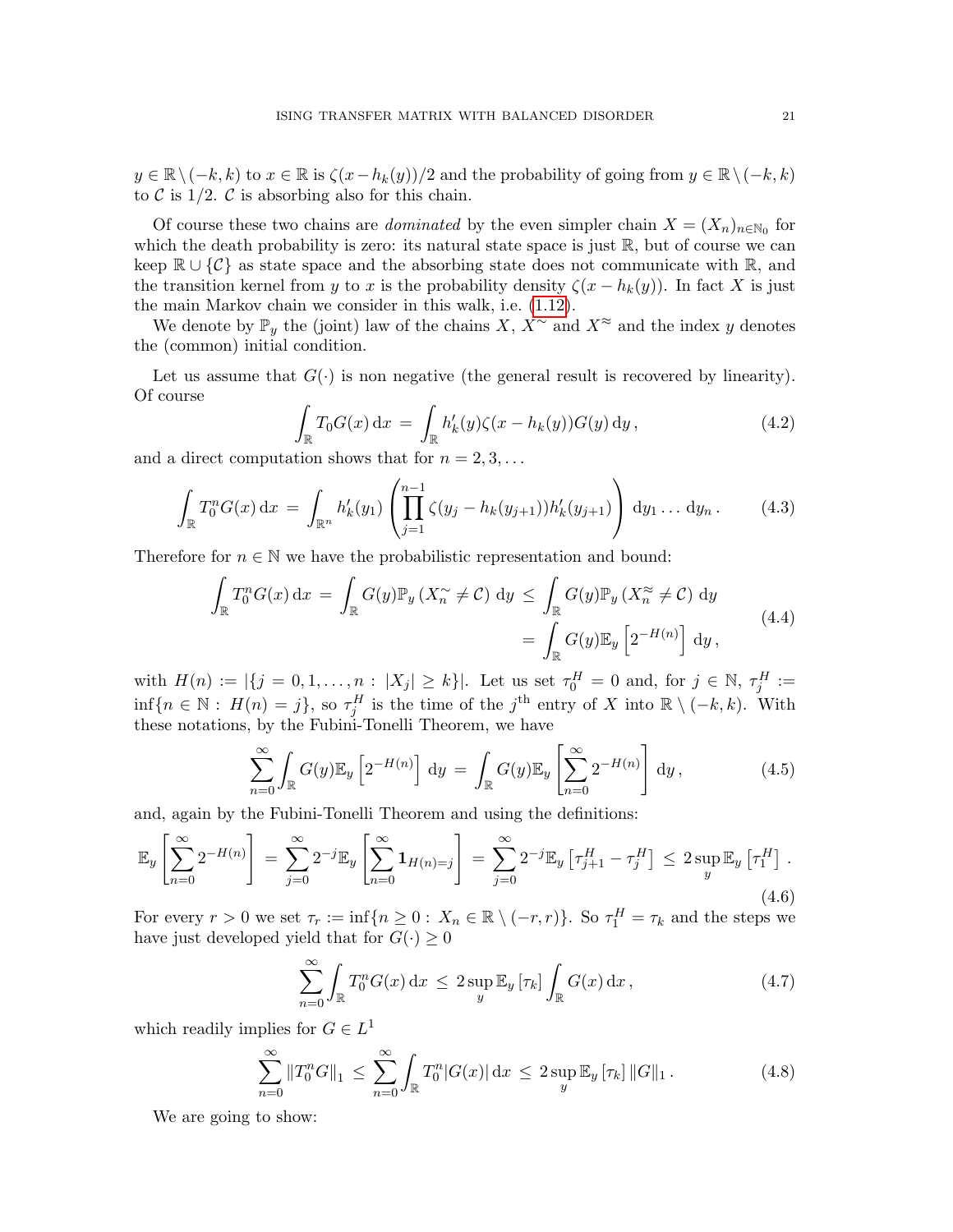<span id="page-21-1"></span>**Lemma 4.1.** There exists  $C > 0$  and  $k_0 > 0$  such that for every  $k \geq k_0$ 

<span id="page-21-2"></span>
$$
\sup_{x} \mathbb{E}_{x} \left[ \tau_{k} \right] \leq \frac{1}{2} k^{2} \left( \log k \right)^{C} . \tag{4.9}
$$

Lemma [4.1](#page-21-1) and [\(4.8\)](#page-20-0) imply [\(2.6\)](#page-9-3) and Proposition [2.2](#page-9-1) is proven.  $\Box$ 

<span id="page-21-0"></span>**Remark 4.2.** The purpose of the assumption that  $\mathbb{P}(z > log 2)$  and  $\mathbb{P}(z < -log 2)$  are non zero is to quarantee that the chain X can exit  $(-k, k)$ . Under this assumption in fact  $\mathbb{P}(X_{n+1} \geq k | X_n = x) > 0$  for x sufficiently close to k (and analogous statement at  $-k$ ): note in fact that  $h_k(\pm k) = \pm (k - \log 2 + \log(1 + e^{-2k}).$  If either  $\mathbb{P}(\mathbf{z} > \log 2) = 0$  or  $\mathbb{P}(z < -\log 2) = 0$ , the definitions of the chain  $X^{\approx}$  should be modified by stipulating that the chain may step to the absorbing state C only when  $|x| \geq k - c$ , with  $c > 0$  such that  $(k-c) - h_k(k-c)$  and  $(k-c) + h_k(-(k-c))$  are in the interior of the support of  $\zeta$ . Of course in this case the probability of jumping to C is no longer  $1/2$ : since

$$
h'_k(\pm (k-c)) = 1 - \frac{1}{e^c + 1} - \frac{1}{e^{2k-c} + 1} < 1 - \frac{1}{e^c + 1},\tag{4.10}
$$

we can choose this probability equal to  $1 - 1/(e^{c} + 1)$ . These changes do not affect Propo-sition [4.9](#page-21-2) because they only affect the constants  $C$  and  $k_0$ , whose precise values are unimportant.

*Proof of Lemma [4.1.](#page-21-1)* We recall that  $\zeta$  is centered and  $\sigma^2 = \int x^2 \zeta(x) dx > 0$ . We claim that it suffices to show that for  $k \geq k_0$ 

<span id="page-21-3"></span>
$$
\inf_{x \in \mathbb{R}} \mathbb{P}_x \left( \tau_k \le k^2 \right) \ge 2(\log k)^{-C} =: p_k. \tag{4.11}
$$

In fact [\(4.11\)](#page-21-3) implies that for  $j \in \mathbb{N}$  and every x

$$
\mathbb{P}_x\left(\tau_k > (j+1)k^2\right) \le \mathbb{P}_x\left(\tau_k > jk^2\right) (1 - p_k) \tag{4.12}
$$

and therefore (also for  $j = 0$ )

$$
\mathbb{P}_x\left(\left\lceil \frac{\tau_k}{k^2} \right\rceil > j\right) = \mathbb{P}_x\left(\tau_k > jk^2\right) \le (1 - p_k)^j \,,\tag{4.13}
$$

which implies

$$
\mathbb{E}_x [\tau_k] \le k^2 \mathbb{E}_x \left[ \left[ \frac{\tau_k}{k^2} \right] \right] = k^2 \sum_{j=0}^{\infty} \mathbb{P}_x (\tau_k > jk^2) \n\le k^2 \sum_{j=0}^{\infty} (1 - p_k)^j = \frac{k^2}{p_k} = \frac{1}{2} k^2 (\log k)^C.
$$
 (4.14)

Let us prove  $(4.11)$ : it suffices to prove that both

$$
\inf_{x \ge 0} \mathbb{P}_x \left( \tau_k \le k^2, X_{\tau_k} > 0 \right) \text{ and } \inf_{x \le 0} \mathbb{P}_x \left( \tau_k \le k^2, X_{\tau_k} < 0 \right) \tag{4.15}
$$

are bounded below by  $2(\log k)^{-C}$ . These two estimates are *equivalent* up to the fact that  $\zeta$  is not symmetric (but this affects only the choice of the constants and in an obvious way). So we just treat the first expression, i.e. when the chain exits on the right.

We take this occasion also to remark that if we take two chains X and X', with  $X_0 = x$ and  $X'_0 = x'$ , both satisfying [\(1.12\)](#page-4-3), coupled by the common randomness  $(z_n)$ , we have  $X_{n+1} - X'_{n+1} = h_k(X_n) - h_k(X'_n)$ , with  $h_k(\cdot)$  increasing, so the sign of  $X_n - X'_n$  does not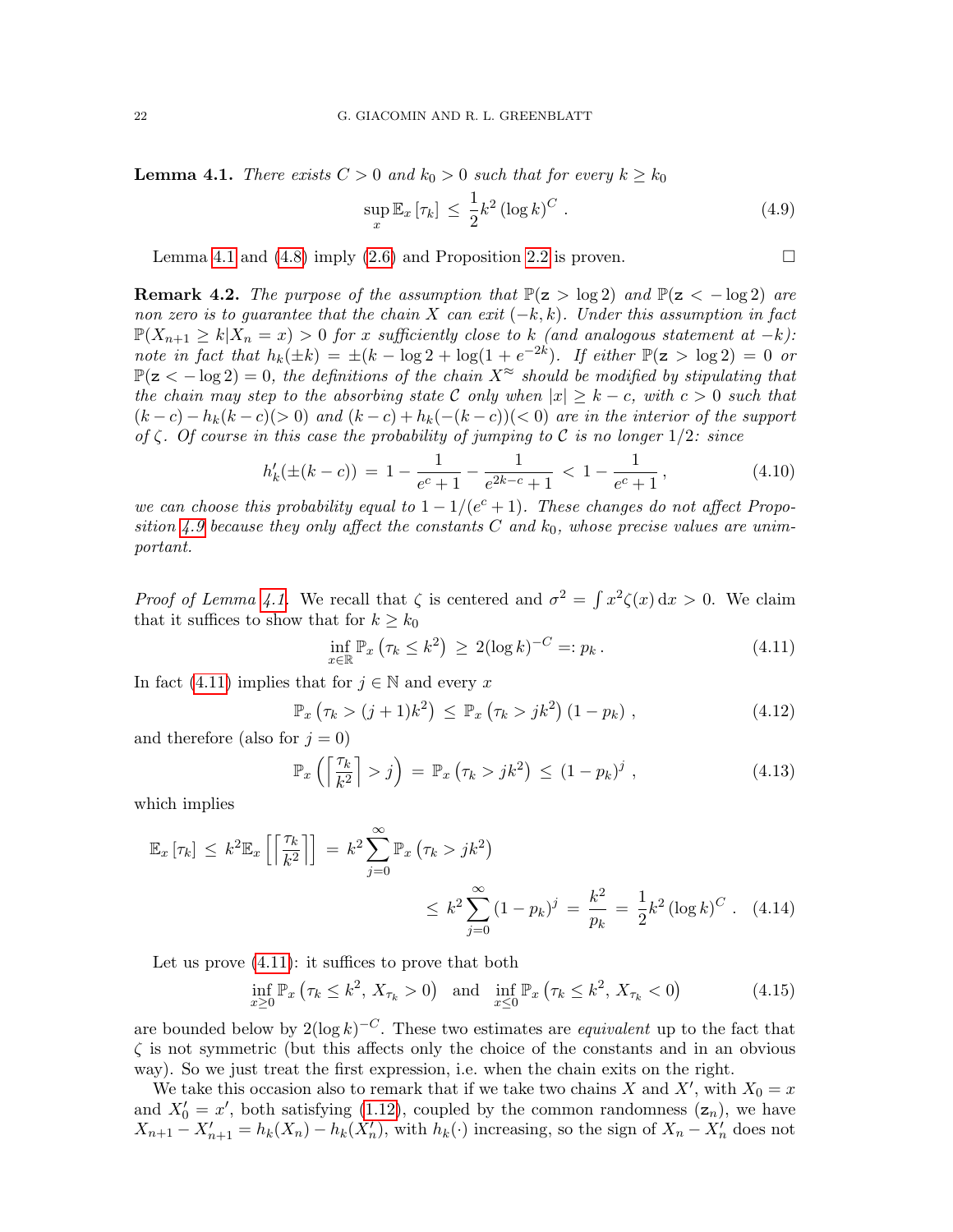depend on *n*. Therefore  $\mathbb{P}_0(\tau_k \leq k^2, X_{\tau_k} > 0) \geq \mathbb{P}_{x'}(\tau_k \leq k^2, X_{\tau_k} > 0)$  for  $x \geq x'$ . So it suffices to check that

<span id="page-22-1"></span><span id="page-22-0"></span>
$$
\mathbb{P}_0(\tau_k \le k^2, X_{\tau_k} > 0) \ge 2(\log k)^{-C}.
$$
 (4.16)

Moreover, what the process does outside  $(-k, k)$  is irrelevant, so, when  $|X_n| \geq k$ , we replace  $h_k(X_n)$  in [\(1.12\)](#page-4-3) with  $X_n$ . This means that  $h_k(x)$  is redefined as  $h_k(x) \mathbf{1}_{(-k,k)}(x)$  +  $x\mathbf{1}_{\mathbb{R}\setminus(-k,k)}(x)$ . Note that this corresponds to choosing a different increasing function  $h_k(\cdot)$ .

To show that [\(4.16\)](#page-22-0) holds we choose  $\delta > 0$  so that  $\inf_{x \in [0,k]} \mathbb{P}_x(X_1 - X_0 \ge \delta | X_0 = x)$  $p_{\delta} > 0$ . Note that this infimum is achieved at  $x = k$  and, since we have trivialized the drift outside  $(-k, k)$ , the infimum over  $x \in [0, k)$  can be taken over  $x \in [0, \infty)$ . We introduce also the stopping time

$$
\tau'_k := \inf \left\{ n \ge \tau_{k-2\log k} : |X_n - (k - 2\log k)| \ge 2\log k - 2\log \log k \right\},\tag{4.17}
$$

and we remark that

$$
\mathbb{P}_0\left(\tau_k \le k^2, X_{\tau_k} > 0\right) \ge \mathbb{P}_0\left(\tau_{k-2\log k} \le k^2/2 \text{ and } X_{\tau_{k-2\log k}} \ge k - 2\log k, \tau'_k - \tau_{k-2\log k} \le (2\log k)^2 \text{ and } X_{\tau'_k} \ge k - 2\log \log k, \right.
$$
  

$$
X_{\tau_{k-2\log \log k}+j} - X_{\tau_{k-2\log \log k+j-1}} \ge \delta \text{ for } j = 1, 2, \dots, \lceil (2/\delta) \log \log k \rceil\right). \tag{4.18}
$$

Let us read this complicated-looking expression: each item in the list that follows corresponds to the three lines of the right-hand side of [\(4.18\)](#page-22-1).

- (1) We ask that in less then  $k^2/2$  steps the chain exits the interval  $(-k+2\log k, k-1)$  $2 \log k$ ) from the right: we will show that, by Brownian motion approximation, this probability is positive uniformly in  $k$ . For this to work we need the drift to be negligible on the relevant (diffusive) time scale, which given the form of  $h_k$  requires us to stop sufficiently far (i.e.  $2 \log k$ ) from the boundary.
- (2) We ask that the chain exits on the right the interval of length  $2(2 \log k 2 \log \log k)$ centered in  $k-2\log k$  in  $4(\log k)^2$  steps or less. Note that in the unlikely (favorable) event that  $\tau'_k = \tau_{k-2 \log k}$  then  $X_{\tau_{k-2 \log k}} \geq k-2 \log \log k$  is verified, so we can assume  $X_{\tau_{k-2\log}} \in [k-2\log k, k-2\log \log k)$  and again we can treat this step by Brownian motion approximation. The drift is larger, but still negligible because the time span is much shorter than what we considered before. This will cost a probability factor bounded away from zero, like for (1). We also remark that, on this event,  $\tau'_{k} = \tau_{k-2 \log \log k}$ .
- (3) Once the chain is at a distance at most  $2 \log \log k$  from the right boundary point k, we ask that it goes straight out of the domain by making steps of length at least  $\delta > 0$ : this will cost a factor smaller than one (but bounded below by  $p_{\delta} > 0$ ) at each step. Since the number of steps is proportional to log log k this costs a probability factor that vanishes like a power of  $1/\log k$ . Note that we have modified the chain outside of  $(-k, k)$ , by removing the boundary repulsion, so that this ballistic strategy can be performed also once the chain is beyond  $k$ .

Before starting the lower bound estimate for the right-hand side of [\(4.18\)](#page-22-1) we anticipate that, by the Strong Markov Property, we will be able to perform three separate estimates: each estimate corresponding to one of the three items in the list.

Corresponding to the first item we aim at showing that

$$
\mathbb{P}_0\left(\tau_{k-2\log k} \le k^2/2 \text{ and } X_{\tau_{k-2\log k}} \ge k - 2\log k\right) \tag{4.19}
$$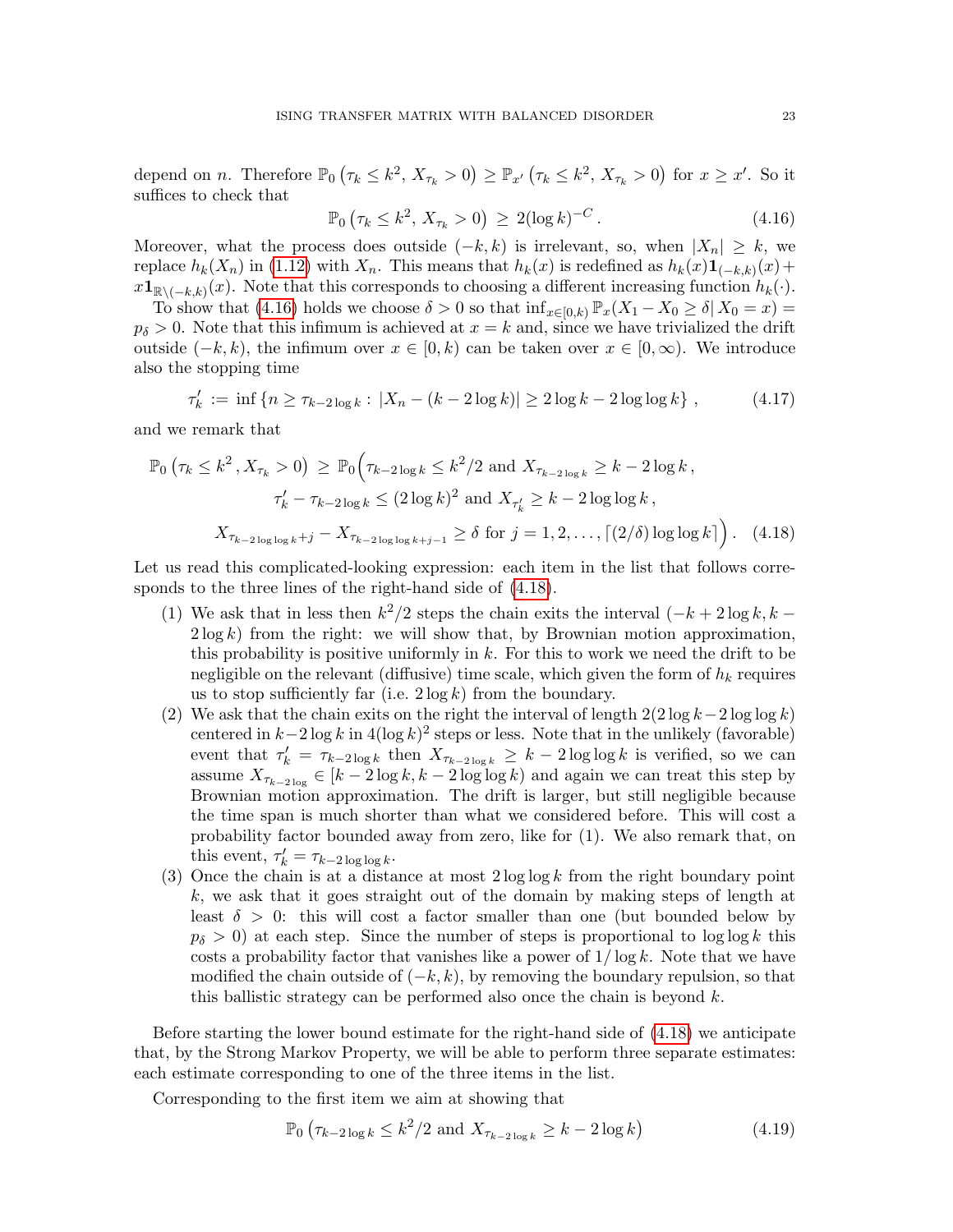is bounded away from zero, uniformly in  $k \geq k_0$ . The event does not change if we replace  $h_k(x)$  with x for  $|x| \geq k-2 \log k$  in defining the Markov chain X: so we will do so. Moreover we define the process  $X_{t,k} := X_{tk^2}/k$  if  $tk^2$  is an integer and otherwise we define  $X_{t,k}$  by affine interpolation so the trajectory is continuous. We are going to show, via a diffusion approximation, that the sequence of processes  $(X_{\cdot,k})_{k\in\mathbb{N}}$ , with  $X_{\cdot,k}$  a random element of  $C^0([0,T);\mathbb{R})$  (with  $T > 0$  arbitrary), converges in law to a Brownian motion with variance  $\sigma^2 = \int x^2 \zeta(x) dx$ . This is formally stated in the following Lemma.

<span id="page-23-0"></span>**Lemma 4.3.** For every continuous and bounded function F from  $C^0([0,T);\mathbb{R})$  to  $\mathbb R$  we have that

$$
\lim_{k \to \infty} \left| \mathbb{E}_0 \left[ F \left( X_{\cdot,k} \right) \right] - E_0 \left[ F \left( B_{\cdot}^{\sigma} \right) \right] \right| = 0, \tag{4.20}
$$

where, under  $P_0$ ,  $B_{\cdot}^{\sigma} = \sigma B$ . with B. a standard Brownian motion.

*Proof of Lemma [4.3.](#page-23-0)* We apply the diffusion approximation procedure detailed in [\[34,](#page-28-13) pp. 266–272]. By [\[34,](#page-28-13) Assumptions (2.4)-(2.5)-(2.6), Theorem 11.2.3] it sufficed to check three conditions:

(1) The (vanishing) drift condition:

<span id="page-23-1"></span>
$$
\lim_{k \to \infty} \sup_{y: |y| \le k - 2\log k} k \left| \int (x - y)\zeta(x - h_k(y)) \,dx \right| = 0. \tag{4.21}
$$

Note that we can restrict to  $|x| \leq k - 2 \log k$  because the process has been modified so to be centered outside of this interval. [\(4.21\)](#page-23-1) holds because, using first  $\int x\zeta(x) dx = 0$  and then [\(1.11\)](#page-4-4), we obtain

$$
\left| \int (x - y) \zeta(x - h_k(y)) dx \right| = |h_k(y) - y| \le \exp(-2 \log k) = \frac{1}{k^2}, \quad (4.22)
$$

and [\(4.21\)](#page-23-1) is verified.

(2) The control of the variance:

$$
\lim_{k \to \infty} \sup_{y: \|y\| \le k - 2\log k} \left| \int (x - y)^2 \zeta(x - h_k(y)) \, dx - \sigma^2 \right| = 0, \tag{4.23}
$$

and this is a direct consequence of the fact that, in the range of  $y$  that we consider,  $|y - h_k(y)|$  is bounded by the boundary case  $y = k - 2 \log k$  and the resulting expression vanishes as  $k \to \infty$ .

(3) The control on large jumps: for every  $\varepsilon > 0$ 

$$
\lim_{k \to \infty} k \sup_{x \in \mathbb{R}} \mathbb{P}\left(|\mathbf{z}_1 + (h_k(x) - x) \mathbf{1}_{[-(k-2\log k), + (k-2\log k)]}(x)| > \varepsilon k\right) = 0, \tag{4.24}
$$

which is (largely) verified because  $h_k(x) - x = O(1/k^2)$  for  $|x| \leq k - 2 \log k$  and because  $z_1$  has finite exponential moments.

This completes the proof of Lemma [4.3.](#page-23-0)

Lemma [4.3](#page-23-0) implies

$$
\mathbb{P}_0\left(\tau_{k-2\log k} \le k^2/2 \text{ and } X_{\tau_{k-2\log k}} \ge k - 2\log k\right) \stackrel{k\to\infty}{\longrightarrow} P_0\left(\mathbf{t}_{\sigma} \le 1/2, B_{\mathbf{t}_{\sigma}}^{\sigma} = 1\right) =: p_{\sigma},\tag{4.25}
$$

and  $t_{\sigma}$  is the hitting time of  $(-1,1)^{\complement}$  by  $B^{\sigma}$ . Hence for k sufficiently large

$$
\mathbb{P}_0 \left( \tau_{k-2 \log k} \le k^2 / 2 \text{ and } X_{\tau_{k-2 \log k}} \ge k - 2 \log k \right) \ge \frac{p_\sigma}{2} \,. \tag{4.26}
$$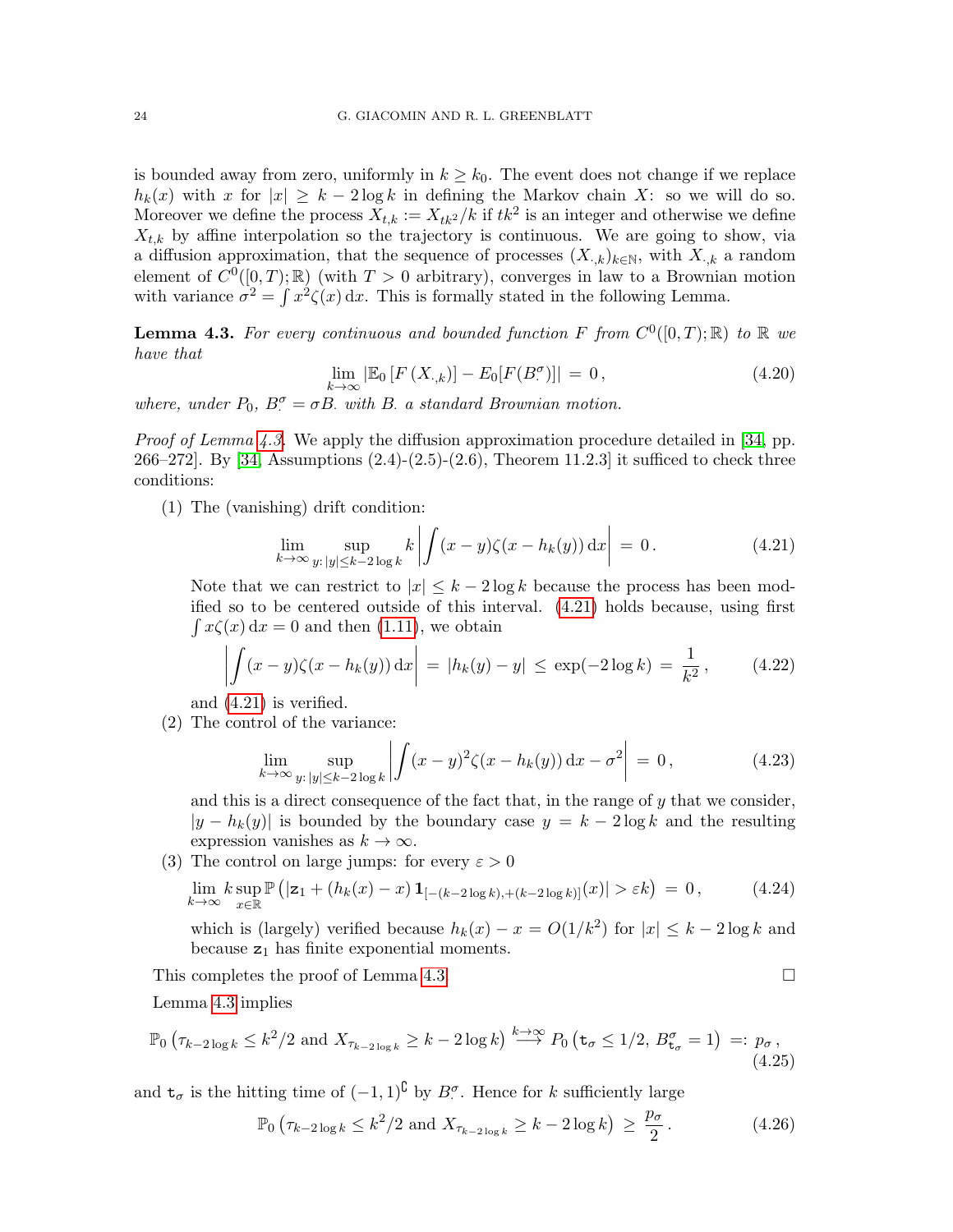We now restart from time  $\tau_{k-2\log k}$  and use the Strong Markov Property.  $X_{\tau_{k-2\log k}} \in$  $[k-2\log k, k-2\log \log k)$  and we apply a Brownian motion approximation to the chain  $(X_{\tau_{k-2\log k+j}})_{j=0,1,...}$  on the time scale  $(\log k)^2$ : the steps are analogous to the ones of the previous step. Also in this case it is more concise to resort to the comparison argument explained right before [\(4.16\)](#page-22-0), so that the starting point of our chain can and will be chosen equal to  $k - 2 \log k$ . Therefore, by recentering, i.e. by translating the system so that  $k - 2 \log k$  becomes the origin (of course we have to shift accordingly the repulsion), it suffices to show that

<span id="page-24-1"></span>
$$
\lim_{k \to \infty} \mathbb{P}_0 \left( \tau_{2\log k - 2\log \log k} \le (2\log k)^2, X_{\tau_{2\log k - 2\log \log k}} > 0 \right) = P_0 \left( \tau \le \mathbf{t}_{\sigma}, B_{\mathbf{t}_{\sigma}}^{\sigma} = 1 \right) > 0,
$$
\n(4.27)

But [\(4.27\)](#page-24-1) is just a close analog of Lemma [4.3](#page-23-0) and the key point is that the proof is essentially the same up to replacing  $k$  with  $\log k$ : note notably that now the repulsion is much stronger,  $O(\exp(-2\log\log k)) = O(1/(\log k)^2)$  uniformly in the interval, but this yields a negligible drift because time is  $O(\log k)$ .

Therefore we arrive at: there exists  $p'_{\sigma} > 0$  and  $k_0$  such that

$$
\inf_{k \ge k_0} \mathbb{P}_0 \Big( \tau_{k-2 \log k} \le k^2 / 2 \text{ and } X_{\tau_{k-2 \log k}} \ge k - 2 \log k ,
$$
\n
$$
\tau'_k - \tau_{k-2 \log k} \le (2 \log k)^2 \text{ and } X_{\tau'_k} \ge k - 2 \log \log k \Big) \ge p'_\sigma \quad (4.28)
$$

Now we apply again the Strong Markov Property using the fact that  $X_{\tau_k-2\log\log k}$  ≥  $k-2\log\log k$  and the last estimate is just a product estimate that leads to (recall [\(4.18\)](#page-22-1))

$$
\mathbb{P}_0\left(\tau_k \le k^2 \,, X_{\tau_k} \ge k\right) \,\ge\, p'_\sigma \, p_\delta^{\lceil (2/\delta)\log\log k\rceil} \,\ge\, \frac{1}{(\log k)^C} \,,\tag{4.29}
$$

with  $C = (3/\delta) \log(1/p_\delta)$  and k sufficiently large. This completes the proof of Lemma [4.1.](#page-21-1)  $\Box$ 

### Appendix A. Complementary results on the auxiliary chains

<span id="page-24-0"></span>The analysis of the basic properties of the  $X$  chain can of course be found for example in the first two chapters of [\[3\]](#page-27-1): by basic properties we mean existence and uniqueness of an invariant probability, that follow from irreducibility and positive recurrence. We choose not to discuss these issues in detail because we do give below more details about the Y chain that is a bit more delicate to deal with – in particular, the invariant measure is not normalizable – and because for the  $Y$  chain we need a few results that depend on our restricted framework. For  $Y$  we are going to exploit [\[24\]](#page-28-14) and we will in particularly give a Lyapunov function to show recurrence: for  $X$  we have positive recurrence because of the rather evident confinement properties that can be made explicit using for example the Lyapunov function  $x \mapsto (|x| - k)_+^2$  and [\[24,](#page-28-14) Th. 11.3.4].

*Proof of Proposition [2.4.](#page-10-1)* We distinguish here among the case in which the support of  $\zeta$  is bounded away from  $-\infty$  and when it is not.

In the first case it is straightforward to see that if  $-c = \inf\{x : \zeta(x) > 0\} < 0$  then the process eventually enters  $(-\log(\exp(c)-1), \infty)$  and does not leave this set: in fact  $-\log(\exp(c) - 1)$  is the fixed point of  $y \mapsto h(y) - c$ . Moreover Y is irreducible, more precisely  $\psi$ -irreducible in the terminology for example of [\[24\]](#page-28-14), with  $\psi$  any probability with a density that is positive on  $(-\log(\exp(c)-1), \infty)$  and zero on the complement: this is a direct consequence of the fact that z has a density, of  $(2.11)$  and of the fact that  $-c$  is the left edge of the support of the transition probability. Recurrence of Y follows for example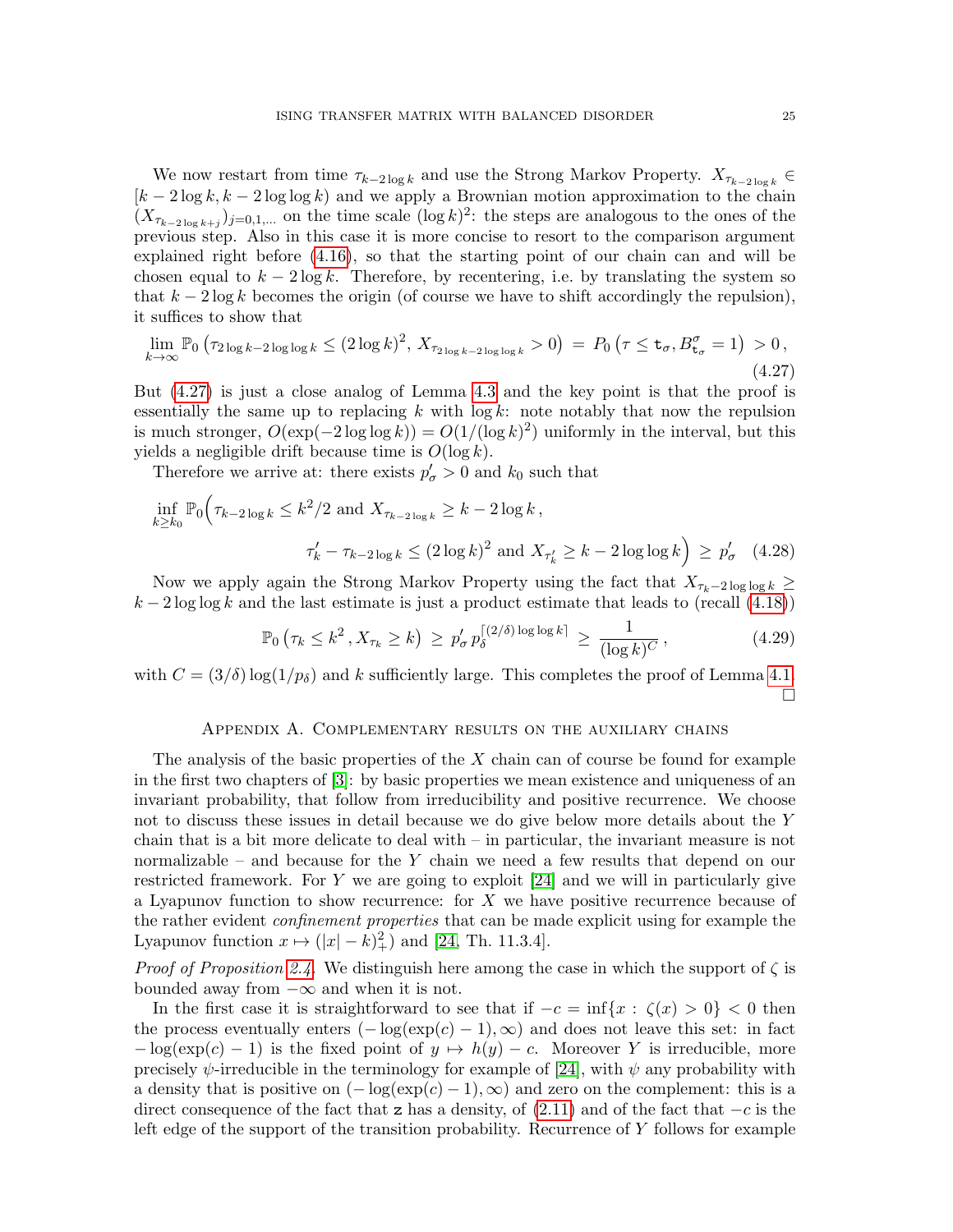by applying the criterion in [\[21,](#page-28-15) Th. 3.1], or we can apply [\[24,](#page-28-14) Th. 8.0.2] with a Lyapunov function equal to  $\log((x-M)_+ + 1)$ , with  $M = M(\sigma) > 0$  suitably chosen.

If the support of  $\zeta$  is not bounded below, then the process is still  $\psi$ -irreducible and this time  $\psi$  is any probability with positive density. Recurrence can be established in the same way: the repulsion from the left is very strong. An explicit Lyapunov function is  $x^2 \mathbf{1}_{(-\infty,0)(x)} + \mathbf{1}_{[0,\infty)}(x) \log((x-M)_+ + 1)$  [\[24,](#page-28-14) Th. 8.0.2].

So in both cases  $\nu$  exists, it is  $\sigma$ -finite and it is unique [\[24,](#page-28-14) Th. 10.4.9]). Of course  $\nu$  is characterized by [\(2.12\)](#page-10-3). In particular for every bounded Borel set B

<span id="page-25-0"></span>
$$
\nu(B) = \int_B \left( \int_{\mathbb{R}} \zeta(z - h(y)) \nu(dy) \right) dz, \tag{A.1}
$$

and we use this formula to show that  $\nu(B) < \infty$  for every bounded Borel set. To show this we use the fact that  $\zeta \geq \varepsilon \mathbf{1}_{(a,b)}$  for suitably chosen positive constants  $\varepsilon, a$  and b. Assume that there exists a bounded Borel set  $B_1$  with  $\nu(B_1) = \infty$ . Then there exists  $x_0 \in B_1$  such that  $\nu((x_0 - 1/n, x_0 + 1/n)) = \infty$  for every n and this directly yields  $\int_{\mathbb{R}} \zeta(z - h(y)) \nu(\mathrm{d}y) = \infty$  for every z such that  $z + h(x_0) \in (a, b)$ . But in this case, by  $(A.1), \nu(B) = \infty$  $(A.1), \nu(B) = \infty$  for every  $B \subset (a - h(x_0), b - h(x_0))$  of positive Lebesgue measure, which is impossible because  $\nu$  is  $\sigma$ -additive.

To establish  $\nu(\mathbb{R}) = \infty$  we suppose that  $\nu(\mathbb{R}) < \infty$ , and we assume that  $\nu$  is a probability. In this case we remark that the process defined recursively by  $S_{n+1} := \mathbf{z}_{n+1} + S_n$ and by  $S_0 := Y_0$  satisfies  $S_n \leq Y_n$  for every n. Hence  $\mathbb{P}(S_n \geq \sqrt{n}) \leq \mathbb{P}(Y_n \geq \sqrt{n}).$ But the Central Limit Theorem implies that the left-hand side converges as  $n \to \infty$  to a positive number, while the right-hand side vanishes in the same limit because  $(Y_n)$  is tight by the Ergodic Theorem applied to our (supposedly) positive recurrent process. Hence  $\nu(\mathbb{R}) = \infty.$ 

For the left tail property we start by remarking that using  $(2.12)$  with  $g = \mathbf{1}_{(a,b+1)}$ ,  $a < b$ , and restricting the integral in the right-hand side to  $y \in (-\infty, \log(e-1))$ , i.e.  $h(y) \in (0,1)$ , and to  $x \in (a, b)$ 

$$
\nu((a, b+1)) = \nu \times \zeta(\{(y, z) : a < z + h(y) < b+1\}) \ge \nu(\{y : h(y) \in (0, 1)\}) \zeta((a, b)),
$$
\n(A.2)

that is  $\nu((a, b+1)) \geq \nu((-\infty, \log(e-1)))\zeta((a, b))$ . By choosing a and b such that  $\zeta((a, b))$ 0 we see that  $\nu((-\infty, \log(e-1))) < \infty$ . Therefore  $\nu((-\infty, x]) < \infty$  for every x and the proof is complete.  $\Box$ 

*Proof of Lemma [2.5.](#page-11-1)* By setting  $g = \mathbf{1}_{(-\infty,x]}$  in [\(2.12\)](#page-10-3) we see that for every  $x \in \mathbb{R}$ 

<span id="page-25-1"></span>
$$
F_{\nu}(x) = \int F_{\zeta}(x - h(y))\nu(\mathrm{d}y). \tag{A.3}
$$

Since both  $h(\cdot)$  and  $F_\zeta(\cdot)$  are non decreasing we have that  $y \mapsto F_\zeta(x - h(y))$  is non increasing. So, by  $(A.3)$ , we have that for every x and every z

<span id="page-25-2"></span>
$$
F_{\nu}(x) \geq \int_{-\infty}^{z} F_{\zeta}(x - h(y)) \nu(dy) \geq F_{\zeta}(x - h(z)) F_{\nu}(z).
$$
 (A.4)

Set  $-\tilde{c} := \inf\{y : F_{\zeta}(y) > 0\} \in [-\infty, 0)$ : one extracts form [\(1.14\)](#page-4-2) that  $\inf\{y : F_{\nu}(y) > 0\}$  $0$ } = -log(exp( $\tilde{c}$ ) – 1). Now consider the sequence  $(x_j)$ ,  $x_0$  the value we have chosen for  $F_{\nu}(x_0) = 1$ , and, for  $j \in \mathbb{N}$ ,  $x_j = x_{j-1} + \rho$  with  $\rho > 0$  such that  $x_0 - h(x_1) =$  $x_0 - h(x_0 + \rho) > -\tilde{c}$ , so that  $q := F_\zeta(x_0 - h(x_1)) > 0$ . Such a choice of  $\rho > 0$  is possible because  $x_0 > -\log(\exp(\tilde{c}) - 1)$  so

$$
x_0 - h(x_0) = -\log(1 + \exp(-x_0)) > -\tilde{c}.
$$
 (A.5)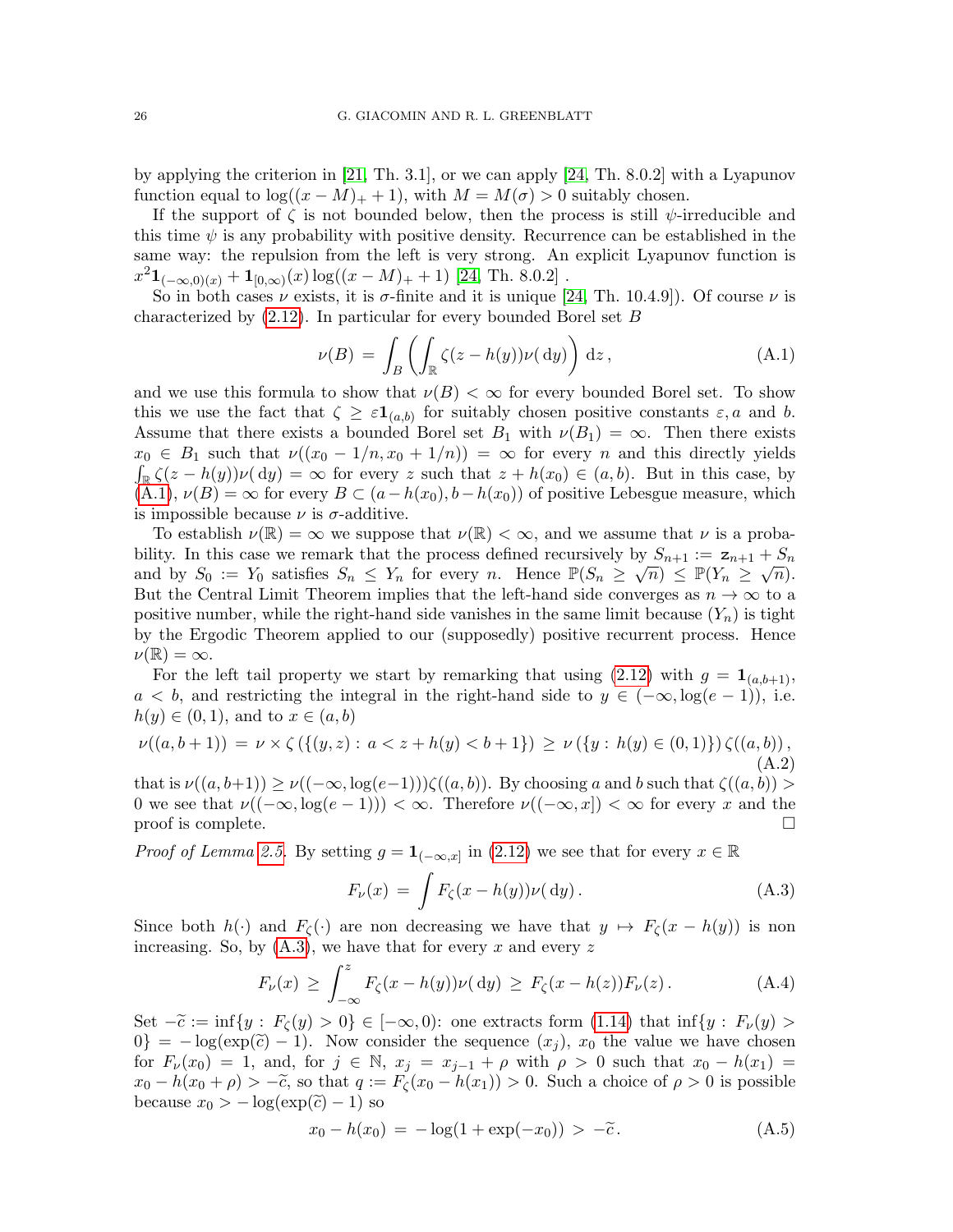Note moreover that for  $j \in \mathbb{N}$  we have  $x_j - h(x_{j+1}) = -\rho - \log(1 + \exp(-x_{j+1})) \ge$  $-\rho - \log(1 + \exp(-x_1)) = x_0 - h(x_1)$ . So  $F_\zeta(x_j - h(x_{j+1})) \geq q$  for every j. Therefore from [\(A.4\)](#page-25-2) we infer that

$$
F_{\nu}(x_{j+1}) \le \frac{1}{q^j} \,. \tag{A.6}
$$

Since  $F_{\nu}$  is non decreasing this yields the claim.

# APPENDIX B. ABOUT THE FOURIER TRANSFORM OF  $\zeta$

With our Laplace transform notation  $\hat{\zeta}(-it) = \varphi_z(t)$  is the characteristic function of z, that is the Fourier transform of the law of z. In this Appendix we show how our hypotheses  $(1.5)$  and  $(1.6)$  on the distribution  $\zeta$  imply that the characteristic function satisfies the bound

<span id="page-26-1"></span>
$$
\int_{\mathbb{R}} \frac{|\varphi_{\mathbf{z}}(t)|}{(1+|t|)^{1/2}} \, \mathrm{d}t < \infty \,, \tag{B.1}
$$

and Lemma [B.1](#page-26-0) directly yields [\(B.1\)](#page-26-1), thanks to our hypotheses [\(1.5\)](#page-2-3) and [\(1.6\)](#page-2-2). We use  $\hat{f}(t) := \hat{f}(-it) = \int_{\mathbb{R}} f(x) \exp(itx) dx.$ 

<span id="page-26-0"></span>**Lemma B.1.** Assume that there exists  $\theta > 0$  such that  $|f(x) - f(y)| \le |x - y|^{\theta}$  for every  $x \neq y \in \mathbb{R}$  and that there exists  $c > 0$  such that  $\int_{\mathbb{R}} |f(x)| \exp(c|x|) dx < \infty$ . Then

(1)  $f(x) = O(\exp(-b|x|))$  with  $b = c\theta/(1-\theta);$ (2)  $\int_{\mathbb{R}}(|\hat{f}(t)|/(1+|t|)^{1/2}) dt < \infty$ .

*Proof.* It suffices to consider the case  $x \to \infty$ . We proceed by contradiction: assume that there exists a sequence of positive numbers  $(x_n)$  with  $\lim_n x_n = +\infty$  and  $|f(x_n)| \ge$  $2 \exp(-bx_n)$  for every n. Then for every  $x \in [x_n, x_n + \exp(-bx_n/\theta)]$  we have  $|f(x)| \ge$  $\exp(-bx_n)$ . Therefore

$$
\int_{x_n}^{x_n+\exp(-bx_n/\theta)} |f(x)| \exp(cx) dx \ge \exp(-bx_n/\theta) \exp(-bx_n) \exp(cx_n) = 1, \quad (B.2)
$$

which is impossible because  $\int_{\mathbb{R}} |f(x)| \exp(c|x|) dx < \infty$ . Therefore (1) is established.

For (2) we start by remarking that (1) implies that the continuous function f is in  $\mathbb{L}^p$ for every  $p \ge 1$ , in particular for  $p = 2$ . Letting  $(\omega_2(h))^2 := \int_{\mathbb{R}} (f(x+h) - f(x))^2 dx$ , for  $h \in [-1/2, 1/2]$  and  $K > 2$  we have

$$
(\omega_2(h))^2 \le \int_{-K}^{K} (f(x+h) - f(x))^2 dx + C \int_{K-h}^{\infty} \exp(-2bx) dx
$$
  
 
$$
\le 2K|h|^{2\theta} + C' \exp(-2bK),
$$
 (B.3)

so if we choose  $K = (\theta/b) \log(1/|h|) - i f(\theta/b) \log(2) \leq 2$  we just choose a smaller value for  $b$  – we have that there exists  $C > 0$  such that for  $|h| \leq 1/2$ .

$$
\omega_2(h) \le C|h|^{\theta} \sqrt{\log(1/|h|)}\,,\tag{B.4}
$$

also evidently  $\sup_h \omega_2(h) \leq$ √  $2||f||_2$ . These estimates imply that for every  $\alpha \in (0, \theta)$ 

$$
\int_{\mathbb{R}} \frac{(\omega_2(h))^2}{|h|^{1+2\alpha}} dh < \infty,\tag{B.5}
$$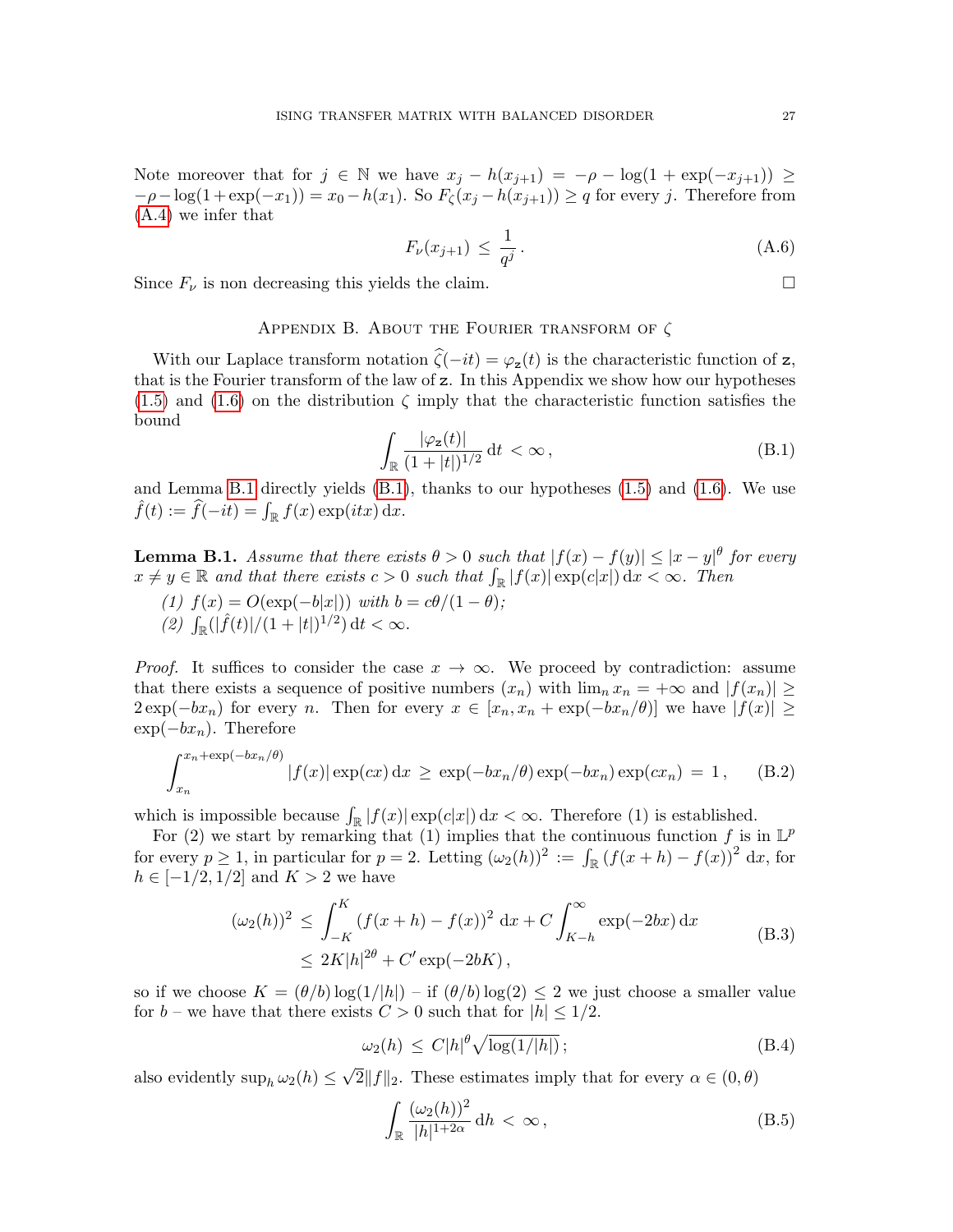which implies  $[33, Ch. 5: (46)$  and paragraph after  $(47)$  that

$$
\int_{\mathbb{R}} |\hat{f}(t)|^2 (1+|t|)^{2\alpha} dt < \infty.
$$
 (B.6)

Since

$$
\left(\int_{\mathbb{R}}\frac{|\hat{f}(t)|}{(1+|t|)^{1/2}}\,\mathrm{d}t\right)^2 \le \int_{\mathbb{R}}|\hat{f}(t)|^2(1+|t|)^{2\alpha}\,\mathrm{d}t \int_{\mathbb{R}}\frac{1}{(1+|t|)^{1+2\alpha}}\,\mathrm{d}t\,,\tag{B.7}
$$

the proof of part  $(2)$  is complete.

### **ACKNOWLEDGMENTS**

We are very grateful to Leonardo Colzani for the proof of Lemma [B.1](#page-26-0) and to Bernard Derrida for several enlightening discussions. G.G. is partially supported by ANR–19–CE40–0023 (PERISTOCH). The work of R.L.G. was carried out in the Department of Mathematics and Physics of Roma Tre University (Italy) and supported by the European Research Council (ERC) under the European Union's Horizon 2020 research and innovation programme (ERC CoG UniCoSM, grant agreement No. 724939 and ERC StG MaMBoQ, grant agreement No. 802901).

### **REFERENCES**

- <span id="page-27-7"></span>[1] M. Babillot, P. Bougerol and L. Elie, The random difference equation  $X_n = A_n X_{n-1} + B_n$  in the critical case, Ann. Probab. 25 (1997), 478-493.
- <span id="page-27-6"></span>[2] A. Baraviera and P. Duarte, Approximating Lyapunov exponents and stationary measures, J. Dynam. Differential Equations 31 (2019), 25-48.
- <span id="page-27-1"></span>[3] P. Bougerol and J. Lacroix, Products of random matrices with applications to Schrödinger operators. Progress in Probability and Statistics 8, Birkhäuser Boston, Inc., Boston, MA, 1985.
- <span id="page-27-8"></span>[4] S. Brofferio, D. Buraczewski and E. Damek, On the invariant measure of the random difference equation  $X_n = A_n X_{n-1} + B_n$  in the critical case, Ann. Inst. Henri Poincaré Probab. Stat. 48 (2012), 377-395.
- [5] S. Brofferio and D. Buraczewski, On unbounded invariant measures of stochastic dynamical systems, Ann. Probab. 43 (2015), 1456-1492.
- <span id="page-27-9"></span>[6] D. Buraczewski, E. Damek and T. Mikosch, Stochastic models with power-law tails. The equation  $X=AX+B$ , Springer Series in Operations Research and Financial Engineering. Springer, 2016.
- <span id="page-27-13"></span>[7] C. de Calan, J. M. Luck, Th. M. Nieuwenhuizen and D. Petritis, On the distribution of a random variable occurring in 1D disordered systems, J. Phys. A 18 (1985), 501-523.
- <span id="page-27-3"></span>[8] F. Comets, G. Giacomin and R. L. Greenblatt, Continuum limit of random matrix products in statistical mechanics of disordered systems, Commun. Math. Phys. 369 (2019), 171-219.
- <span id="page-27-15"></span>[9] A. Comtet, J. M. Luck, C. Texier and Y. Tourigny, The Lyapunov Exponent of Products of Random  $2 \times 2$  Matrices Close to the Identity. J. Statist. Phys. 150 (2013), 13-65.
- <span id="page-27-11"></span>[10] A. Comtet, C. Texier and Y. Tourigny, Lyapunov exponents, one-dimensional Anderson localization and products of random matrices, J. Phys. A  $46$  (2013), 254003, 20 pp.
- <span id="page-27-10"></span>[11] W. Craig and B. Simon, Log Hölder continuity of the integrated density of states for stochastic Jacobi matrices, Commun. Math. Phys. 90 (1983), 207-218.
- <span id="page-27-5"></span>[12] A. Crisanti, G. Paladin and A. Vulpiani, Products of random matrices in statistical physics, volume 104 of Springer Series in Solid-State Sciences. Berlin: Springer-Verlag, 1993.
- <span id="page-27-12"></span>[13] B. Derrida, Private communication 2017.
- <span id="page-27-2"></span>[14] B. Derrida and H. J. Hilhorst, Singular behaviour of certain infinite products of random  $2 \times 2$  matrices. J. Phys. A 16 (1983), 2641-2654.
- <span id="page-27-14"></span>[15] D. S. Fisher, Critical behavior of random transverse-field Ising spin chains, Phys. Rev. B 51 (1995), 6411-6461.
- <span id="page-27-0"></span>[16] S. Friedli and Y. Velenik, Statistical mechanics of lattice systems. A concrete mathematical introduction, Cambridge University Press, Cambridge, 2018.
- <span id="page-27-4"></span>[17] G. Genovese, G. Giacomin and R. L. Greenblatt, Singular behavior of the leading Lyapunov exponent of a product of random  $2\times 2$  matrices, Commun. Math. Phys. **351** (2017), 923-958.